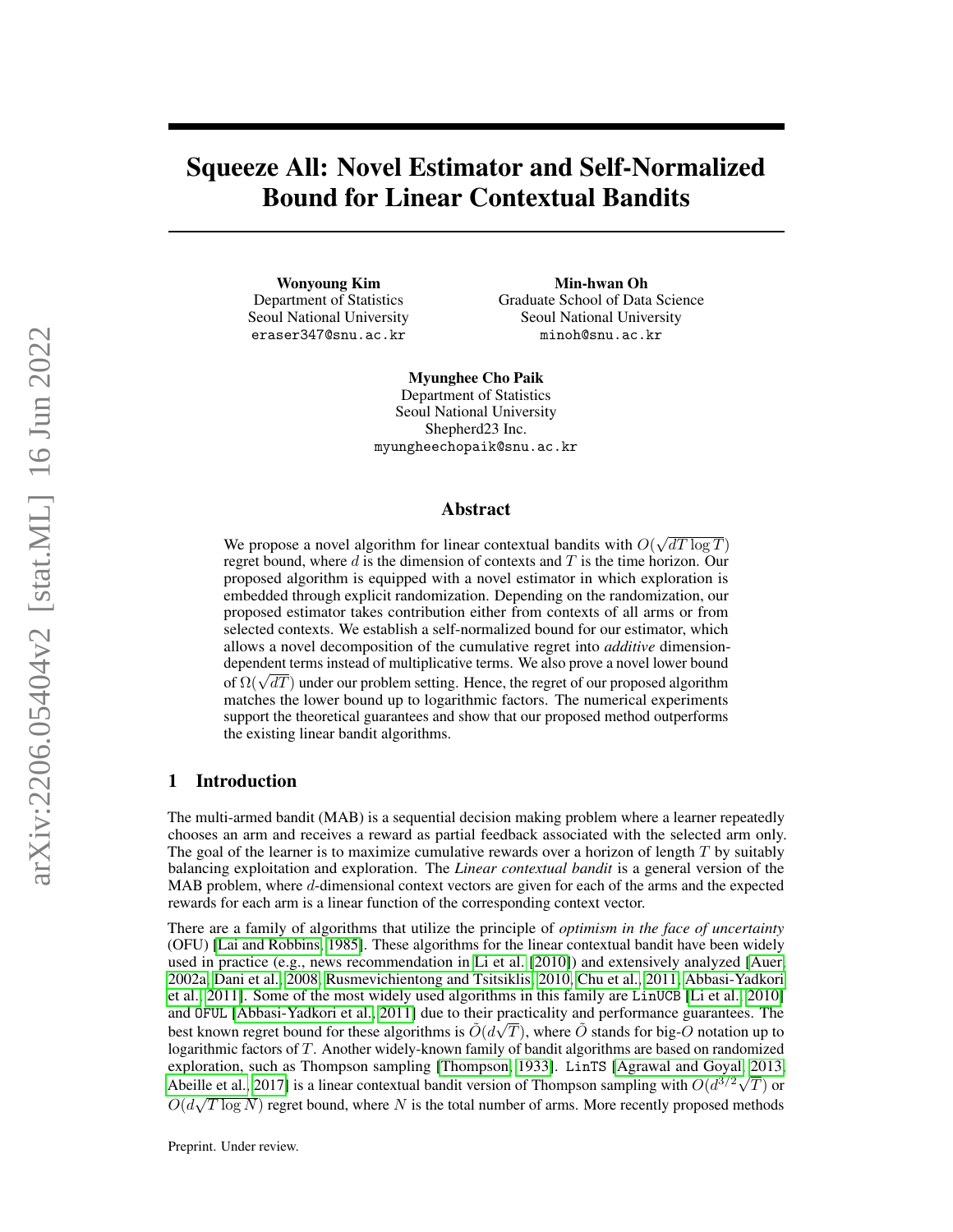based on random perturbation of rewards [\[Kveton et al., 2020\]](#page-10-4) also have the same order of regret bound as LinTS. Hence, many practical linear contextual bandit algorithms have linear or super-linear dependence on d.

A regret bound with sublinear dependence on d has been shown for SupLinUCB [\[Chu et al., 2011\]](#page-9-2) A regret bound with submitted dependence on a has been shown for supplember (Chu et al., 2011)<br>with  $\tilde{O}(\sqrt{dT} \log^{3/2} N)$  regret as well as a matching lower bound  $\Omega(\sqrt{dT})$ , hence provably optimal up to logarithmic factors. A more recently proposed variant of SupLinUCB has been shown to achieve an improved regret bound of  $\tilde{O}(\sqrt{dT \log N})$  [\[Li et al., 2019\]](#page-10-5). SupLinUCB and its variants achieve an improved regret bound of  $O(\sqrt{a}T \log N)$  [Li et al., 2019]. Superfloods and its variants (e.g., [Li et al. 2017,](#page-10-6) [2019\)](#page-10-5) improve the regret bound by  $\sqrt{d}$  factor capitalizing on independence of samples via a phased bandit technique proposed by [Auer](#page-9-0) [\[2002a\]](#page-9-0). Despite their provable nearoptimality, all the algorithms based on the framework of [Auer](#page-9-0) [\[2002a\]](#page-9-0) including SupLinUCB tend to explore excessively with insufficient adaptation and are not practically attractive due to computational inefficiency. Moreover, the question of whether  $\tilde{O}(\sqrt{dT})$  regret is attainable without relying on the framework of [Auer](#page-9-0) [\[2002a\]](#page-9-0) has remained open.

A tighter regret bound of SupLinUCB and its variants than that of LinUCB (and OFUL) stems from utilizing phases by handling computation separately for each phase. In phased algorithms, the arms in the same phase are chosen without making use of the rewards in the same phase. This independence The same phase are chosen without making use of the rewards in the same phase. This independence<br>of samples allows to apply a tight confidence bound, improving the regret bound by  $\sqrt{d}$  factor. On the other hand, this operation should be handled for each arm, which costs polylogarithmic dependence other hand, this operation should be handled for each arm, which costs polylogarithmic dependence<br>on N by invoking the union bound over the arms at the expense of improving  $\sqrt{d}$ . In non-phased algorithms such as LinUCB and LinTS, the estimate is adaptive in a sense that the update is made in every round using all samples collected up to each round; hence the independence argument cannot be utilized. For this, the well-known self-normalized theorem [\[Abbasi-Yadkori et al., 2011\]](#page-9-3) helps avoid the dependence on  $N$ , however incurring a linear dependence on  $d$  (or super-linear dependence for LinTS). Thus, the following fundamental question remains open:

#### *Can we design a linear contextual bandit algorithm that achieves a sublinear dependence on* d *and is adaptive?*

To this end, we propose a novel contextual bandit algorithm that enjoys the best of the both worlds, achieving a faster rate of  $O(\sqrt{dT \log T})$  regret and utilizing adaptive estimation which overcomes the impracticality of phased algorithms. The established regret bound of our algorithm matches the regret bound of SupLinUCB in terms of  $d$  without resorting to independence and improves upon it in that its main order does not depend on  $N$ . The proposed algorithm is equipped with a novel estimator in which exploration is embedded through explicit randomization. Depending on the randomization, the novel estimator takes contribution either from full contexts or from selected contexts. Using full contexts is essential in overcoming the dependence due to adaptivity. Explicit randomization has dual roles. First, the randomization allows constructing pseudo-outcomes (3) and thus including all contexts along with (3). Second, randomization promotes the level of exploration by introducing external uncertainty in the estimator that can be deterministically computed given observed data. These two features allow a novel additive decomposition of the regret which can be bounded using the self-normalized norm of the proposed estimator.

Our main contributions are as follows:

- We propose a novel algorithm, *Hybridization by Randomization* bandit algorithm (HyRan Bandit) for a linear contextual bandit. Our proposed algorithm has two notable features: the first is to utilize the contexts of all arms both selected and unselected for parameter estimation, and the second is to randomly perturb the contribution to the estimator.
- We establish that our proposed algorithm, HyRan Bandit, achieves  $O(\sqrt{dT \log T})$  regret upper bound without dependence on N on the leading term.<sup>[1](#page-1-0)</sup> Ours is the first method achieving  $\tilde{O}(\sqrt{dT})$  regret without relying on the widely used technique by [Auer](#page-9-0) [\[2002a\]](#page-9-0) and its variants (e.g., SupLinUCB). To the best of our knowledge, this is the fastest rate regret bound for the linear contextual bandit.
- We propose a novel HyRan (Hybridization by randomization) estimator which uses either all contexts or selected contexts depending on randomization. We establish a self-normalized bound (Theorem [5.4\)](#page-7-0) for our estimator, which allows a novel decomposition of the cumula-

<span id="page-1-0"></span><sup>&</sup>lt;sup>1</sup>The total regret bound in Theorem [5.1](#page-5-0) is of  $O(\sqrt{dT \log T} + N^2 \log T)$  where N only scales with  $\log T$ .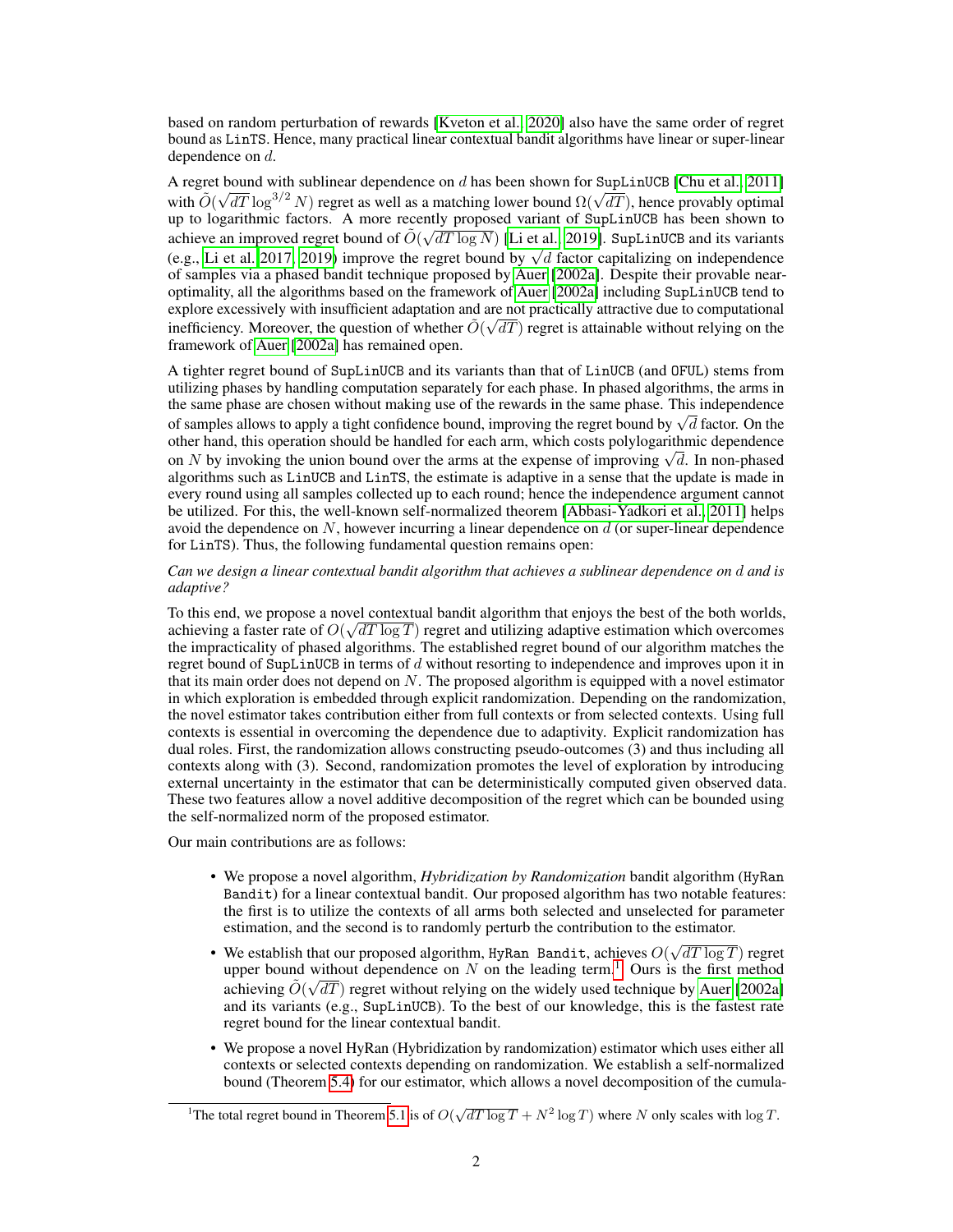tive regret into *additive* dimension-dependent terms (Lemma [5.2\)](#page-6-0) instead of multiplicative terms. This allows us to establish the faster rate of the cumulative regret.

- We prove a novel lower bound of  $\Omega(\sqrt{dT})$  for the cumulative regrets (Theorem [5.6\)](#page-7-1) under our problem setting. The lower bound matches with the regret upper bound of HyRan Bandit up to logarithmic factors, hence showing the provable near-optimality of our method.
- We evaluate HyRan Bandit on numerical experiments and show that the practical performance of our proposed algorithm is in line with the theoretical guarantees and is superior to the existing algorithms.

## 2 Related works

The linear contextual bandit problem was first introduced by [Abe and Long](#page-9-6) [\[1999\]](#page-9-6). UCB algorithms for the linear contextual bandit have been proposed and analyzed by [Auer](#page-9-0) [\[2002a\]](#page-9-0), [Dani et al.](#page-9-1) [\[2008\]](#page-9-1), [Rusmevichientong and Tsitsiklis](#page-10-2) [\[2010\]](#page-10-2), [Chu et al.](#page-9-2) [\[2011\]](#page-9-2), [Abbasi-Yadkori et al.](#page-9-3) [\[2011\]](#page-9-3) and their follow-up works. Thompson sampling based algorithms have also been widely studied [\[Agrawal and Goyal, 2013,](#page-9-4) [Abeille et al., 2017\]](#page-9-5). Both classes of the algorithms typically have linear (or superlinear) dependence on context dimension. To our knowledge, all of the regret bounds with sublinear dependence on context dimension are for UCB algorithms based on the IID sample generation technique of [Auer](#page-9-0) [\[2002a\]](#page-9-0). The examples include SupLinUCB [Chu et al.](#page-9-2) [\[2011\]](#page-9-2) with generation technique of Auer [2002a]. The examples include supplements Chu et al. [2011] with<br>an  $O(\sqrt{dT} \log^{3/2}(NT))$  regret bound and its recent variant VCL-SupLinUCB [\[Li et al., 2019\]](#page-10-5) with an  $O(\sqrt{dT(\log T)(\log N)}) \cdot \text{poly}(\log \log (NT))$  regret bound. Despite their sharp regret bounds, these SupLinUCB-type algorithms based on the framework of [Auer](#page-9-0) [\[2002a\]](#page-9-0) are impractical due to its algorithmic design to explore excessively with insufficient adaptation and are computationally inefficient.

The rewards for the unselected arms are not observed, hence, missing. Recently some bandit literature has framed the bandit setting as a missing data problem, and employed missing data methodologies [\[Dimakopoulou et al., 2019,](#page-9-7) [Kim and Paik, 2019,](#page-9-8) [Kim et al., 2021\]](#page-9-9). [Dimakopoulou et al.](#page-9-7) [\[2019\]](#page-9-7) employs an *inverse probability weighting* (IPW) estimator using the selected contexts alone and proves an  $\tilde{O}(d\sqrt{\epsilon^{-1}T^{1+\epsilon}N})$  regret bound for LinTS which depends on the number of arms, N. The *doubly robust* (DR) method [\[Robins et al., 1994,](#page-10-7) [Bang and Robins, 2005\]](#page-9-10) is adopted in [Kim and](#page-9-8) [Paik](#page-9-8) [\[2019\]](#page-9-8) with Lasso penalty for high-dimensional settings with sparsity and the regret bound is shown to be improved in terms of the sparse dimension instead of d. Recently in [Kim et al.](#page-9-9) [\[2021\]](#page-9-9), a modified LinTS employing the DR method is proposed and provided an  $\tilde{O}(d\sqrt{T})$  regret bound. The authors improve the bound by using contexts of all arms including the unselected ones which paves a way to circumvent the technical definition of unsaturated arms.

A key element in building the DR method is a random variable with a known probability distribution. In Thompson sampling, randomness is inherent in the step sampling from a posterior distribution, and the probability of the selected arm having the largest predicted outcome can be computed. This allows naturally constructing the DR estimator. All previous DR-type estimators capitalize on randomness in Thompson sampling (e.g. [Dimakopoulou et al.](#page-9-7) [\[2019\]](#page-9-7), [Kim et al.](#page-9-9) [\[2021\]](#page-9-9)) or in epsilon-greedy [\[Kim and Paik, 2019\]](#page-9-8). In algorithms without such inherent randomness, the DR estimators cannot be constructed. In this paper, we generate a random variable to determine whether to contribute full contexts or just chosen context.

Another line of the literature that uses stochastic assumptions on contexts include [Goldenshluger and](#page-9-11) [Zeevi](#page-9-11) [\[2013\]](#page-9-11), [Bastani and Bayati](#page-9-12) [\[2020\]](#page-9-12) and [Bastani et al.](#page-9-13) [\[2021\]](#page-9-13). In their work, the problem setting is different from ours in that they consider  $N$  different parameters for each arm with single context vector shared for all arms. They resort to much stronger assumptions for regret analysis such as the margin condition [\[Goldenshluger and Zeevi, 2013,](#page-9-11) [Bastani and Bayati, 2020,](#page-9-12) [Bastani et al., 2021\]](#page-9-13) as well as the covariate diversity condition [\[Bastani et al., 2021\]](#page-9-13) that allow for a greedy approach to be efficient. However, in our problem setting, such assumptions are not applied and a simple greedy policy would cause regret linear in T.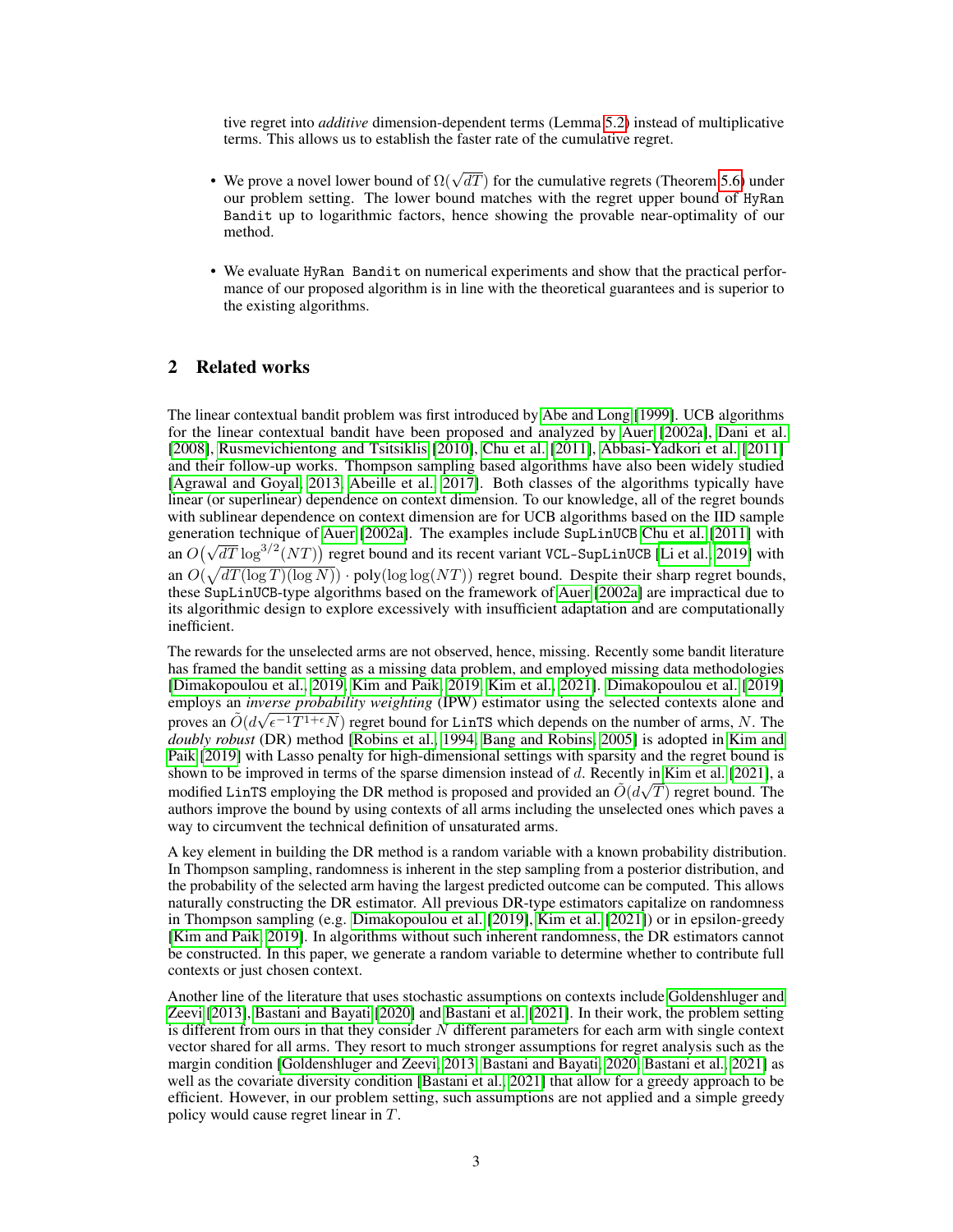### 3 Linear contextual bandit problem

In each round  $t \in [T] := \{1, \ldots, T\}$ , the learner observes a set of arms  $[N] := \{1, \ldots, N\}$  with their corresponding context vectors  $\{X_{i,t} \in \mathbb{R}^d \mid i \in [N]\}$ . Then, the learner chooses an arm  $a_t \in [N]$  and receives a random reward  $Y_t := Y_{a_t,t}$  for the chosen arm. For all  $t \in [T]$  and  $i \in [N]$ , we assume the linear reward model, i.e.,  $Y_{i,t} = X_{i,t}^T \beta^* + \eta_{i,t}$ , where  $\beta^* \in \mathbb{R}^d$  is an *unknown* parameter and  $\eta_{i,t} \in \mathbb{R}$ is an independent noise. Let  $\mathcal{H}_t$  be the history at round t that contains contexts  $\{X_{i,\tau}\}_{i=1,\tau=1}^{N,t}$ , chosen arms  $\{a_{\tau}\}_{\tau=1}^{t-1}$  and the corresponding rewards  $\{Y_{\tau}\}_{\tau=1}^{t-1}$ . For each t and i, the noise  $\eta_{i,t}$ is zero-mean conditioned on  $\mathcal{H}_t$ , i.e,  $\mathbb{E}[\eta_{i,t} | \mathcal{H}_t] = 0$ . The optimal arm at round t is defined as  $a_t^* := \arg\max_{i\in[N]}\left\{X_{i,t}^T\beta\right\}$ . Let regret $(t)$  be the difference between the expected rewards of the chosen arm and the optimal arm at round t, i.e.,  $\text{regret}(t) := X_{a_t^*,t}^T \beta^* - X_{a_t,t}^T \beta^*$ . The goal is to minimize the sum of regrets over T rounds,  $R(T) := \sum_{t=1}^{T} \mathtt{regret}(t)$ . The time horizon T is finite but possibly unknown.

#### 4 Proposed methods

#### 4.1 Hybridization by Randomization (HyRan) estimator

<span id="page-3-2"></span>We start from two candidate estimators, the ridge estimator and the DR estimator, and their corresponding estimating equations. The first one, the *ridge score* function is a sum of contribution from round  $\tau$ ,

$$
X_{a_{\tau},\tau} \left( Y_{a_{\tau},\tau} - X_{a_{\tau},\tau}^T \beta \right). \tag{1}
$$

The other is the *DR score* function. However, to employ the DR technique in general cases, we need preliminary works. The DR procedure is originally proposed for missing data problems, and requires the observation (or missing) indicator and the observation probability as the main elements. These two elements are naturally provided in Thompson sampling: the indicator  $a_t$  being each arm is a random variable given history since the estimator is sampled from a posterior distribution, and the expectation of this indicator is the probability of choosing each arm. All previous DR-typed bandits apply the DR technique to algorithms equipped with inherent randomness such as Thompson sampling or epsilon-greedy. The DR procedure cannot be naturally applied to the algorithms without inherent randomness, e.g. LinUCB, since the indicator that  $a_t$  equals each arm is not random but deterministic given history. For the DR technique to be applied regardless whether  $a_t$  is random or not, we introduce an external random device by sampling  $h_t$  from [N] with a known non-zero probability. We can convert  $h_t$  into N-variate one hot vector following a multinomial distribution. Thanks to this seemingly superfluous external random variable through  $h_t$ , we can construct a DR score, whose contribution at round  $\tau$  is:

<span id="page-3-1"></span><span id="page-3-0"></span>
$$
\sum_{i=1}^{N} X_{i,\tau} \left( \tilde{Y}_{i,\tau} - X_{i,\tau}^{T} \beta \right), \tag{2}
$$

where the pseudo reward  $\tilde{Y}_{i,\tau}$  is defined as

$$
\tilde{Y}_{i,\tau} = \left\{ 1 - \frac{\mathbb{I}\left(h_{\tau} = i\right)}{\pi_{i,\tau}} \right\} X_{i,\tau}^T \check{\beta}_{\tau} + \frac{\mathbb{I}\left(h_{\tau} = i\right)}{\pi_{i,\tau}} Y_{h_{\tau},\tau},\tag{3}
$$

for some random variable  $h_{\tau}$  sampled from [N], with probability  $\pi_{i,\tau} := \mathbb{P}(h_{\tau} = i)$ , and  $\check{\beta}_{\tau}$  is an imputation estimator defined in Section [E.1.](#page-16-0) The DR score [\(2\)](#page-3-0) uses  $\tilde{Y}_{i, \tau}$  instead of  $Y_{i, \tau}$  in the original score function to estimate  $\beta$  as if all rewards were observed. Using the pseudo reward [\(3\)](#page-3-1), we can use all contexts rather than just selected contexts.

Although the external random variable paves a way to utilize DR techniques, it also causes trouble in computing [\(3\)](#page-3-1) since  $Y_{it}$  is observed for  $i = a_t$  not for  $i = h_t$ . Therefore the second term of (3) cannot be computed if  $h_t \neq a_t$ . The solution to this problem shapes the main theme of our proposed method, namely *hybridization*. Our strategy is to construct a score function from [\(2\)](#page-3-0) when  $h_t = a_t$ , but from [\(1\)](#page-3-2) when  $h_t \neq a_t$ .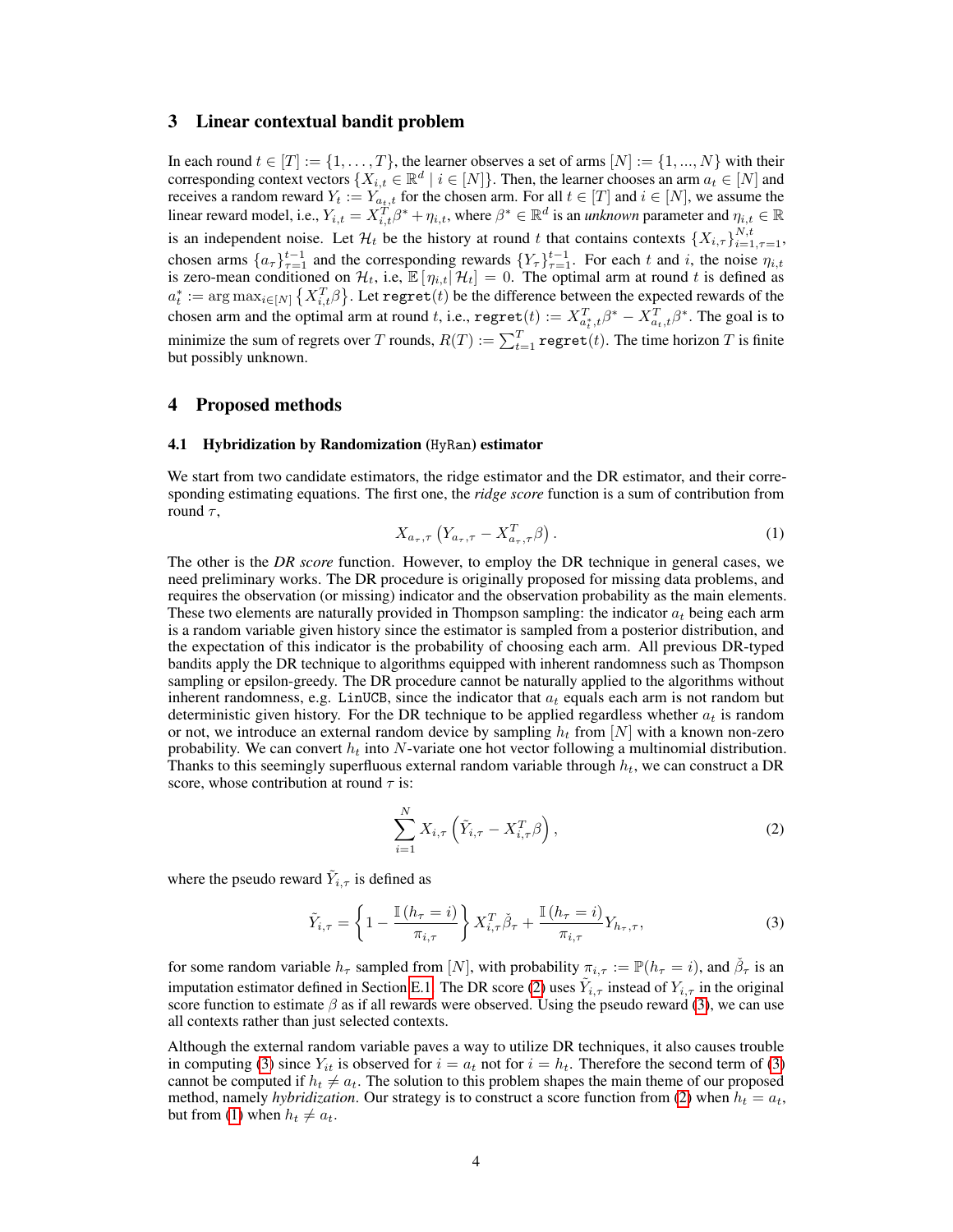Algorithm 1 Hybridization by Randomization Bandit Algorithm for Linear Contextual Bandits

<span id="page-4-1"></span>1: **INPUT**: Regularization parameter  $\lambda_t > 0$ , subsampling parameter  $p \in (0, 1)$ . 2: Initialize  $V_0 = I_d$ ,  $Z_0 = \mathbf{0}$ 3: for  $t = 1$  to  $T$  do<br>4: Observe contex 4: Observe contexts  $\{X_{i,t}\}_{i=1}^N$  and estimate  $\widehat{\beta}_{t-1} = (V_{t-1} + \lambda_t I_d)^{-1} Z_{t-1}$ 5: Play  $a_t = \arg \max_i X_{i,t}^T \hat{\beta}_{t-1}$  and observe  $Y_t$ 6: Set  $\pi_{a_t,t} := p$  and  $\pi_{j,t} := \frac{1-p}{N-1}$  for  $j \neq a_t$ 7: Sample a hybridization variable  $h_t$  from the multinomial distribution with probability ( $\pi_{1,t},...,\pi_{N,t}$ ) 8: **if**  $h_t = a_t$  **then**<br>9: **Update**  $V_t =$ 9: Update  $V_t = V_{t-1} + \sum_{i=1}^{N} X_{i,t} X_{i,t}^{T}$  and  $Z_t = Z_{t-1} + \sum_{i=1}^{N} X_{i,t} \tilde{Y}_{i,t}$ 10: else 11: Update  $V_t = V_{t-1} + X_{a_t,t} X_{a_t,t}^T$  and  $Z_t = Z_{t-1} + X_{a_t,t} Y_t$ 12: end if 13: Update  $\check{\beta}_t = (V_t + \sqrt{t}I_d)^{-1} Z_t$ 14: end for

We denote the indices of t by  $\Psi_t$  if  $h_t = a_t$ . With the subsampled set of rounds  $\Psi_t$  we can define our hybrid score equation

<span id="page-4-3"></span><span id="page-4-0"></span>
$$
\sum_{\tau \in \Psi_t} \sum_{i=1}^N X_{i,\tau} \left( \tilde{Y}_{i,\tau} - X_{i,\tau}^T \beta \right) + \sum_{\tau \notin \Psi_t} X_{a_{\tau},\tau} \left( Y_{a_{\tau},\tau} - X_{a_{\tau},\tau}^T \beta \right) = 0. \tag{4}
$$

The first term is from the DR score [\(2\)](#page-3-0) and the second term is from the ridge score [\(1\)](#page-3-2). The contribution of the two score functions is determined by the subset  $\Psi_t$  which is randomized with the random variable  $h_t$ . Therefore, we call the random variable  $h_t$  as a *hybridization variable*. Specifically, for each round  $t \in [T]$  and given  $p \in (0, 1)$ , we sample  $h_t$  from  $[N]$  with probability,

<span id="page-4-2"></span>
$$
\pi_{a_t,t} := \mathbb{P}\left(h_t = a_t | \mathcal{F}_t\right) = p, \qquad \pi_{j,t} := \mathbb{P}\left(h_t = j | \mathcal{F}_t\right) = \frac{1-p}{N-1}, \ \forall j \neq a_t,\tag{5}
$$

where  $\mathcal{F}_t := \mathcal{H}_t \cup \{a_t\} \cup \{h_1, \ldots, h_{t-1}\}.$  We emphasize that  $h_t$  is sampled after an arm  $a_t$  is pulled and does not affect the choice of  $a_t$ .

Our proposed estimator is the solution of [\(4\)](#page-4-0) which can be written as

$$
\widehat{\beta}_t := \left( \sum_{\tau \in \Psi_t} \sum_{i=1}^N X_{i,\tau} X_{i,\tau}^T + \sum_{\tau \notin \Psi_t} X_{a_{\tau},\tau} X_{a_{\tau},\tau}^T + \lambda_t I \right)^{-1} \left( \sum_{\tau \in \Psi_t} \sum_{i=1}^N X_{i,\tau} \tilde{Y}_{i,\tau} + \sum_{\tau \notin \Psi_t} X_{a_{\tau},\tau} Y_{\tau} \right).
$$
(6)

This is a hybrid form of using the contexts of all arms and using the contexts of the selected arms, and the contribution is set by the random variable the subsampled rounds  $\Psi_t$ . We later provide the estimation error bound for this newly proposed estimator in Theorem [5.4](#page-7-0) which allows us to shave off the dimensionality dependence in regret analysis.

#### 4.2 HyRan Bandit algorithm

Our proposed algorithm, HyRan Bandit, is presented in Algorithm [1.](#page-4-1) At each round  $t$ , the algorithm computes  $X_{i,t}^T \hat{\beta}_{t-1}$  for each arm  $i \in [N]$  based on our estimator [\(6\)](#page-4-2) and finds the arm  $a_t$  with the maximum estimated reward. After pulling  $a_t$  and observing the reward for the selected arm, the next step is to determine whether the contribution to the estimator is the ridge score [\(1\)](#page-3-2) or the DR score [\(2\)](#page-3-0). HyRan Bandit then samples the hybridization variable  $h_t \in [N]$  from the multinomial distribution with probability  $(\pi_{1,t}, ..., \pi_{N,t})$ . This procedure determines whether the contexts and reward at round t is added by [\(1\)](#page-3-2) or [\(2\)](#page-3-0). When  $h_t$  is equal to  $a_t$ , we can observe the reward  $\tilde{Y}_{h_t,t}$  and compute the pseudo reward in [\(3\)](#page-3-1). Therefore we include the round t in  $\Psi_t$ , and use [\(2\)](#page-3-0), otherwise we use [\(1\)](#page-3-2). When the contribution to the score function is determined, HyRan Bandit updates  $\beta_t$  as in [\(6\)](#page-4-2).

In order to compute  $\hat{\beta}_t$ , the algorithm requires another imputation estimator  $\check{\beta}_t$  to determine the pseudo reward in [\(3\)](#page-3-1). In order to obtain the near-optimal regret bound, one must use an imputation estimator such that  $\|\check{\beta}_t - \beta^*\|_2 \leq N^{-1}$  holds after some explorations. For the definition of the imputation estimator  $\beta_t$  used in our analysis, see Section [E.1.](#page-16-0) Since  $\beta_t$  is multiplied with mean zero random variable in [\(3\)](#page-3-1) the unbiasedness of the estimator does not depend on the choice of  $\check{\beta}_t$ .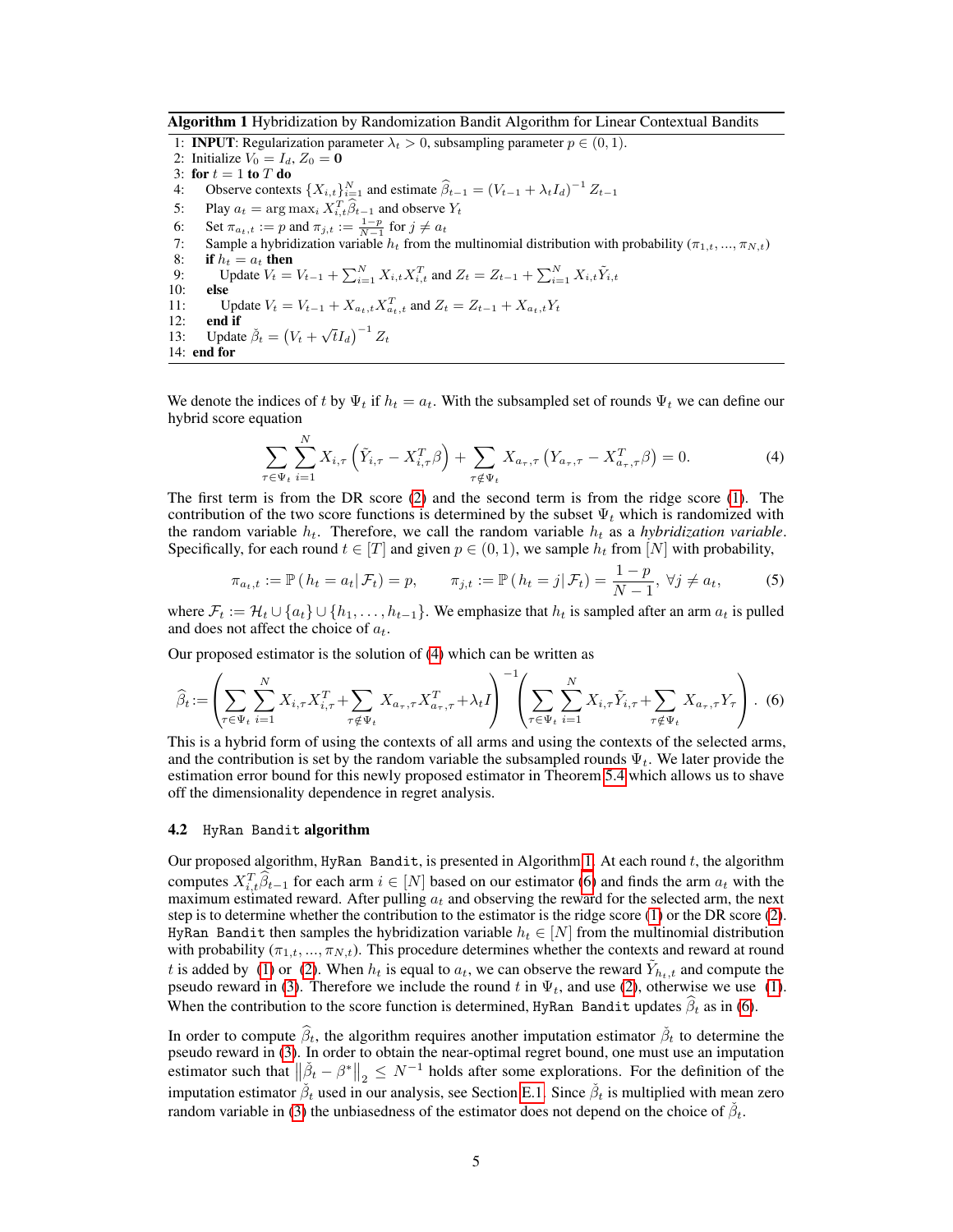*Discussion of the algorithm.* The action selection in HyRan Bandit is greedy given the HyRan estimator. However the algorithm is not exploration-free since the HyRan estimator is generated randomly. Note that action selection in LinTS is also greedy given the sampled estimator. The estimator from LinTS represents a realization from a posterior distribution. Hence, exploration is embedded in the estimator through variability in the distribution. Similarly, in our method, exploration is embedded in the HyRan estimator. Our estimator represents a realization of random variables corresponding to a particular subset  $\Psi_t$  out of all possible subsets. Therefore, exploration is inherent from the variability of randomization scheme. For the sake of illustrating inherent exploration, we purposely generate multiple estimators both for HyRan and LinTS in a given round. Note that both algorithms compute only a single estimator per round. In Figure [1,](#page-5-1) the points in blue represent the HyRan estimators of  $\beta^*$  from many possible realizations



<span id="page-5-1"></span>Figure 1: An illustration of the 1000 generated estimators of  $\beta^*$  used in HyRan Bandit and LinTS at round  $t = 1000$ , when  $d = 2$  and  $N = 5$ . The points in blue and orange represent the generated HyRan and LinTS estimators, respectively. The star in black represents the true parameter  $\beta^*$ .

of  $\Psi_t$  due to the randomness of  $h_t$ . For LinTS, the points in orange represent the sampled estimators of  $\beta^*$  from its posterior distribution. We observe that there is enough variability for our estimator as in LinTS.

## 5 Main results

In this section, we present our main theoretical results: the regret bound for HyRan Bandit (Theorem [5.1\)](#page-5-0) and the estimation error bound of the proposed HyRan estimator (Theorem [5.4\)](#page-7-0). We first provide the assumptions used throughout the analysis.

<span id="page-5-3"></span><span id="page-5-2"></span>**Assumption 1** (Boundedness). For all  $i \in [N]$  and  $t \in [T]$ ,  $||X_{i,t}||_2 \leq 1$  and  $||\beta^*||_2 \leq 1$ . **Assumption 2** (Sub-Gaussian noise). For each t and i, the noise  $\eta_{i,t}$  is conditionally  $\sigma$ -sub-Gaussian for a fixed constant  $\sigma \ge 0$ , i.e,  $\mathbb{E} \left[ \exp \left( \lambda \eta_{i,t} \right) \middle| \mathcal{H}_t \right] \le \exp \left( \lambda^2 \sigma^2 / 2 \right)$ , for all  $\lambda \in \mathbb{R}$ .

<span id="page-5-4"></span>**Assumption 3** (Context stochasticity). The context set  $\mathcal{X}_t := \{X_{i,t} \in \mathbb{R}^d : i \in [N]\}$  is independently drawn from unknown distribution  $P_{\mathcal{X}}$  with  $\lambda_{\min}(\mathbb{E}[\frac{1}{N}\sum_{i=1}^N X_{i,t}X_{i,t}]) \geq \phi^2$  for all t.

*Discussion of the assumptions.* Assumptions [1](#page-5-2) and [2](#page-5-3) are standard in the stochastic contextual bandit literature (see e.g. [Agrawal and Goyal](#page-9-4) [\[2013\]](#page-9-4)). The same or similar assumption to Assumption [3](#page-5-4) has been frequently used in the contextual bandit literature [\[Goldenshluger and Zeevi, 2013,](#page-9-11) [Li et al.,](#page-10-6) [2017,](#page-10-6) [Bastani and Bayati, 2020,](#page-9-12) [Kim et al., 2021,](#page-9-9) [Oh et al., 2021\]](#page-10-8). We emphasize that stochasticity is assumed for the entire context set and that we allow context vectors to be correlated in each round. We also emphasize that even under the stochasticity of contexts, achieving a regret bound sublinear in  $d$  was only possible by resorting to the technique as used in SupLinUCB [\[Auer, 2002a\]](#page-9-0) and its follow-up works.

## 5.1 Regret bound of HyRan Bandit

Under the assumptions above, we present the following regret bound for the HyRan Bandit algorithm.

Theorem 5.1. *Suppose Assumptions 1-3 hold and the total number of rounds* T *satisfies*

<span id="page-5-5"></span><span id="page-5-0"></span>
$$
T \ge \mathcal{E} = \max\left\{\frac{1}{p}\log\frac{T}{\delta}, C_{p,\sigma}N^2\phi^{-4}\log\frac{2T}{\delta}\right\},\tag{7}
$$

*where*  $C_{p,\sigma}$  *is a constant depending only on p and*  $\sigma$ *. Set*  $\lambda_t := d \log \frac{4t^2}{\delta}$ δ *. Then the total regret by time* T *for* HyRan Bandit *is bounded by*

$$
R(T) \le 2\mathcal{E} + 4D_{p,\sigma}\sqrt{2T\log\frac{1}{\delta}} + 3\delta D_{p,\sigma} + \frac{(16\sqrt{2} + 8)\ D_{p,\sigma}}{\sqrt{p}}\sqrt{dT\log\frac{2T}{\delta}},\tag{8}
$$

*with probability at least*  $1 - 8\delta$ *, where*  $D_{p,\sigma}$  *is a constant depending only on p and*  $\sigma$ *.*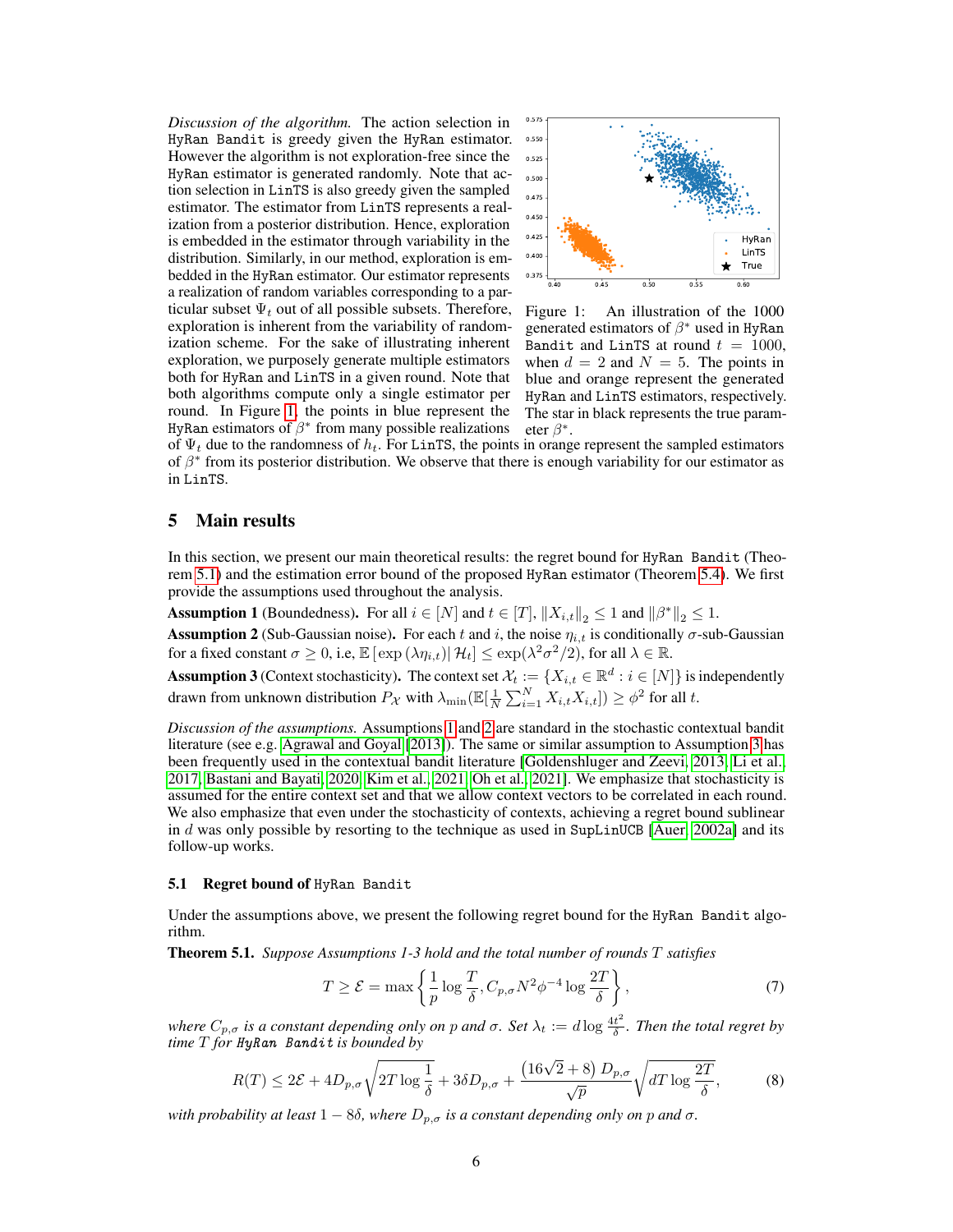*Discussion on the regret bound.* The subsampling parameter  $p \in (0, 1)$  in HyRan Bandit is chosen independently with respect to  $N$ ,  $d$  or  $T$  and does not affect the rate of our regret bound. The number of rounds  $\mathcal E$  defined in [\(7\)](#page-5-5) is required for the imputation estimator  $\check{\beta}_t$  to obtain a suitable estimation error bound which is crucial to derive our self-normalized bound for HyRan estimator. The number of exploration rounds is  $O(N^2\phi^{-4}\log T)$  which is only logarithmic in T and is bounded number of exploration rounds is  $O(N^2\varphi^{-1} \log T)$  which is only logarithmic in T and is bounded<br>by  $O(\sqrt{dT \log T})$  when  $T \ge N^4 d^{-1} \varphi^{-8}$ . As a result, the regret bound of HyRan Bandit is by  $O(\sqrt{d}T \log T)$  when  $T \geq N^2 d^{-2} \varphi$ . As a result, the regret bound of Hykan Bandit is  $O(\sqrt{d}T \log T)$ . Our bound is sharper than the existing regret bounds of  $O(\sqrt{d}T \log T \log N)$ . poly $(\log\log (NT))$  for VCL-SupLinUCB [\[Li et al., 2019\]](#page-10-5) and  $O(\sqrt{dT}\log^{3/2}(NT))$  for SupLinUCB [\[Chu et al., 2011\]](#page-9-2), although direct comparison is not immediate due to difference in the assumptions used. It is important to note that the leading term in our regret bound does not depend on N while the existing  $\tilde{O}(\sqrt{dT})$  regret bounds all contain N dependence in their leading terms. To our knowledge, the regret bound in Theorem [5.1](#page-5-0) is the fastest rate among linear contextual bandit algorithms. Furthermore, we believe that HyRan Bandit is the first method achieving a regret that is sublinear in context dimension *without* using the widely used technique by [Auer](#page-9-0) [\[2002a\]](#page-9-0) and its variants (e.g., SupLinUCB).

Our regret bound in Theorem [5.1](#page-5-0) is smaller than the existing lower bounds for the linear contextual bandits in [Rusmevichientong and Tsitsiklis](#page-10-2) [\[2010\]](#page-10-2), [Lattimore and Szepesvári](#page-10-9) [\[2020\]](#page-10-9) and [Li et al.](#page-10-5) [\[2019\]](#page-10-5). This is not a contradiction since the slightly different set of assumptions are used. i.e., Assumptions [3.](#page-5-4) We discuss this issue in Section [5.3](#page-7-2) by proving a lower bound under Assumption [3,](#page-5-4) which matches with  $(8)$  up to a logarithmic factor.

#### 5.2 Regret decomposition

In the analysis of LinUCB and OFUL, an instantaneous regret is controlled by using the joint maximizer of the reward

<span id="page-6-1"></span>
$$
(a_t, \widehat{\beta}_{\text{ucb}}) = \arg \max_{i \in [N], \beta \in \mathcal{C}_t} X_{i,t}^T \beta
$$

where  $C_t$  is a high-probability confidence ellipsoid. Then, regret(t) is typically decomposed as

<span id="page-6-2"></span>
$$
\texttt{regret}(t) \le \left\| \widehat{\beta}_{ucb} - \beta^* \right\|_{A_t} \left\| X_{a_t, t} \right\|_{A_t^{-1}},\tag{9}
$$

where  $A_t := \sum_{\tau=1}^t X_{a_\tau,\tau} X_{a_\tau,\tau}^T + \lambda I$ . Each of the two terms on the right hand side in [\(9\)](#page-6-1) has a  $\sqrt{d}$ where  $A_t := \sum_{\tau=1}^{\infty} A_{a_{\tau},\tau} A_{a_{\tau},\tau}$  and  $A_t$ . Each of the two terms of the right hand side in (5) has a  $\sqrt{a}$  factor. In particular,  $\sqrt{d}$  factor in the first term comes from the radius of  $C_t$ . Hence, this r  $O(d)$  regret when combined.

In our work, we introduce new decomposition of regret that allows to avoid multiplicative terms. This decomposition allows for non-OFU based analysis for sharper dependence on dimensionality.

<span id="page-6-0"></span>**Lemma 5.2** (Regret decomposition). *Define the max-residual function for*  $x = (x_1, \ldots, x_N) \in$  $\mathbb{R}^{d\times N}$  as  $\Delta_{\widehat{\beta}}(x) := \max_{i\in[N]} |x_i^T(\widehat{\beta}-\beta^*)|$ . *For each*  $t \in[T]$ , *let*  $\mathcal{X}_t := (X_{1,t}, \ldots, X_{N,t})$  and *define a filtration*  $\mathcal{G}_t := \cup_{\tau=1}^t \{ \mathcal{X}_\tau, \hat{\beta}_\tau \}$ *. Then for*  $t \geq 1$ *,* 

$$
regret(t+1) \leq 2 \left\{ \Delta_{\widehat{\beta}_t} \left( \mathcal{X}_{t+1} \right) - \mathbb{E} \left[ \Delta_{\widehat{\beta}_t} \left( \mathcal{X}_{t+1} \right) \middle| \mathcal{G}_t \right] \right\} + 2 \left\{ \mathbb{E} \left[ \Delta_{\widehat{\beta}_t} \left( \mathcal{X}_{t+1} \right) \middle| \mathcal{G}_t \right] - \frac{1}{|\Psi_t|} \sum_{\tau \in \Psi_t} \Delta_{\widehat{\beta}_t} \left( \mathcal{X}_{\tau} \right) \right\} + \frac{2}{\sqrt{|\Psi_t|}} \left\| \widehat{\beta}_t - \beta^* \right\|_{V_t},
$$
\n(10)

where  $V_t := \sum_{\tau \in \Psi_t} \sum_{i=1}^N X_{i,\tau} X_{i,\tau}^T + \sum_{\tau \notin \Psi_t} X_{a_\tau,\tau} X_{a_\tau,\tau}^T + \lambda_t I$ .

The decomposition of the expected regret given in [\(10\)](#page-6-2) is insightful in that the regret from suboptimal arm selections is incurred due to poor estimate, thus can be bounded by the quantities involving the maximum residual. To bound the maximum residual, SupLinUCB and their variants that achieve →  $\tilde{O}(\sqrt{dT})$  regret bound handle the maximum residual with the union of  $N \times T$  probability inequalities, and this gives  $\log N$  term in the regret bound. But in Lemma [5.2,](#page-6-0) we use the fact that the maximum residual is bounded by a sum of residuals. The sum of residuals can be shown to be bounded by the self-normalized bound for our estimator in [\(6\)](#page-4-2). This replacement is possible since our novel estimator uses all contexts for some subsampled rounds. In this way, we can use only  $T$  probability inequalities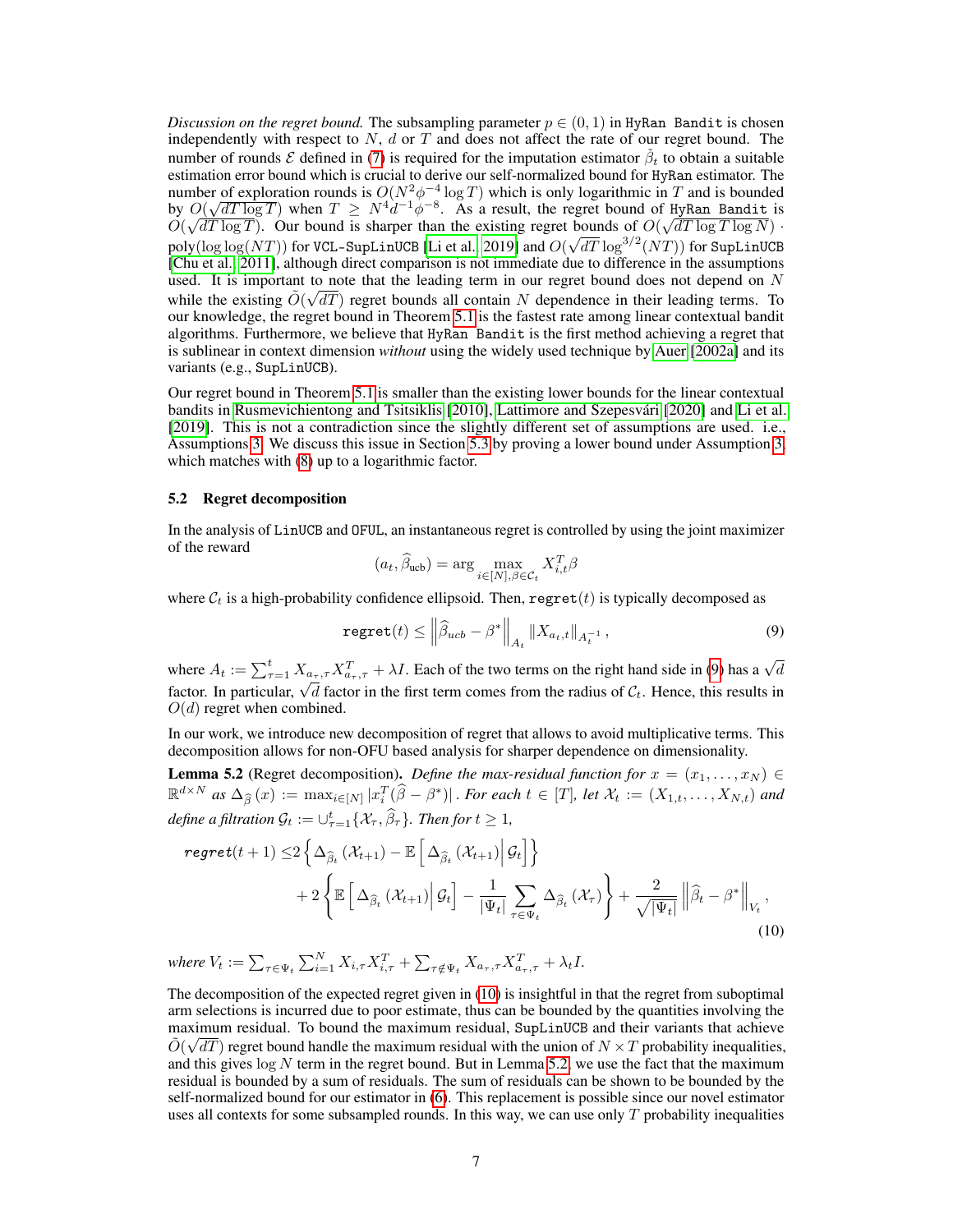and eliminate the  $N$  independence on the leading term of the regret bound. We emphasize that the decomposition yields the self-normalized bound of our new estimator, not any estimator using the contexts of selected arms only (e.g. ridge estimator for OFUL). Our bound is normalized with the hybrid Gram matrix  $V_t$ , not that of selected contexts.

To bound the terms in the decomposed instantaneous regret [\(10\)](#page-6-2), we see that the first term is bounded by using Azuma's inequality. We bound the second and third term using Lemma [5.3](#page-7-3) and Theorem [5.4,](#page-7-0) respectively. Lemma [5.3](#page-7-3) adopts the empirical theories on the distribution of the contexts.

<span id="page-7-3"></span>**Lemma 5.3.** *Suppose Assumptions 1-3 hold. For each*  $t \in [T]$ *, and*  $L > 0$ *, conditioned on*  $\Psi_t$ *, with probability at least*  $1 - \delta/T$ ,

$$
\sup_{\|\beta_1-\beta^*\|_2\leq L}\left|\mathbb{E}\left[\Delta_{\beta_1}\left(\mathcal{X}_{t+1}\right)\big|\mathcal{G}_t\right]-\frac{1}{|\Psi_t|}\sum_{\tau\in\Psi_t}\Delta_{\beta_1}\left(\mathcal{X}_{\tau}\right)\right|\leq \frac{3L\delta}{2T}+4L\sqrt{\frac{1}{|\Psi_t|}}\sqrt{d\log\frac{2T}{\delta}}.
$$

In the following theorem, we present the self-normalized bound for the compound estimator which allows us to bound the last term in [\(10\)](#page-6-2).

<span id="page-7-0"></span>Theorem 5.4 (A self-normalized bound for HyRan estimator). *Suppose Assumptions [1-](#page-5-2)[3](#page-5-4) hold. Let*  $\widehat{\beta}_t$  *be the estimator defined in* [\(6\)](#page-4-2), and  $\check{\beta}_t$  *be the imputation estimator defined in Section [E.1.](#page-16-0) Let*  $p \in (0, 1)$  *be a constant used in* [\(5\)](#page-4-3)*. Then with probability at least*  $1 - 6\delta$ *,* 

<span id="page-7-4"></span>
$$
\left\|\widehat{\beta}_t - \beta^*\right\|_{V_t} \le \sqrt{\lambda_t} + \left(\frac{4\sqrt{2}}{1-p} + \frac{\sigma}{p}\right) \sqrt{d \log \frac{4t^2}{\delta}},\tag{11}
$$

for all  $t \ge \max\left\{\frac{1}{p}\log\frac{T}{\delta},C_{p,\sigma}N^2\phi^{-4}\log\frac{2T}{\delta}\right\}$ , where  $C_{p,\sigma}>0$  is a constant depending only on p  $and \sigma$ .

Theorem [5.4](#page-7-0) is a self-normalized bound for the HyRan estimator, which is a crucial element in our regret analysis. Compared to the widely-used self-normalization bound (Theorem 2 in [Abbasi-Yadkori](#page-9-3) [et al.](#page-9-3) [\[2011\]](#page-9-3)) in the contextual bandit literature, the estimation error bound [\(11\)](#page-7-4) is self-normalized by the covariance matrix constructed by the contexts of all arms, not just selected contexts. This difference enables us to take advantage of the new decomposition of the regret in [\(10\)](#page-6-2), which derives a  $O(\sqrt{dT \log T})$  regret bound.

The last concern regarding our regret bound is the size of  $\Psi_t$ . To obtain a regret bound sublinear to T, we need to make sure that the sum of the subsampled rounds satisfies  $\sum_{t=1}^{T} |\Psi_t|^{-1/2} = O(\sqrt{\pi})$  $T$ ). In the following Lemma, we show this by proving that the size of the selected subset  $\Psi_t$  is  $\Omega(t)$  with high probability.

<span id="page-7-6"></span>**Lemma 5.5.** Let  $\Psi_t$  be a subset of [t] determined by the Algorithm [1](#page-4-1) at round t. For any  $\epsilon \in (0,1)$ , *with probability at least*  $1 - \delta$ *,* 

<span id="page-7-5"></span>
$$
|\Psi_t| \ge \epsilon pt,\tag{12}
$$

*for all*  $t \ge \frac{1}{2p(1-\epsilon)} \log \frac{T}{\delta}$ .

With [\(12\)](#page-7-5), we guarantee the rate of the regret bound is sub-linear with respect to the total round  $T$ .

#### <span id="page-7-2"></span>5.3 A matching lower bound

Regarding the lower bounds of the linear contextual bandit, a  $\Omega(d)$ √ T) bound has been proven for linear bandits with infinitely many arms [\[Dani et al., 2008,](#page-9-1) [Rusmevichientong and Tsitsiklis, 2010,](#page-10-2) [Lattimore and Szepesvári, 2020\]](#page-10-9). When the number of arms is finite, the derived lower bound of Latumore and Szepesvari, 2020]. When the number of arms is linite, the derived lower bound of the cumulative regret is  $\Omega(\sqrt{dT})$  [\[Chu et al., 2011\]](#page-9-2). Recently in [Li et al.](#page-10-5) [\[2019\]](#page-10-5), a lower bound the cumulative regiet is  $\Omega(\sqrt{d}T \log N)$  was shown when  $N \leq 2^{d/2}$ . These lower bounds are derived by finding the settings of contexts and parameters that make the algorithm difficult to reduce the regret. However, the problem settings of the existing lower bounds do not satisfy Assumptions [3](#page-5-4) in our problem setting. In the following theorem, we prove a lower bound which is valid under Assumptions [1](#page-5-2)[-3.](#page-5-4)

<span id="page-7-1"></span>**Theorem 5.6.** Assume  $2 \leq d \leq N < \infty$  and  $T \geq d/4$ . Then there exists a distribution of contexts,  $\mathcal{P}_\mathcal{X}$  , a distribution of noise,  $\eta_{i,t}$  and  $\beta^*$ , which satisfies Assumptions [1-1](#page-5-2) and for any bandit algorithms *that selects*  $a_t$ *,* 

$$
\mathbb{E}_{\beta^*} R(T) \ge \frac{1}{8} \sqrt{dT}.
$$
 (13)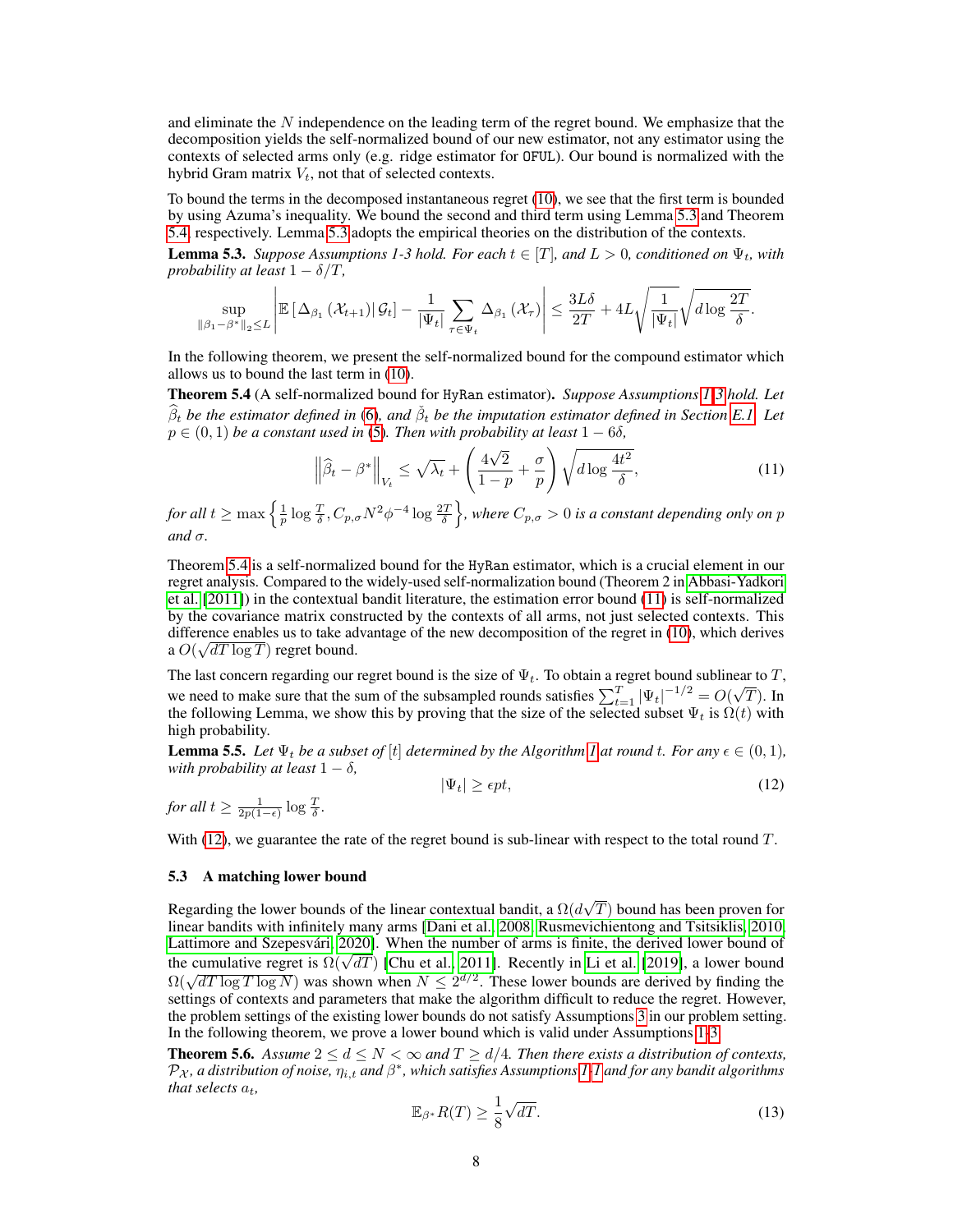

<span id="page-8-0"></span>Figure 2: A comparison of cumulative regrets of SupLinUCB, LinTS, LinUCB and HyRan Bandit. Each line shows the averaged cumulative regrets over 20 repeated experiments. The scale of y-axis is set to be equivalent in each row for the comparison of the regret as d increases.

We prove that the rate of  $\Omega(\sqrt{dT})$  cannot be improved even under the stochastic assumptions on contexts (e.g., Assumption [3\)](#page-5-4) The lower bound in Theorem [5.6](#page-7-1) matches with our regret upper bound for HyRan Bandit in Theorem [5.1](#page-5-0) up to the logarithmic factor. Therefore, our proposed algorithm is provably near-optimal. To our knowledge, all existing near-optimal linear contextual bandit algorithms are based on the framework of [Auer](#page-9-0) [\[2002a\]](#page-9-0) (e.g., SupLinUCB and VCL-SupLinUCB). Our proposed algorithm is the first algorithm that achieves near-optimality without relying on this existing framework.

## 6 Numerical experiments

In this section, we compare the performances of the four linear contextual bandit algorithms: SupLinUCB [\[Chu et al., 2011\]](#page-9-2), LinUCB [\[Li et al., 2010\]](#page-10-1), LinTS [\[Agrawal and Goyal, 2013\]](#page-9-4), and our proposed method, HyRan Bandit. For simulation, the number of arms  $N$  is set to 10 or 20, and the dimension of contexts d is set to 5, 10 and 20. Let  $X_{i,t}^{(1)}, \ldots, X_{i,t}^{(d)}$  be the d elements of a context  $X_{i,t}$ . For  $j = 1, ..., d - 1$ , we independently generate  $(X_{1,t}^{(j)}, ..., X_{N,t}^{(j)})$ from a normal distribution  $\mathcal{N}(\mu_N, V_N)$  with mean  $\mu_{10} = (-10, -8, \dots, -2, 2, \dots, 8, -10)^T$ , or  $\mu_{20} = (-20, -18, \dots, -2, 2, \dots, 18, 20)^T$ . To impose correlation among each arms the covariance matrix  $V_N \in \mathbb{R}^{N \times N}$  is set as  $V(i, i) = 1$  for every i and  $V(i, k) = 0.5$  for every  $i \neq k$ . Then, for each arm  $i \in [N]$ , we randomly select a generated element  $X_{i,t}^{(j)}$  and append it to the last element, i.e.  $X_{i,t}^{(d)}$  is the same as one of  $X_{i,t}^{(1)}, \ldots, X_{i,t}^{(d-1)}$ . This setting is to impose a severe multicollinearity on each contexts. Finally, we truncated the sampled contexts to satisfy  $||X_{i,t}||_2 \leq 1$ . To generate the stochastic rewards, we sample  $\eta_{i,t}$  independently from  $\mathcal{N}(0, 1)$ . Each element of  $\beta^*$  is sampled from a uniform distribution,  $\mathcal{U}(-1/\sqrt{d}, 1/\sqrt{d})$  at the beginning of each instance and stays fixed during a single instance of the experiments. About the set of hyperparameters, LinTS, LinUCB and SupLinUCB used  $\alpha$  in  $\{0.001, 0.01, 0.1, 1\}$ , respectively. In HyRan Bandit we set  $\lambda_t := d \log(t+1)^2$  to be consistent with the theoretical results and p to be in {0.5,0.65,0.8,0.95}. We optimize over these hyperparameters and report the best performance for each algorithm. Figure [2](#page-8-0) shows the average of the cumulative regrets over the horizon length  $T = 30000$  with 20 repeated experiments. The experimental results demonstrate that HyRan Bandit performs better than the benchmarks in all of the cases and shows superior performances as the context dimension increases.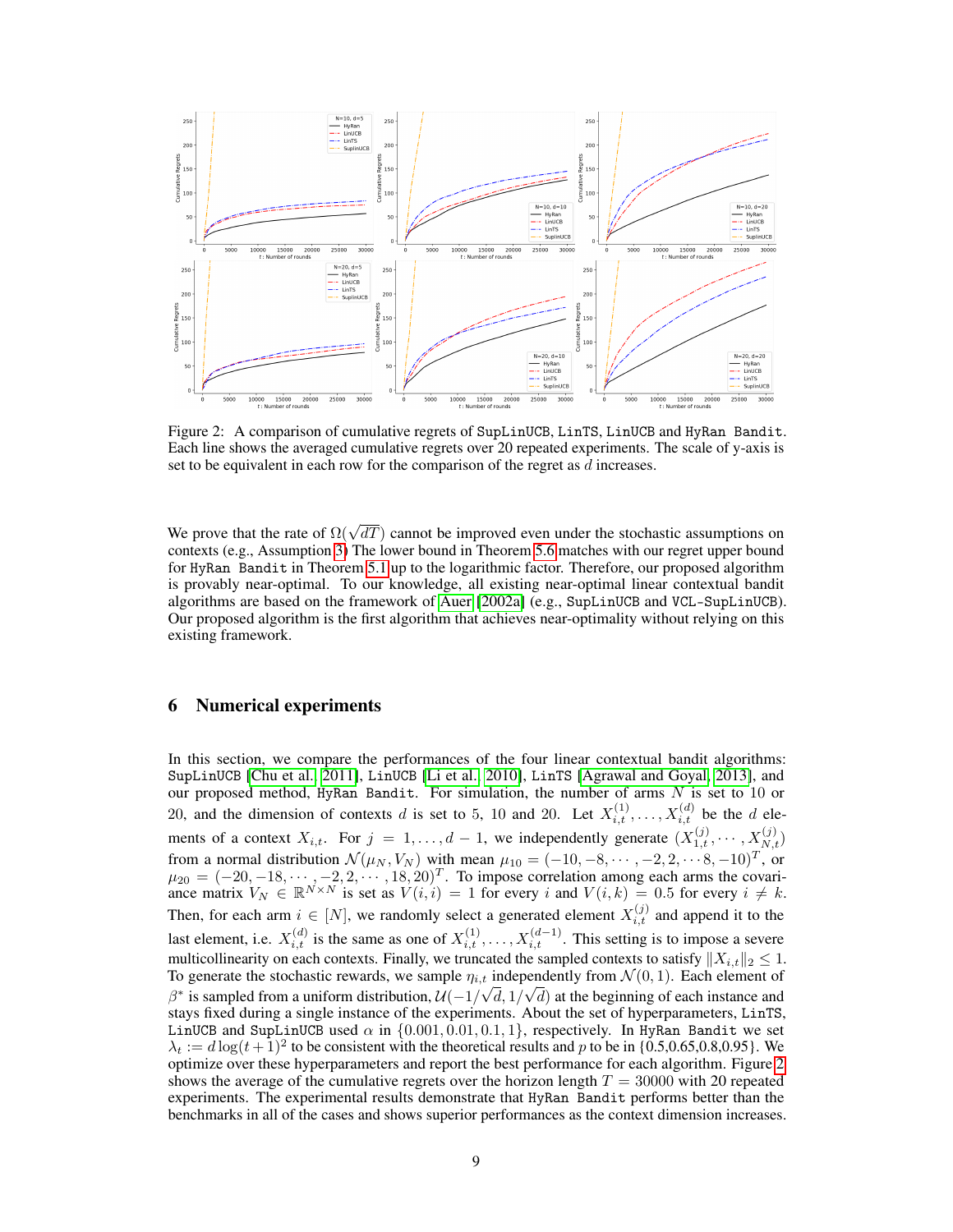## 7 Conclusion

We address a long-standing research question of whether a practical algorithm can achieve nearoptimality for linear contextual bandits. We show that our proposed algorithm achieves  $\tilde{O}(\sqrt{dT})$ regret upper bound which matches the lower bound under our problem setting. We empirically evaluate our algorithm to support our theoretical claims and show that the practical performance of our algorithm outperforms the existing methods, hence achieving both provable near-optimality and practicality.

## References

- <span id="page-9-3"></span>Yasin Abbasi-Yadkori, Dávid Pál, and Csaba Szepesvári. Improved algorithms for linear stochastic bandits. In *Advances in Neural Information Processing Systems*, pages 2312–2320, 2011.
- <span id="page-9-6"></span>Naoki Abe and Philip M Long. Associative reinforcement learning using linear probabilistic concepts. In *ICML*, 1999.
- <span id="page-9-5"></span>Marc Abeille, Alessandro Lazaric, et al. Linear thompson sampling revisited. *Electronic Journal of Statistics*, 11(2):5165–5197, 2017.
- <span id="page-9-4"></span>Shipra Agrawal and Navin Goyal. Thompson sampling for contextual bandits with linear payoffs. In *International Conference on Machine Learning*, pages 127–135, 2013.
- <span id="page-9-15"></span>Sanae Amani, Mahnoosh Alizadeh, and Christos Thrampoulidis. Linear stochastic bandits under safety constraints. In *Advances in Neural Information Processing Systems*, pages 9252–9262, 2019.
- <span id="page-9-0"></span>Peter Auer. Using confidence bounds for exploitation-exploration trade-offs. *Journal of Machine Learning Research*, 3(Nov):397–422, 2002a.
- <span id="page-9-14"></span>Peter Auer, Nicolo Cesa-Bianchi, Yoav Freund, and Robert E Schapire. The nonstochastic multiarmed bandit problem. *SIAM journal on computing*, 32(1):48–77, 2002b.
- <span id="page-9-10"></span>Heejung Bang and James M Robins. Doubly robust estimation in missing data and causal inference models. *Biometrics*, 61(4):962–973, 2005.
- <span id="page-9-12"></span>Hamsa Bastani and Mohsen Bayati. Online decision making with high-dimensional covariates. *Operations Research*, 68(1):276–294, 2020.
- <span id="page-9-13"></span>Hamsa Bastani, Mohsen Bayati, and Khashayar Khosravi. Mostly exploration-free algorithms for contextual bandits. *Management Science*, 67(3):1329–1349, 2021.
- <span id="page-9-2"></span>Wei Chu, Lihong Li, Lev Reyzin, and Robert Schapire. Contextual bandits with linear payoff functions. In *Proceedings of the Fourteenth International Conference on Artificial Intelligence and Statistics*, pages 208–214, 2011.
- <span id="page-9-1"></span>Varsha Dani, Thomas Hayes, and Sham Kakade. Stochastic linear optimization under bandit feedback. In *21st Annual Conference on Learning Theory*, pages 355–366, 01 2008.
- <span id="page-9-7"></span>Maria Dimakopoulou, Zhengyuan Zhou, Susan Athey, and Guido Imbens. Balanced linear contextual bandits. In *Proceedings of the AAAI Conference on Artificial Intelligence*, volume 33, pages 3445–3453, 2019.
- <span id="page-9-11"></span>Alexander Goldenshluger and Assaf Zeevi. A linear response bandit problem. *Stochastic Systems*, 3 (1):230–261, 2013.
- <span id="page-9-8"></span>Gisoo Kim and Myunghee Cho Paik. Doubly-robust lasso bandit. In *Advances in Neural Information Processing Systems*, pages 5869–5879, 2019.
- <span id="page-9-9"></span>Wonyoung Kim, Gi-Soo Kim, and Myunghee Cho Paik. Doubly robust thompson sampling with linear payoffs. In A. Beygelzimer, Y. Dauphin, P. Liang, and J. Wortman Vaughan, editors, *Advances in Neural Information Processing Systems*, 2021.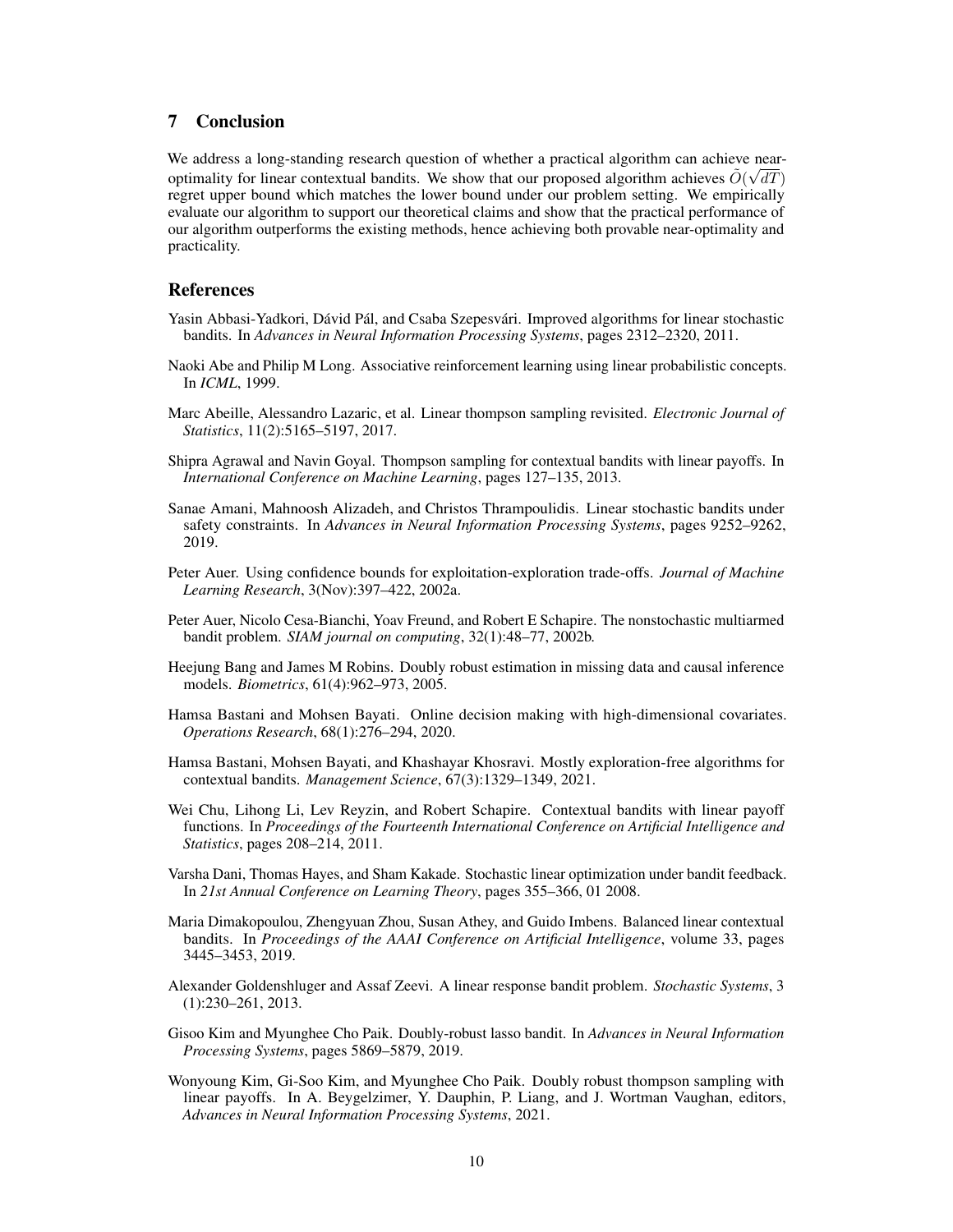- <span id="page-10-12"></span>Leonid Aryeh Kontorovich and Kavita Ramanan. Concentration inequalities for dependent random variables via the martingale method. *The Annals of Probability*, 36(6):2126–2158, 2008.
- <span id="page-10-4"></span>Branislav Kveton, Csaba Szepesvári, Mohammad Ghavamzadeh, and Craig Boutilier. Perturbedhistory exploration in stochastic linear bandits. In Ryan P. Adams and Vibhav Gogate, editors, *Proceedings of The 35th Uncertainty in Artificial Intelligence Conference*, volume 115 of *Proceedings of Machine Learning Research*, pages 530–540. PMLR, 22–25 Jul 2020.
- <span id="page-10-0"></span>Tze Leung Lai and Herbert Robbins. Asymptotically efficient adaptive allocation rules. *Advances in applied mathematics*, 6(1):4–22, 1985.

<span id="page-10-9"></span>Tor Lattimore and Csaba Szepesvári. *Bandit algorithms*. Cambridge University Press, 2020.

- <span id="page-10-10"></span>James R. Lee, Yuval Peres, and Charles K. Smart. A gaussian upper bound for martingale small-ball probabilities. *Ann. Probab.*, 44(6):4184–4197, 11 2016. doi: 10.1214/15-AOP1073.
- <span id="page-10-1"></span>Lihong Li, Wei Chu, John Langford, and Robert E Schapire. A contextual-bandit approach to personalized news article recommendation. In *Proceedings of the 19th international conference on World wide web*, pages 661–670, 2010.
- <span id="page-10-6"></span>Lihong Li, Yu Lu, and Dengyong Zhou. Provably optimal algorithms for generalized linear contextual bandits. In *Proceedings of the 34th International Conference on Machine Learning-Volume 70*, pages 2071–2080. JMLR. org, 2017.
- <span id="page-10-5"></span>Yingkai Li, Yining Wang, and Yuan Zhou. Nearly minimax-optimal regret for linearly parameterized bandits. In *Conference on Learning Theory*, pages 2173–2174. PMLR, 2019.
- <span id="page-10-8"></span>Min-hwan Oh, Garud Iyengar, and Assaf Zeevi. Sparsity-agnostic lasso bandit. In *International Conference on Machine Learning*, pages 8271–8280. PMLR, 2021.
- <span id="page-10-7"></span>James M. Robins, Andrea Rotnitzky, and Lue Ping Zhao. Estimation of regression coefficients when some regressors are not always observed. *Journal of the American Statistical Association*, 89(427): 846–866, 1994. ISSN 01621459.
- <span id="page-10-2"></span>Paat Rusmevichientong and John N Tsitsiklis. Linearly parameterized bandits. *Mathematics of Operations Research*, 35(2):395–411, 2010.
- <span id="page-10-3"></span>William R. Thompson. On the likelihood that one unknown probability exceeds another in view of the evidence of two samples. *Biometrika*, 25(3/4):285–294, 1933. ISSN 00063444.
- <span id="page-10-11"></span>Aad W. van der Vaart and Jon A. Wellner. *Symmetrization and Measurability*, pages 107–121. Springer New York, New York, NY, 1996. ISBN 978-1-4757-2545-2. doi: 10.1007/978-1-4757-2545-2\_15.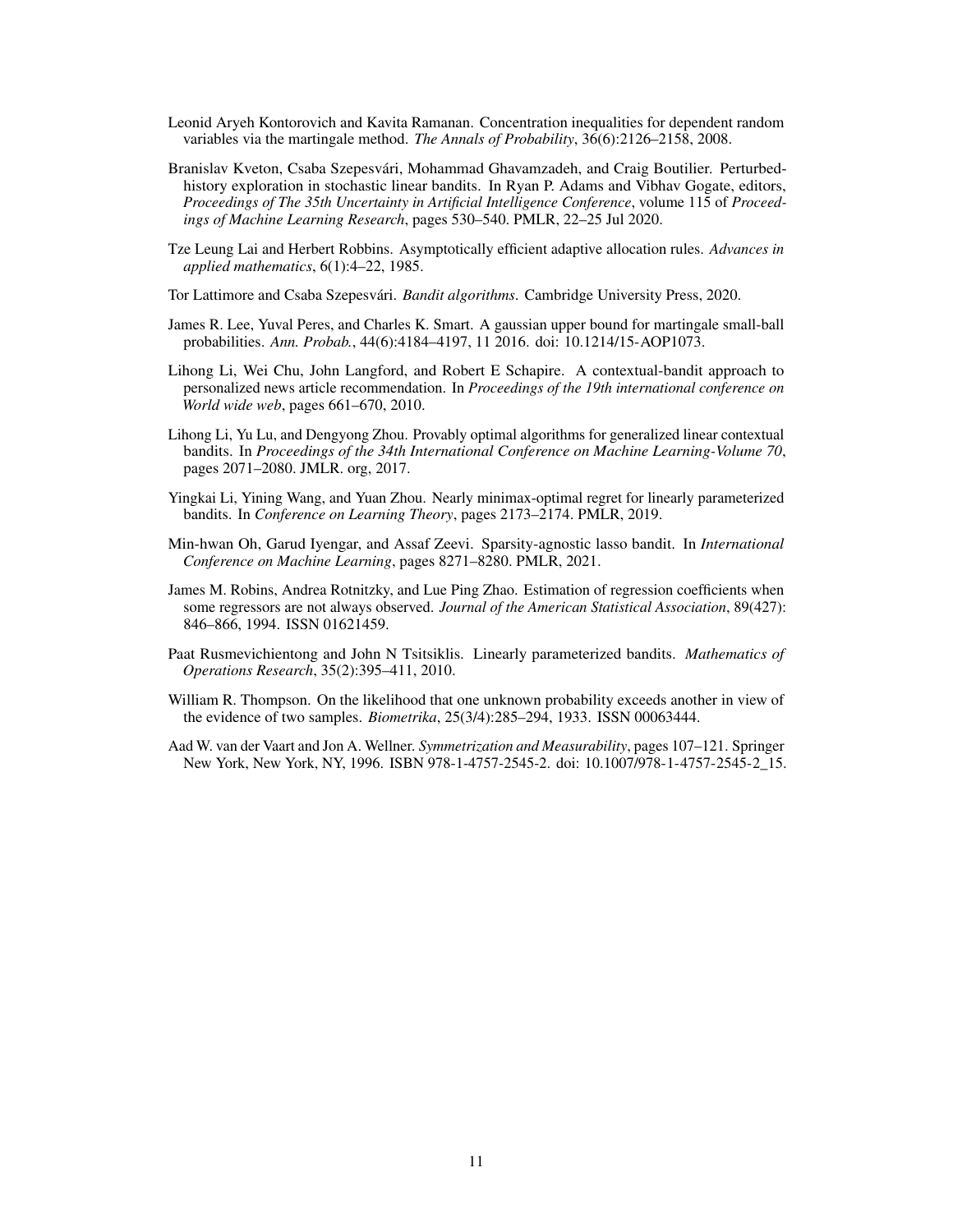## A Technical lemmas

<span id="page-11-3"></span>**Lemma A.1.** *[Lee et al.](#page-10-10)* [\[2016,](#page-10-10) *Lemma 2.3] Let*  $\{N_t\}$  *be a martingale on a Hilbert space*  $(\mathcal{H}, \|\cdot\|_{\mathcal{H}})$ *. Then there exists a*  $\mathbb{R}^2$ -valued martingale  $\{M_t\}$  such that for any time  $t \geq 0$ ,  $||M_t||_2 = ||N_t||_{\mathcal{H}}$  and  $||M_{t+1} - M_t||_2 = ||N_{t+1} - N_t||_{\mathcal{H}}.$ 

<span id="page-11-0"></span>**Lemma A.2.** *(Azuma-Hoeffding) If a super-martingale*  $(Y_t; t \ge 0)$  *corresponding to filtration*  $\mathcal{F}_t$ *, satisfies*  $|Y_t - Y_{t-1}| \leq c_t$  *for some constant*  $c_t$ *, for all*  $t = 1, \ldots, T$ *, then for any*  $a \geq 0$ *,* 

$$
\mathbb{P}(Y_T - Y_0 \ge a) \le e^{-\frac{a^2}{2\sum_{t=1}^T c_t^2}}.
$$

## B Proof of Theorem [5.1](#page-5-0)

*Proof.* For each  $t \in [T]$ , define the event

$$
A_t := \left\{ |\Psi_t| > \frac{1}{2}pt \right\},
$$
  
\n
$$
B_t := \left\{ \left\| \widehat{\beta}_t - \beta^* \right\|_{V_t} \le \sqrt{\lambda_t} + \left( \frac{4\sqrt{2}}{1-p} + \frac{\sigma}{p} \right) \sqrt{d \log \frac{4t^2}{\delta}} \right\},
$$
  
\n
$$
C_t := \left\{ \left\| \widehat{\beta}_t - \beta^* \right\|_2 \le 1 + \frac{4\sqrt{2}}{1-p} + \frac{\sigma}{p} := D_{p,\sigma} \right\}.
$$

The three events have an explicit relationship as follows: In the proof of Theorem [5.4,](#page-7-0) Lemma [5.5](#page-7-6) and Lemma [E.1,](#page-16-1) the event  $B_t$  requires  $A_t$ , i.e.  $A_t \subseteq B_t$ . Under the event  $B_t$ , setting  $\lambda_t = d \log \frac{4t^2}{\delta}$ δ gives

$$
\|\widehat{\beta}_t - \beta^*\|_2 \leq \sqrt{\left(\widehat{\beta}_t - \beta^*\right)^T V_t^{\frac{1}{2}} V_t^{-1} V_t^{\frac{1}{2}} \left(\widehat{\beta}_t - \beta^*\right)}
$$
  

$$
\leq \sqrt{\lambda_{\max} (V_t^{-1})} \left\|\widehat{\beta}_t - \beta^*\right\|_{V_t}
$$
  

$$
\leq \lambda_t^{-\frac{1}{2}} \left(\sqrt{\lambda_t} + \left(\frac{4\sqrt{2}}{1-p} + \frac{\sigma}{p}\right) \sqrt{d \log \frac{4t^2}{\delta}}\right)
$$
  

$$
\leq D_{p,\sigma},
$$

which implies  $C_t$ . Set  $\mathcal{E} := \max \left\{ \frac{1}{p} \log \frac{T}{\delta}, C_{p,\sigma} N^2 \phi^{-4} \log \frac{2T}{\delta} \right\}$ , where  $C_{p,\sigma}$  is defined in [\(25\)](#page-20-0). By Theorem [5.4](#page-7-0) we have

<span id="page-11-1"></span>
$$
\mathbb{P}\left(\bigcap_{t\geq\mathcal{E}}\left\{A_t\cap B_t\cap C_t\right\}\right)\geq 1-6\delta. \tag{14}
$$

By Lemma [5.2,](#page-6-0) for each  $t \geq \mathcal{E}$ ,

$$
regret(t) \leq 2\left\{\Delta_{\widehat{\beta}_{t-1}}\left(\mathcal{X}_t\right) - \mathbb{E}\left[\Delta_{\widehat{\beta}_{t-1}}\left(\mathcal{X}_t\right) \middle| \mathcal{G}_{t-1}\right]\right\} + 2\left\{\mathbb{E}\left[\Delta_{\widehat{\beta}_{t-1}}\left(\mathcal{X}_t\right) \middle| \mathcal{G}_{t-1}\right] - \frac{1}{|\Psi_{t-1}|} \sum_{\tau \in \Psi_{t-1}} \Delta_{\widehat{\beta}_{t-1}}\left(\mathcal{X}_\tau\right)\right\} + \frac{2}{\sqrt{|\Psi_{t-1}|}} \left\|\beta^* - \widehat{\beta}_{t-1}\right\|_{V_{t-1}}.
$$

<span id="page-11-2"></span>Let

$$
R_1(t) := 2\left\{\Delta_{\widehat{\beta}_{t-1}}\left(\mathcal{X}_t\right) - \mathbb{E}\left[\Delta_{\widehat{\beta}_{t-1}}\left(\mathcal{X}_t\right) \Big| \mathcal{G}_{t-1}\right]\right\},
$$
  
\n
$$
R_2(t) := 2\left\{\mathbb{E}\left[\Delta_{\widehat{\beta}_{t-1}}\left(\mathcal{X}_t\right) \Big| \mathcal{G}_{t-1}\right] - \frac{1}{|\Psi_{t-1}|} \sum_{\tau \in \Psi_{t-1}} \Delta_{\widehat{\beta}_{t-1}}\left(\mathcal{X}_\tau\right)\right\},
$$
  
\n
$$
R_3(t) := \frac{2}{\sqrt{|\Psi_{t-1}|}} \left\|\beta^* - \widehat{\beta}_{t-1}\right\|_{V_{t-1}}.
$$
\n(15)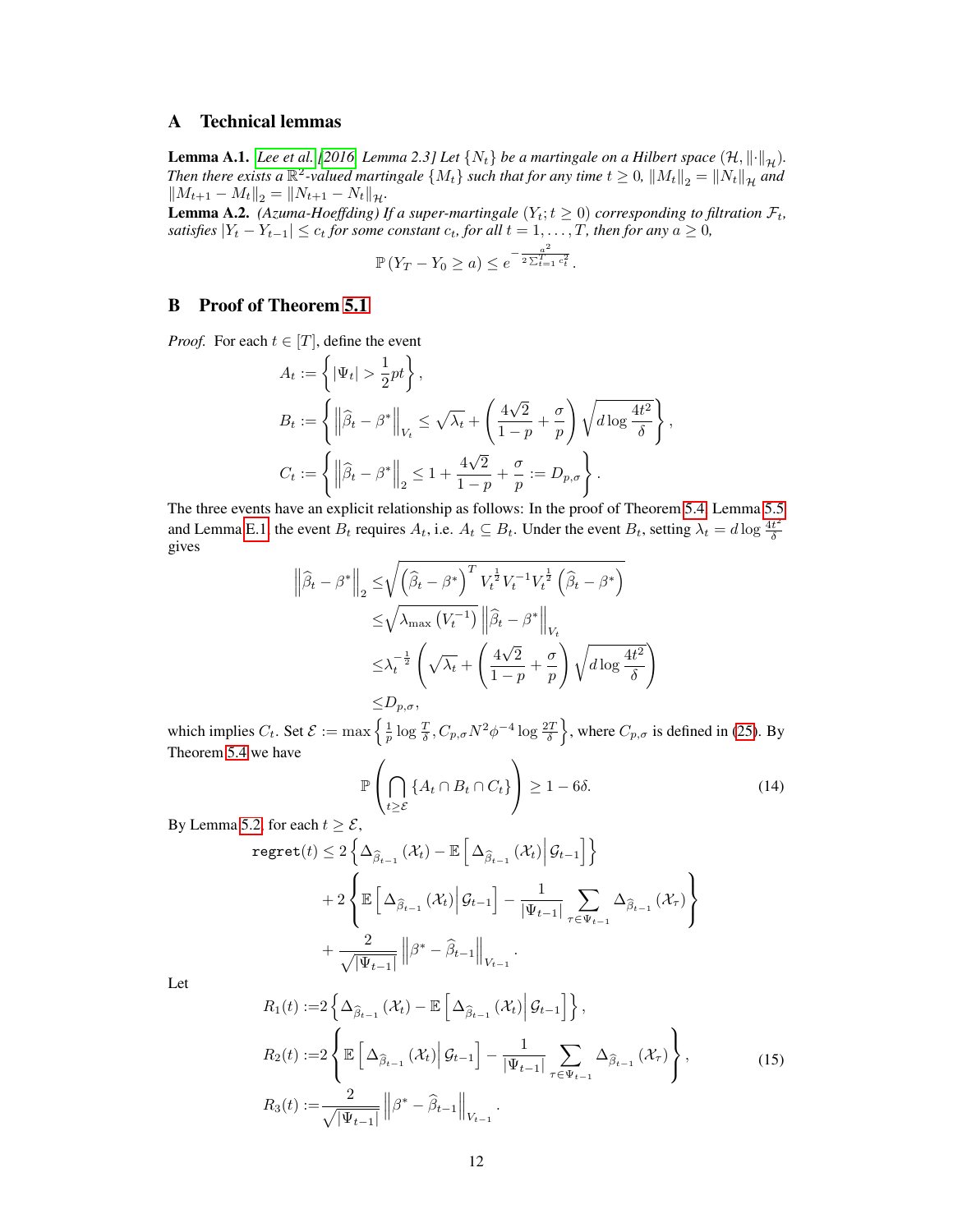Let us bound  $R_1(t)$ . Since the event  $C_t$  is  $\mathcal{G}_t$ -measurable for each  $t \in [T]$ , we have

$$
R_1(t)\mathbb{I}\left(C_{t-1}\right)=2\left\{\Delta_{\widehat{\beta}_{t-1}}\left(\mathcal{X}_t\right)\mathbb{I}\left(C_{t-1}\right)-\mathbb{E}\left[\Delta_{\widehat{\beta}_{t-1}}\left(\mathcal{X}_t\right)\mathbb{I}\left(C_{t-1}\right)\middle|\mathcal{G}_{t-1}\right]\right\}.
$$

By Assumption 1,

$$
\Delta_{\hat{\beta}_{t-1}}(\mathcal{X}_t) \mathbb{I}(C_{t-1}) := \max_{i \in [N]} \left| X_{i,t}^T \left( \hat{\beta}_{t-1} - \beta^* \right) \right| \mathbb{I}(C_{t-1})
$$
  
\n
$$
\leq \max_{i \in [N]} \| X_{i,t} \|_2 \left\| \hat{\beta}_{t-1} - \beta^* \right\|_2 \mathbb{I}(C_{t-1})
$$
  
\n
$$
\leq \left\| \hat{\beta}_{t-1} - \beta^* \right\|_2 \mathbb{I}(C_{t-1})
$$
  
\n
$$
\leq D_{p,\sigma}.
$$

Thus,  $|R_1(t)\mathbb{I}(C_{t-1})| \leq 4D_{p,\sigma}$ . Since  $R_1(t)\mathbb{I}(C_{t-1})$  is  $\mathcal{G}_t$ -measurable and

$$
\mathbb{E}\left[R_1(t)\mathbb{I}\left(C_{t-1}\right)\big|\mathcal{G}_{t-1}\right] = 0,
$$

we can use Lemma [A.2](#page-11-0) to have

$$
\sum_{t>\mathcal{E}} R_1(t) \mathbb{I}\left(C_{t-1}\right) \le 4D_{p,\sigma}\sqrt{2T\log\frac{1}{\delta}},\tag{16}
$$

with probability at least  $1 - \delta$ .

Now we bound  $R_2(t)$ . By Lemma [5.3](#page-7-3) with probability at least  $1 - \delta/T$ ,

$$
R_2(t)\mathbb{I}(A_{t-1}\cap C_{t-1}) \le 2\mathbb{I}(A_{t-1}) \sup_{\|\beta_1 - \beta^*\|_2 \le D_{p,\sigma}} \left| \mathbb{E}\left[\Delta_{\beta_1}(\mathcal{X}_t) | \mathcal{G}_{t-1}\right] - \frac{1}{|\Psi_{t-1}|} \sum_{\tau \in \Psi_{t-1}} \Delta_{\beta_1}(\mathcal{X}_\tau) \right|
$$
  

$$
\le \left(\frac{3\delta D_{p,\sigma}}{T} + 8D_{p,\sigma}\sqrt{\frac{1}{|\Psi_{t-1}|}}\sqrt{d\log\frac{2T}{\delta}}\right) \mathbb{I}(A_{t-1})
$$
  

$$
\le \frac{3\delta D_{p,\sigma}}{T} + 8D_{p,\sigma}\sqrt{\frac{2}{pt}}\sqrt{d\log\frac{2T}{\delta}}.
$$

Thus, with probability at least  $1 - \delta$ ,

$$
\sum_{t>\mathcal{E}} R_2(t) \mathbb{I}\left(A_{t-1} \cap C_{t-1}\right) \le 3\delta D_{p,\sigma} + \frac{16\sqrt{2}D_{p,\sigma}}{\sqrt{p}} \sqrt{dT \log \frac{2T}{\delta}}.\tag{17}
$$

To bound  $R_3(t)$ ,

$$
R_3(t)\mathbb{I}\left(A_{t-1}\cap B_{t-1}\right) \leq \frac{2\sqrt{2}}{\sqrt{pt}} \left(1 + \frac{4C}{1-p} + \frac{\sigma}{p}\right) \sqrt{d\log\frac{4t^2}{\delta}}
$$

$$
= \frac{2\sqrt{2}}{\sqrt{pt}} D_{p,\sigma} \sqrt{d\log\frac{4t^2}{\delta}}.
$$

<span id="page-12-0"></span>and

$$
\sum_{t>\mathcal{E}} R_3(t) \mathbb{I}\left(A_{t-1} \cap B_{t-1}\right) \le \frac{8D_{p,\sigma}}{\sqrt{p}} \sqrt{dT \log \frac{2T}{\delta}},\tag{18}
$$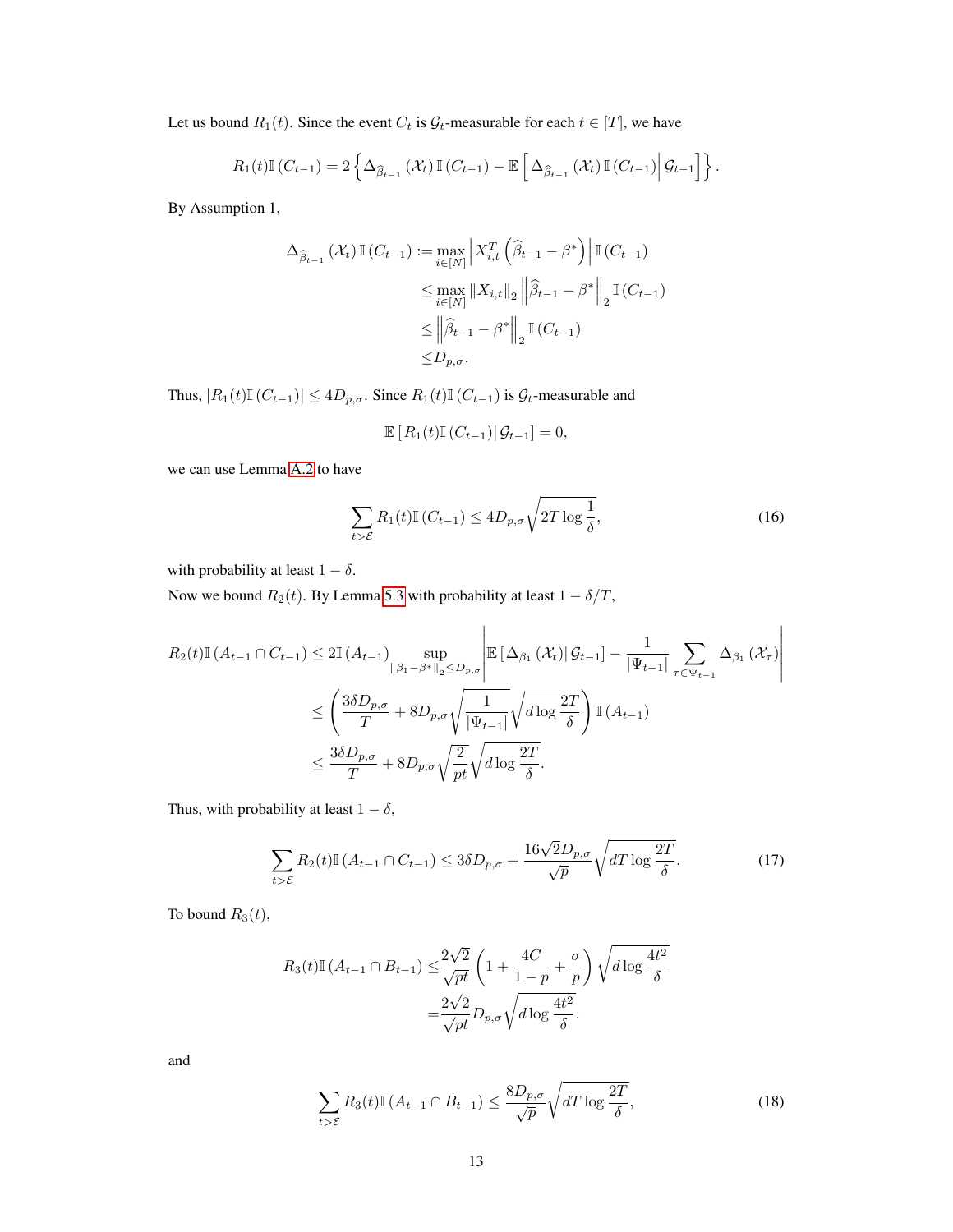holds almost surely. Now for any  $x > 2\mathcal{E}$ ,

$$
\mathbb{P}\left(R(T) > x\right) \leq \mathbb{P}\left(2\mathcal{E} + \sum_{t > \mathcal{E}} \text{regret}(t) > x\right)
$$
\n
$$
= \mathbb{P}\left(2\mathcal{E} + \sum_{t > \mathcal{E}} R_1(t) + R_2(t) + R_3(t) > x\right)
$$
\n
$$
\leq \mathbb{P}\left(2\mathcal{E} + \sum_{t > \mathcal{E}} R_1(t)\mathbb{I}\left(C_{t-1}\right) + R_2(t)\mathbb{I}\left(A_{t-1}\cap C_{t-1}\right) + R_3(t)\mathbb{I}\left(A_{t-1}\cap B_{t-1}\right) > x\right)
$$
\n
$$
+ \mathbb{P}\left(\bigcup_{t \geq \mathcal{E}} \left\{A_t^c \cup B_t^c \cup C_t^c\right\}\right)
$$
\n
$$
\leq \mathbb{P}\left(2\mathcal{E} + \sum_{t > \mathcal{E}} R_1(t)\mathbb{I}\left(C_{t-1}\right) + R_2(t)\mathbb{I}\left(A_{t-1}\cap C_{t-1}\right) + R_3(t)\mathbb{I}\left(A_{t-1}\cap B_{t-1}\right) > x\right)
$$
\n
$$
+ 6\delta,
$$

where the last inequality holds due to [\(14\)](#page-11-1). Setting

$$
x = 2\mathcal{E} + 4D_{p,\sigma}\sqrt{2T\log\frac{1}{\delta}} + 3\delta D_{p,\sigma} + \frac{16\sqrt{2}D_{p,\sigma}}{\sqrt{p}}\sqrt{dT\log\frac{2T}{\delta}} + \frac{8D_{p,\sigma}}{\sqrt{p}}\sqrt{dT\log\frac{2T}{\delta}},
$$

gives

$$
\mathbb{P}\left(R(T) > x\right) \leq 6\delta + \mathbb{P}\left(\sum_{t>\mathcal{E}} R_1(t)\mathbb{I}\left(C_{t-1}\right) > 4D_{p,\sigma}\sqrt{2T\log\frac{1}{\delta}}\right) \n+ \mathbb{P}\left(\sum_{t>\mathcal{E}} R_2(t)\mathbb{I}\left(A_{t-1}\cap C_{t-1}\right) > 3\delta D_{p,\sigma} + \frac{16\sqrt{2}D_{p,\sigma}}{\sqrt{p}}\sqrt{dT\log\frac{2T}{\delta}}\right) \n+ \mathbb{P}\left(\sum_{t>\mathcal{E}} R_3(t)\mathbb{I}\left(A_{t-1}\cap C_{t-1}\right) > \frac{8D_{p,\sigma}}{\sqrt{p}}\sqrt{dT\log\frac{2T}{\delta}}\right) \n\leq 8\delta,
$$

where the inequality holds due to [\(15\)](#page-11-2)-[\(18\)](#page-12-0).

$$
\Box
$$

# C Proof of Lemma [5.2](#page-6-0)

*Proof.* By the definition of  $a_t$ , we have

$$
\begin{split} \texttt{regret}(t+1) &= \left( X_{a_{t+1}^*,t+1} - X_{a_{t+1},t+1} \right)^T \left( \beta^* - \widehat{\beta}_t \right) + \left( X_{a_{t+1}^*,t+1} - X_{a_{t+1},t+1} \right)^T \widehat{\beta}_t \\ &\le \left( X_{a_{t+1}^*,t+1} - X_{a_{t+1},t+1} \right)^T \left( \beta^* - \widehat{\beta}_t \right) \\ &\le 2 \max_{i \in [N]} \left| X_{i,t+1}^T \left( \widehat{\beta}_t - \beta^* \right) \right|, \end{split}
$$

which gives  $\text{regret}(t + 1) \leq 2\Delta_{\widehat{\beta}_t}(\mathcal{X}_{t+1})$ . Adding and subtracting  $\mathbb{E}\left[\Delta_{\widehat{\beta}_t}(\mathcal{X}_{t+1})\Big|\mathcal{G}_t\right]$  and  $\frac{1}{|\Psi_t|} \sum_{\tau \in \Psi_t} \Delta_{\widehat{\beta}_t} (\mathcal{X}_\tau)$ , we only need to show,

$$
\frac{1}{|\Psi_t|} \sum_{\tau \in \Psi_t} \Delta_{\widehat{\beta}_t} (\mathcal{X}_{\tau}) \leq \frac{1}{\sqrt{|\Psi_t|}} \left\| \widehat{\beta}_t - \beta^* \right\|_{V_t},
$$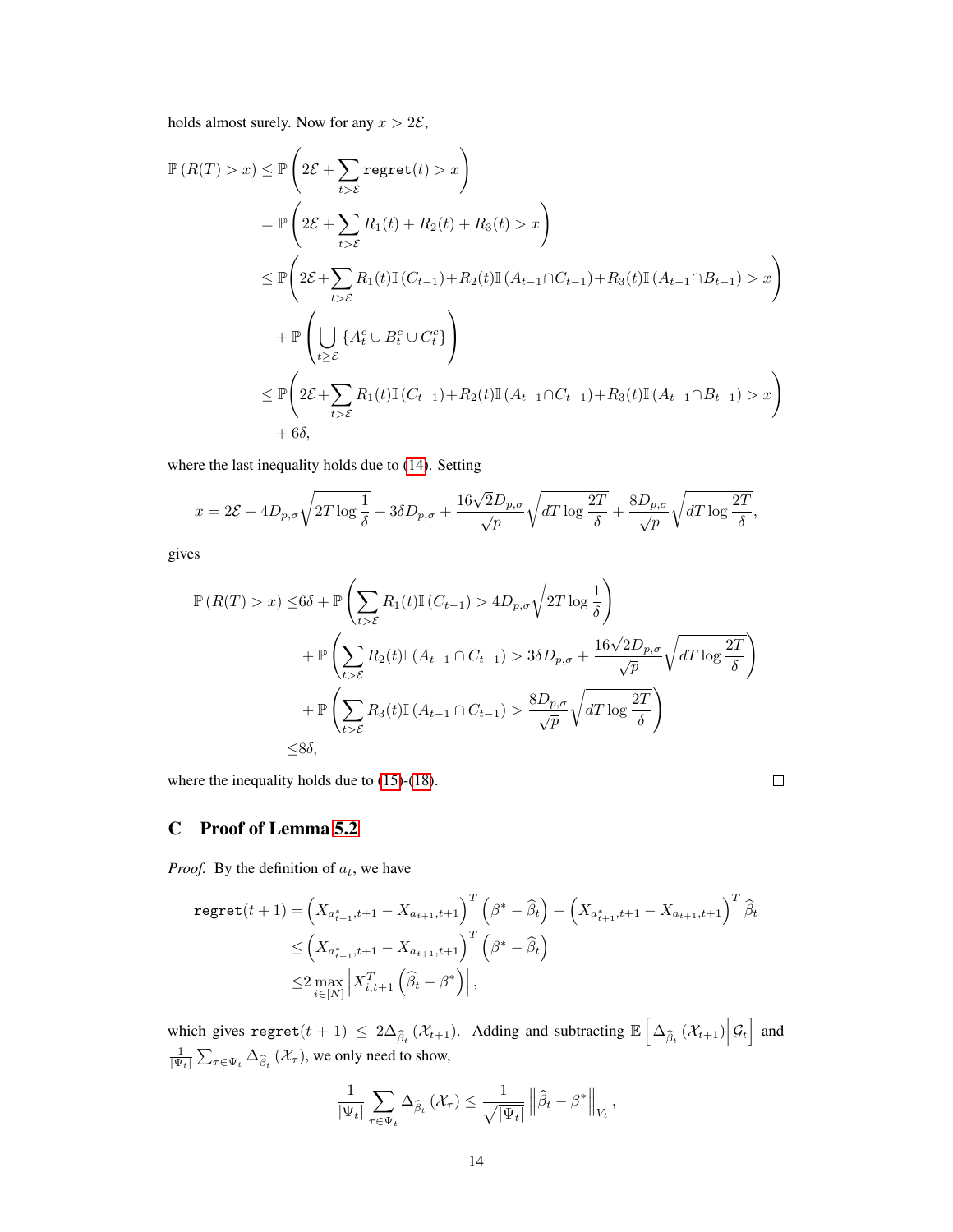for [\(10\)](#page-6-2). By the Cauchy-Schwartz inequality,

$$
\sum_{\tau \in \Psi_t} \Delta_{\widehat{\beta}_t} (\mathcal{X}_{\tau}) \leq \sqrt{|\Psi_t|} \sqrt{\sum_{\tau \in \Psi_t} \left\{ \Delta_{\widehat{\beta}_t} (\mathcal{X}_{\tau}) \right\}^2}
$$
\n
$$
= \sqrt{|\Psi_t|} \sqrt{\sum_{\tau \in \Psi_t} \max_{i \in [N]} \left\{ X_{i,\tau}^T \left( \widehat{\beta}_t - \beta^* \right) \right\}^2}
$$
\n
$$
\leq \sqrt{|\Psi_t|} \sqrt{\sum_{\tau \in \Psi_t} \sum_{i=1}^N \left\{ X_{i,\tau}^T \left( \widehat{\beta}_t - \beta^* \right) \right\}^2}
$$
\n
$$
\leq \sqrt{|\Psi_t|} \sqrt{\left( \widehat{\beta}_t - \beta^* \right)^T V_t \left( \widehat{\beta}_t - \beta^* \right)},
$$

where the last inequality holds with the fact that  $V_t \succeq \sum_{\tau \in \Psi_t} \sum_{i=1}^N X_{i,\tau} X_{i,\tau}^T$ .

 $\Box$ 

# D Proof of Lemma [5.3](#page-7-3)

*Proof.* Let us fix  $t \in [T]$  and  $\Psi_t \subseteq [t]$ . By Assumption [3,](#page-5-4)  $\mathcal{X}_t$  is independent with  $\mathcal{G}_{t-1}$ . Thus,

$$
\mathbb{E}\left[\Delta_{\beta_1}\left(\mathcal{X}_t\right)|\mathcal{G}_{t-1}\right] = \mathbb{E}_X\left[\Delta_{\beta_1}\left(X\right)\right],
$$

where  $X \in \mathbb{R}^{d \times N}$  arises from  $P_X$  defined in Assumption [3.](#page-5-4) For any  $x > 0$  and  $\theta > 0$ ,

$$
\mathbb{P}\left(\sup_{\|\beta_1-\beta^*\|_2\leq L}\left|\mathbb{E}\left[\Delta_{\beta_1}\left(\mathcal{X}_t\right)|\mathcal{G}_{t-1}\right]-\frac{1}{|\Psi_t|}\sum_{\tau\in\Psi_t}\Delta_{\beta_1}\left(\mathcal{X}_t\right)\right|>x\right|\Psi_t\right) \leq \exp\left(-\theta x\right)\mathbb{E}\left[\exp\left(\theta\sup_{\|\beta_1-\beta^*\|_2\leq L}\left|\mathbb{E}_X\left[\Delta_{\beta_1}\left(\mathcal{X}_t\right)\right]-\frac{1}{|\Psi_t|}\sum_{\tau\in\Psi_t}\Delta_{\beta_1}\left(\mathcal{X}_t\right)\right|\right)\right|\Psi_t\right].
$$

Let  $\tau_1 \leq \tau_2, \ldots \leq \tau_{|\Psi_t|}$  be an ordered round in  $\Psi_t$ . Then by Assumption 3,  $\mathcal{X}_{\tau_1}, \ldots, \mathcal{X}_{\tau_{|\Psi_t|}}$  are IID random variables and we can use the symmetrization lemma [\[van der Vaart and Wellner, 1996,](#page-10-11) Lemma 2.3.1] to have

<span id="page-14-0"></span>
$$
\mathbb{E}\left[\exp\left(\theta \sup_{\|\beta_1-\beta^*\|_2\leq L} \left|\mathbb{E}_X\left[\Delta_{\beta_1}\left(\mathcal{X}_t\right)\right]-\frac{1}{|\Psi_t|}\sum_{\tau\in\Psi_t}\Delta_{\beta_1}\left(\mathcal{X}_t\right)\right|\right)\right]
$$
\n
$$
\leq \mathbb{E}\left[\exp\left(2\theta \sup_{\|\beta_1-\beta^*\|_2\leq L} \left|\frac{1}{|\Psi_t|}\sum_{n=1}^{|\Psi_t|}\xi_n\Delta_{\beta_1}\left(\mathcal{X}_{\tau_n}\right)\right|\right)\right],\tag{19}
$$

where  $\xi_1,\ldots,\xi_{|\Psi_t|}$  are independent Rademacher random variables. For any  $\epsilon > 0$  let  $\tilde{\beta}_1,\ldots,\tilde{\beta}_{\Theta(\epsilon)}$ be the  $\epsilon$ -cover of  $\mathcal{B} := \{ \beta_1 \in \mathbb{R}^d : ||\beta_1 - \beta^*||_2 \le L \}$ . By the definition of  $\epsilon$ -cover, for each  $\beta_1 \in \mathcal{B}$ , there exists  $\tilde{\beta}_j$  such that  $\left\| \tilde{\beta}_j - \beta_1 \right\|_2 \leq \epsilon$ . Thus,

$$
\left| \sum_{n=1}^{|\Psi_t|} \xi_n \Delta_{\beta_1} (\mathcal{X}_{\tau_n}) \right| \leq \left| \sum_{n=1}^{|\Psi_t|} \xi_n \left\{ \Delta_{\beta_1} (\mathcal{X}_{\tau_n}) - \Delta_{\tilde{\beta}_j} (\mathcal{X}_{\tau_n}) \right\} \right| + \left| \sum_{n=1}^{|\Psi_t|} \xi_n \Delta_{\tilde{\beta}_j} (\mathcal{X}_{\tau_n}) \right|
$$
  

$$
\leq \sum_{n=1}^{|\Psi_t|} \left| \Delta_{\beta_1} (\mathcal{X}_{\tau_n}) - \Delta_{\tilde{\beta}_j} (\mathcal{X}_{\tau_n}) \right| + \left| \sum_{n=1}^{|\Psi_t|} \xi_n \Delta_{\tilde{\beta}_j} (\mathcal{X}_{\tau_n}) \right|.
$$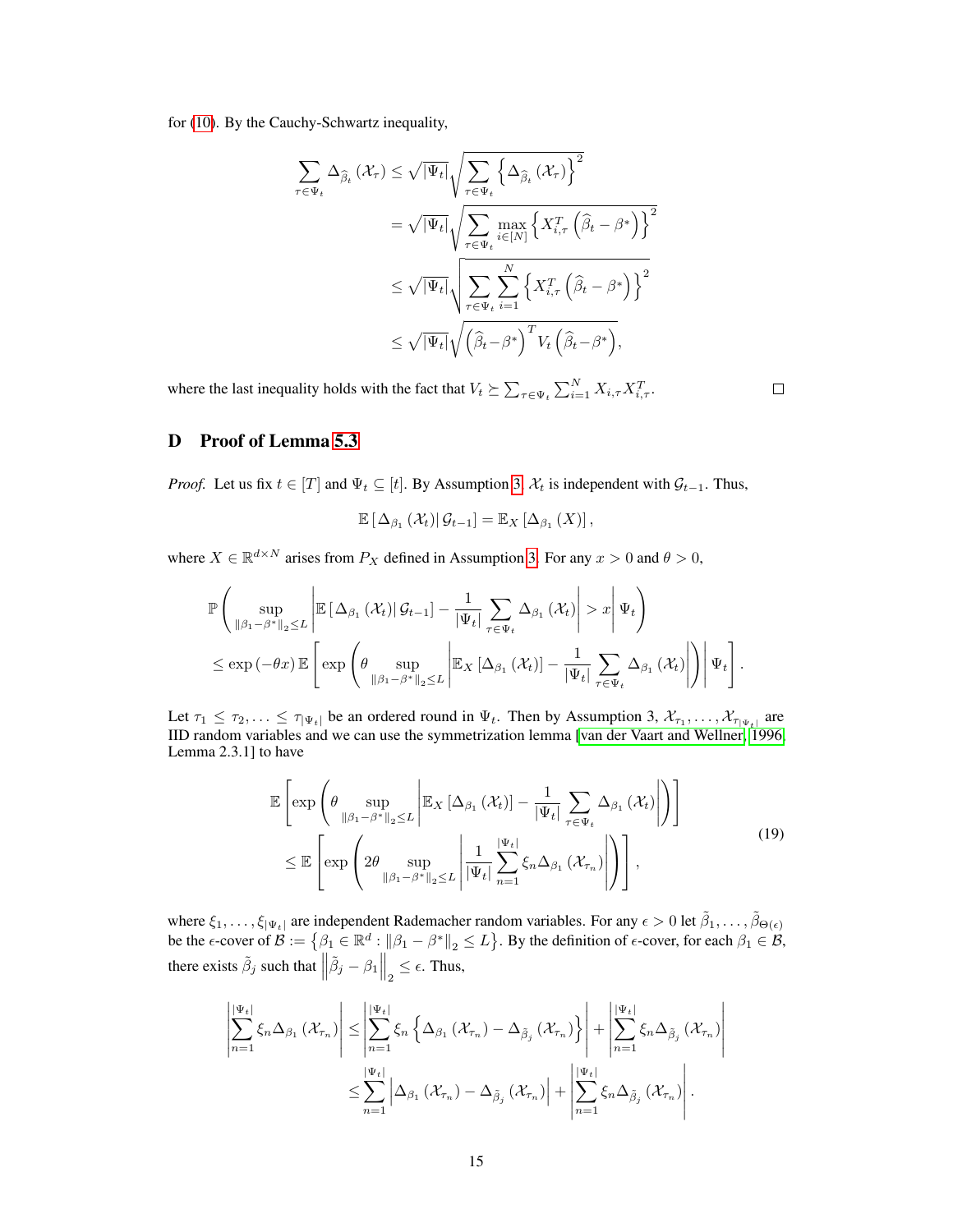By the definition of  $\Delta_{\beta_1}(\mathcal{X}_{\tau_n})$  and Assumption 1,

$$
\left| \Delta_{\beta_1} \left( \mathcal{X}_{\tau_n} \right) - \Delta_{\tilde{\beta}_j} \left( \mathcal{X}_{\tau_n} \right) \right| = \left| \max_i \left| X_{i,\tau_n}^T \left( \beta^* - \beta_1 \right) \right| - \max_i \left| X_{i,\tau_n}^T \left( \beta^* - \tilde{\beta}_j \right) \right| \right|
$$
  
\n
$$
\leq \max_i \left| X_{i,\tau_n}^T \left( \beta^* - \beta_1 \right) \right| - \left| X_{i,\tau_n}^T \left( \beta^* - \tilde{\beta}_j \right) \right| \right|
$$
  
\n
$$
\leq \max_i \left| X_{i,\tau_n}^T \left( \beta_1 - \tilde{\beta}_j \right) \right|
$$
  
\n
$$
\leq \max_i \left| X_{i,\tau_n} \right|_2 \left\| \beta_1 - \tilde{\beta}_j \right\|_2
$$
  
\n
$$
\leq \epsilon.
$$

Thus,

$$
\sup_{\|\beta_1-\beta^*\|_2\leq L} \left|\sum_{n=1}^{|\Psi_t|} \xi_n \Delta_{\beta_1} \left(\mathcal{X}_{\tau_n}\right)\right| \leq |\Psi_t| \epsilon + \sup_{j=1,\ldots,\Theta(\epsilon)} \left|\sum_{n=1}^{|\Psi_t|} \xi_n \Delta_{\tilde{\beta}_j} \left(\mathcal{X}_{\tau_n}\right)\right|.
$$

Plugging in [\(19\)](#page-14-0) gives

$$
\mathbb{P}\left(\sup_{\|\beta_1-\beta^*\|_2\leq L} \left|\mathbb{E}\left[\Delta_{\beta_1}\left(\mathcal{X}_t\right) | \mathcal{G}_{t-1}\right] - \frac{1}{|\Psi_t|} \sum_{\tau\in\Psi_t} \Delta_{\beta_1}\left(\mathcal{X}_\tau\right) \right| > x \middle| \Psi_t\right) \n\leq \exp\left(-\theta x + \theta\epsilon\right) \mathbb{E}\left[\exp\left(\frac{2\theta}{|\Psi_t|} \sup_{j=1,\ldots,\Theta(\epsilon)} \left|\sum_{n=1}^{|\Psi_t|} \xi_n \Delta_{\tilde{\beta}_j}\left(\mathcal{X}_{\tau_n}\right) \right|\right) \middle| \Psi_t\right] \n\leq \exp\left(-\theta x + \theta\epsilon\right) \sum_{j=1}^{\Theta(\epsilon)} \mathbb{E}\left[\exp\left(\frac{2\theta}{|\Psi_t|} \left|\sum_{n=1}^{|\Psi_t|} \xi_n \Delta_{\tilde{\beta}_j}\left(\mathcal{X}_{\tau_n}\right) \right|\right) \middle| \Psi_t\right].
$$

Observe that for each  $j = 1, \ldots, \Theta(\epsilon)$ ,

$$
\left|\Delta_{\tilde{\beta}_{j}}\left(\mathcal{X}_{\tau_{n}}\right)\right| \leq \max_{i} \left\|X_{i,\tau_{n}}\right\|_{2} \left\|\beta^{*}-\tilde{\beta}_{j}\right\|_{2} \leq L.
$$

Then by Hoeffding's Lemma,

$$
\mathbb{E}\left[\exp\left(\frac{2\theta}{|\Psi_t|}\left|\sum_{n=1}^{|\Psi_t|}\xi_n\Delta_{\tilde{\beta}_j}(\mathcal{X}_{\tau_n})\right|\right)\right|\Psi_t\right]
$$
\n
$$
=\mathbb{E}\mathbb{E}\left[\exp\left(\frac{2\theta}{|\Psi_t|}\left|\sum_{n=1}^{|\Psi_t|}\xi_n\Delta_{\tilde{\beta}_j}(\mathcal{X}_{\tau_n})\right|\right)\right|\{X(\tau_n)\}_{n=1}^{|\Psi_t|},\Psi_t\right]
$$
\n
$$
=\mathbb{E}\prod_{n=1}^{|\Psi_t|}\mathbb{E}\left[\exp\left(\frac{2\theta}{|\Psi_t|}\xi_n\Delta_{\tilde{\beta}_j}(\mathcal{X}_{\tau_n})\right)\right|\{X(\tau_n)\}_{n=1}^{|\Psi_t|},\Psi_t\right]
$$
\n
$$
\leq \exp\left(\frac{2\theta^2L^2}{|\Psi_t|}\right).
$$

Thus,

$$
\mathbb{P}\left(\sup_{\|\beta_1 - \beta^*\|_2 \le L} \left| \mathbb{E}\left[\Delta_{\beta_1}(\mathcal{X}_t) | \mathcal{G}_{t-1}\right] - \frac{1}{|\Psi_t|} \sum_{\tau \in \Psi_t} \Delta_{\beta_1}(\mathcal{X}_\tau) \right| > x \right| \Psi_t \right)
$$
\n
$$
\le \exp\left(-\theta x + \theta \epsilon\right) 2\Theta(\epsilon) \exp\left(\frac{2\theta^2 L^2}{|\Psi_t|}\right)
$$
\n
$$
= 2\Theta(\epsilon) \exp\left\{-\theta(x - \epsilon) + \frac{2\theta^2 L^2}{|\Psi_t|}\right\}.
$$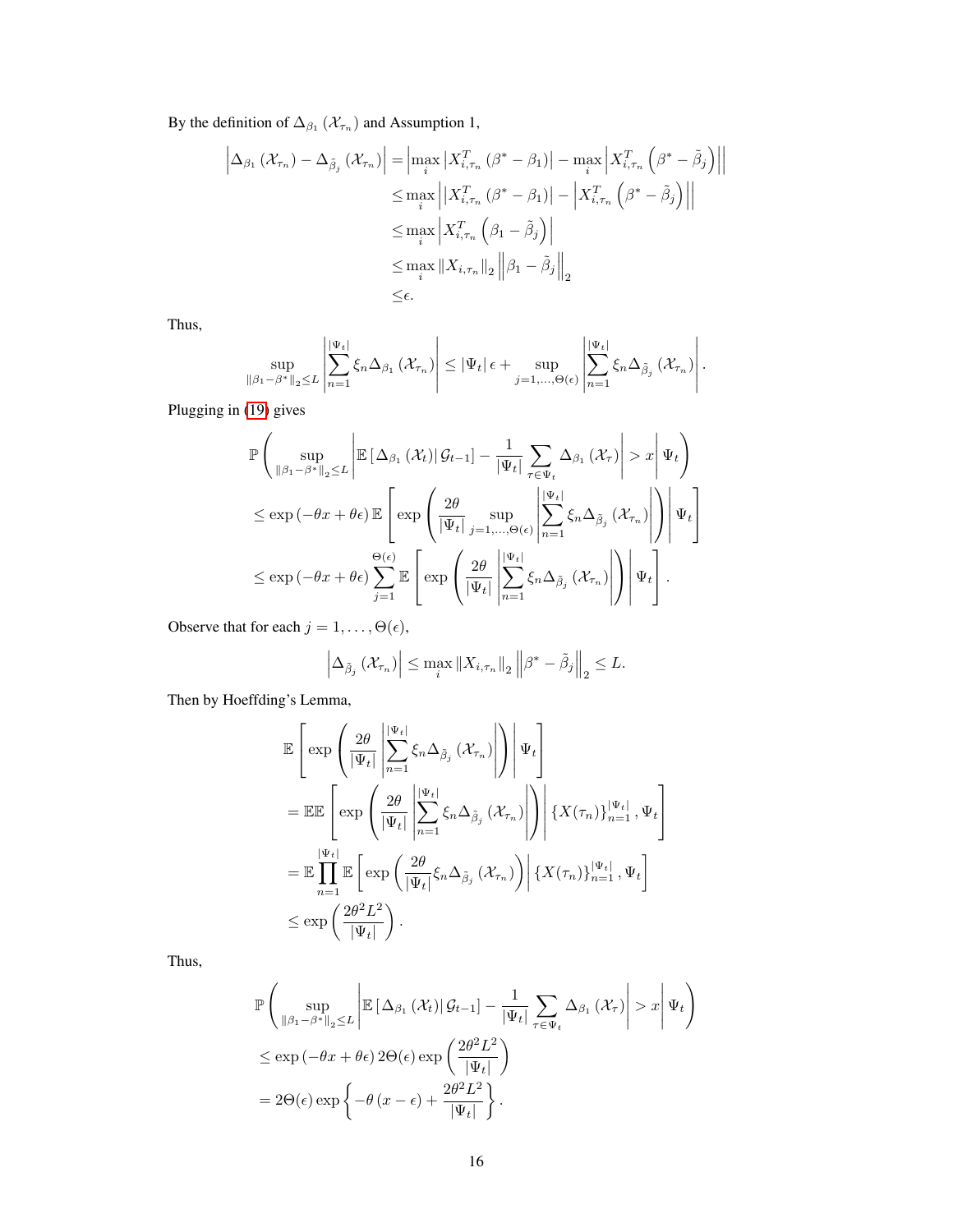Minimizing with respect to  $\theta > 0$  gives,

$$
\mathbb{P}\left(\sup_{\|\beta_1-\beta^*\|_2\leq L} \left|\mathbb{E}\left[\Delta_{\beta_1}\left(\mathcal{X}_t\right)|\mathcal{G}_{t-1}\right]-\frac{1}{|\Psi_t|}\sum_{\tau\in\Psi_t}\Delta_{\beta_1}\left(\mathcal{X}_\tau\right)\right|>x\right|\Psi_t\right) \leq 2\Theta(\epsilon)\exp\left\{-\frac{|\Psi_t|\left(x-\epsilon\right)^2}{8L^2}\right\}.
$$

The covering number of B is bounded by  $\Theta(\epsilon) \leq (\frac{3L}{\epsilon})^d$ . Thus, with probability at least  $1 - \delta/T$ ,

$$
\sup_{\|\beta_1 - \beta^*\|_2 \le L} \left| \mathbb{E} \left[ \Delta_{\beta_1} \left( \mathcal{X}_t \right) \middle| \mathcal{G}_{t-1} \right] - \frac{1}{|\Psi_t|} \sum_{\tau \in \Psi_t} \Delta_{\beta_1} \left( \mathcal{X}_\tau \right) \right| \le \epsilon + L \sqrt{\frac{8}{|\Psi_t|}} \sqrt{\log \frac{2\Theta(\epsilon)T}{\delta}}
$$
  

$$
\le \epsilon + L \sqrt{\frac{8}{|\Psi_t|}} \sqrt{d \log \frac{3L}{\epsilon} + \log \frac{2T}{\delta}}.
$$

Setting  $\epsilon = 3L\delta/(2T)$  gives,

$$
\sup_{\|\beta_1 - \beta^*\|_2 \le L} \left| \mathbb{E} \left[ \Delta_{\beta_1} \left( \mathcal{X}_t \right) \middle| \mathcal{G}_{t-1} \right] - \frac{1}{|\Psi_t|} \sum_{\tau \in \Psi_t} \Delta_{\beta_1} \left( \mathcal{X}_\tau \right) \right| \le \frac{3L\delta}{2T} + L \sqrt{\frac{8}{|\Psi_t|}} \sqrt{d \log \frac{2T}{\delta} + \log \frac{2T}{\delta}}
$$
  

$$
\le \frac{3L\delta}{2T} + 4L \sqrt{\frac{1}{|\Psi_t|}} \sqrt{d \log \frac{2T}{\delta}}.
$$

## E Proof of Theorem [5.4](#page-7-0)

#### <span id="page-16-0"></span>E.1 A bound for the imputation estimator

To prove Theorem [5.4,](#page-7-0) we need to prove the following bound for the imputation estimator  $\check{\beta}_t$  which is used in  $\tilde{Y}_{i,t}$  and  $\hat{\beta}_t$ . The proposed imputation estimator is used to obtain the bound [\(21\)](#page-16-1) exploiting Assumptions [1](#page-5-2)[-3.](#page-5-4)

Lemma E.1. *Suppose Assumptions [1-](#page-5-2)[3](#page-5-4) hold. Let*

<span id="page-16-2"></span>
$$
\check{\beta}_t := \left( \sum_{\tau \in \Psi_t} \sum_{i=1}^N X_{i,\tau} X_{i,\tau}^T + \sum_{\tau \notin \Psi_t} X_{a_\tau,\tau} X_{a_\tau,\tau}^T + \gamma_t I \right)^{-1} \times \left( \sum_{\tau \in \Psi_t} \sum_{i=1}^N X_{i,\tau} \left( \left\{ 1 - \frac{\mathbb{I}\left(h_\tau = i\right)}{\pi_{i,\tau}} \right\} X_{i,\tau}^T \hat{\beta}_{t-1}^{ridge} + \frac{\mathbb{I}\left(h_\tau = i\right)}{\pi_{i,\tau}} Y_{h_t,t} \right) + \sum_{\tau \notin \Psi_t} X_{a_\tau,\tau} Y_\tau \right), \tag{20}
$$

for  $\gamma_t:=4\sqrt{2}N\sqrt{|\Psi_t|\log\frac{4t^2}{\delta}}$  and  $\widehat{\beta}_t^{ridge}$  is a normalized ridge estimator using pairs of selected *contexts and corresponding rewards until round t, i.e.*

<span id="page-16-1"></span>
$$
\widehat{\beta}_{t}^{ridge} := \frac{\left(\sum_{\tau=1}^{t} X_{a_{\tau},\tau} X_{a_{\tau},\tau}^{T} + I_{d}\right)^{-1} \left(\sum_{\tau=1}^{t} X_{a_{\tau},\tau} Y_{\tau}\right)}{\max \left\{\left\|\left(\sum_{\tau=1}^{t} X_{a_{\tau},\tau} X_{a_{\tau},\tau}^{T} + I_{d}\right)^{-1} \left(\sum_{\tau=1}^{t} X_{a_{\tau},\tau} Y_{\tau}\right)\right\|,1\right\}}.
$$

*Then with probability at least*  $1 - \delta$ *,* 

$$
\|\check{\beta}_t - \beta^*\|_2 \le \frac{1}{N},
$$
  
holds for  $t \ge \max\left\{\frac{1}{p}\log\frac{4T}{\delta}, C_{p,\sigma}N^2\phi^{-4}\log\frac{8T}{\delta}\right\}.$  (21)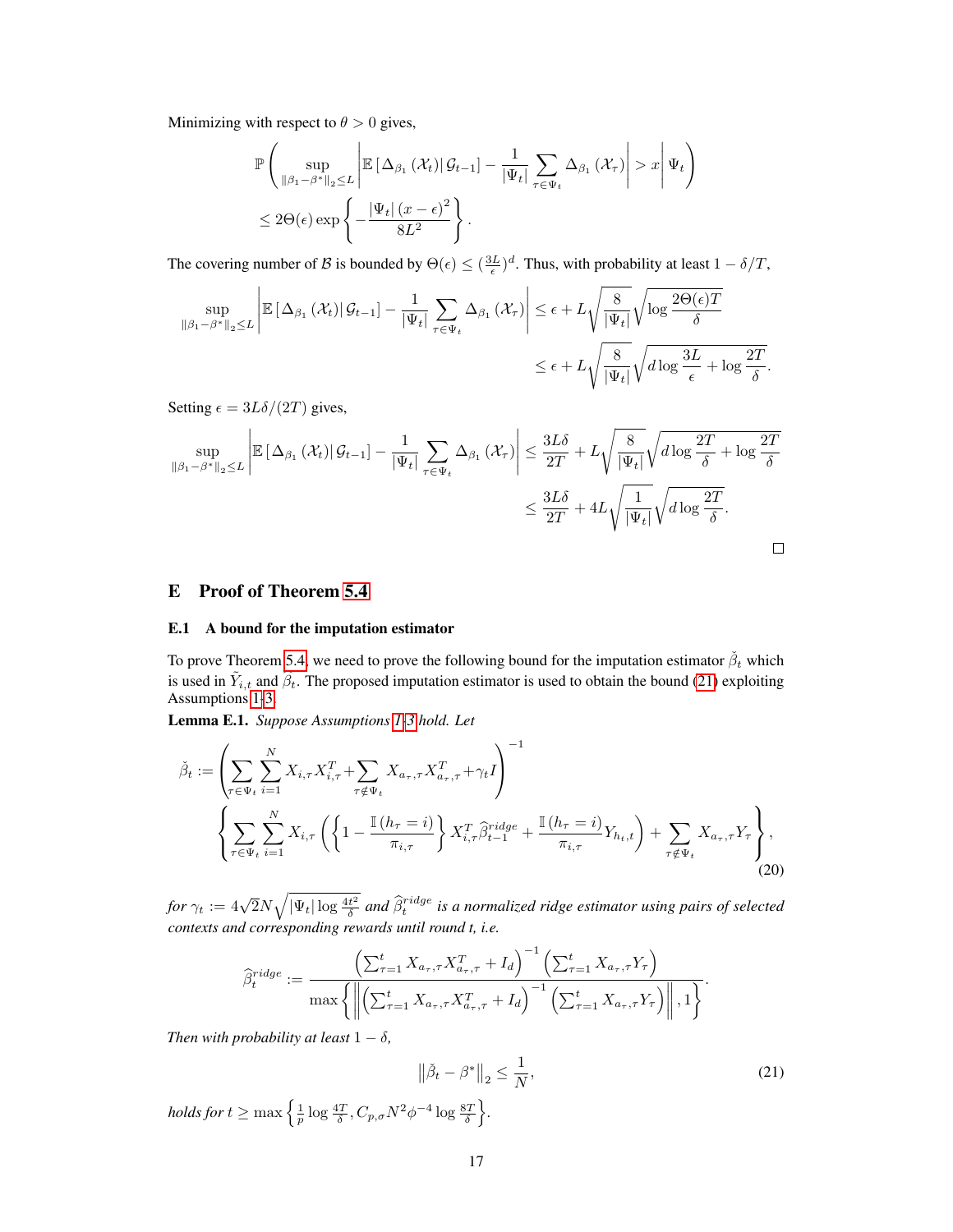*Remark* E.2*.* In deriving the bound [\(21\)](#page-16-1), the minimum eigenvalue of the Gram matrix is required to be  $\Omega(t)$ , which is challenging even under Assumption [3](#page-5-4) when the ridge estimator consist of only selected contexts and rewards is used (See Section 5 in [\[Li et al., 2017\]](#page-10-6)). Therefore we propose the imputation estimator as in [20](#page-16-2) which uses the contexts from all arms to exploit Assumption [3](#page-5-4) elevating the minimum eigenvalue of the Gram matrix.

*Proof.* Fix t and set

<span id="page-17-1"></span>
$$
\gamma_t := 4\sqrt{2}N\sqrt{|\Psi_t| \log \frac{4t^2}{\delta}},
$$
  

$$
W_t := \sum_{\tau \in \Psi_t} \sum_{i=1}^N X_{i,\tau} X_{i,\tau}^T + \sum_{\tau \notin \Psi_t} X_{a_\tau,\tau} X_{a_\tau,\tau} + \gamma_t I.
$$

Then by definition of  $\check{\beta}_t$ , we have

$$
\|\check{\beta}_{t} - \beta^{*}\|_{2} = \left\| W_{t}^{-1} \left( \sum_{\tau \in \Psi_{t}} \sum_{i=1}^{N} X_{i,\tau} \tilde{Y}_{i,\tau} + \sum_{\tau \notin \Psi_{t}} X_{a_{\tau},\tau} Y_{\tau} - W_{t} \beta^{*} \right) \right\|_{2}
$$
  
\n
$$
\leq \|W_{t}^{-1}\|_{2} \left\{ \left\| \sum_{\tau \in \Psi_{t}} \sum_{i=1}^{N} X_{i,\tau} \left( \tilde{Y}_{i,\tau} - X_{i,\tau}^{T} \beta^{*} \right) + \sum_{\tau \notin \Psi_{t}} X_{a_{\tau},\tau} \eta_{a_{\tau},\tau} \right\|_{2} + \gamma_{t} \|\beta^{*}\|_{2} \right\}
$$
  
\n
$$
\leq \lambda_{\min} (W_{t})^{-1} \left\{ \left\| \sum_{\tau \in \Psi_{t}} \sum_{i=1}^{N} X_{i,\tau} \left( \tilde{Y}_{i,\tau} - X_{i,\tau}^{T} \beta^{*} \right) + \sum_{\tau \notin \Psi_{t}} X_{a_{\tau},\tau} \eta_{a_{\tau},\tau} \right\|_{2} + \gamma_{t} \right\}.
$$
\n(22)

For the minimum eigenvalue term, we have

$$
\lambda_{\min}(W_t) \geq \lambda_{\min} \left( \sum_{\tau \in \Psi_t} \sum_{i=1}^N X_{i,\tau} X_{i,\tau}^T + \gamma_t I_d \right).
$$

Let  $\tau_1 < \tau_2 < \cdots < \tau_{|\Psi_t|}$  be the ordered rounds in  $\Psi_t$ . Since  $\left\| \sum_{i=1}^N X_{i,\tau} X_{i,\tau}^T \right\|_F \leq N$  and

$$
\lambda_{\min}\left(\mathbb{E}\left[\sum_{i=1}^N X_{i,\tau_k} X_{i,\tau_k}^T \middle| \mathcal{X}_{\tau_1},\ldots,\mathcal{X}_{\tau_{k-1}}\right]\right) = \lambda_{\min}\left(\mathbb{E}\left[\sum_{i=1}^N X_{i,\tau_k} X_{i,\tau_k}^T\right]\right) \geq N\phi^2,
$$

we can use Lemma 6 in [Kim et al.](#page-9-9) [\[2021\]](#page-9-9) to have

<span id="page-17-0"></span>
$$
\lambda_{\min}\left(W_{t}\right) \geq \lambda_{\min}\left(\sum_{\tau \in \Psi_{t}} \sum_{i=1}^{N} X_{i,\tau} X_{i,\tau}^{T} + \gamma_{t} I_{d}\right) \geq \left|\Psi_{t}\right| N \phi^{2}.
$$
\n(23)

By definition of  $\tilde{Y}_{i,\tau}$ , we have

$$
\sum_{\tau \in \Psi_t} \sum_{i=1}^N X_{i,\tau} \left( \tilde{Y}_{i,\tau} - X_{i,\tau}^T \beta^* \right) = \sum_{\tau \in \Psi_t} \sum_{i=1}^N \left( 1 - \frac{\mathbb{I}(h_{\tau} = i)}{\pi_{i,\tau}} \right) X_{i,\tau} X_{i,\tau}^T \left( \hat{\beta}_{t-1}^{ridge} - \beta^* \right) \n+ \sum_{\tau \in \Psi_t} \sum_{i=1}^N \frac{\mathbb{I}(h_{\tau} = i)}{\pi_{i,\tau}} \eta_{i,\tau} \n= \sum_{\tau \in \Psi_t} \sum_{i=1}^N \left( 1 - \frac{\mathbb{I}(h_{\tau} = i)}{\pi_{i,\tau}} \right) \mathbf{X}_{i,\tau} \left( \hat{\beta}_{t-1}^{ridge} - \beta^* \right) \n+ \sum_{\tau \in \Psi_t} \frac{\eta_{h_{\tau},\tau}}{\pi_{h_{\tau},\tau}} X_{h_{\tau},\tau},
$$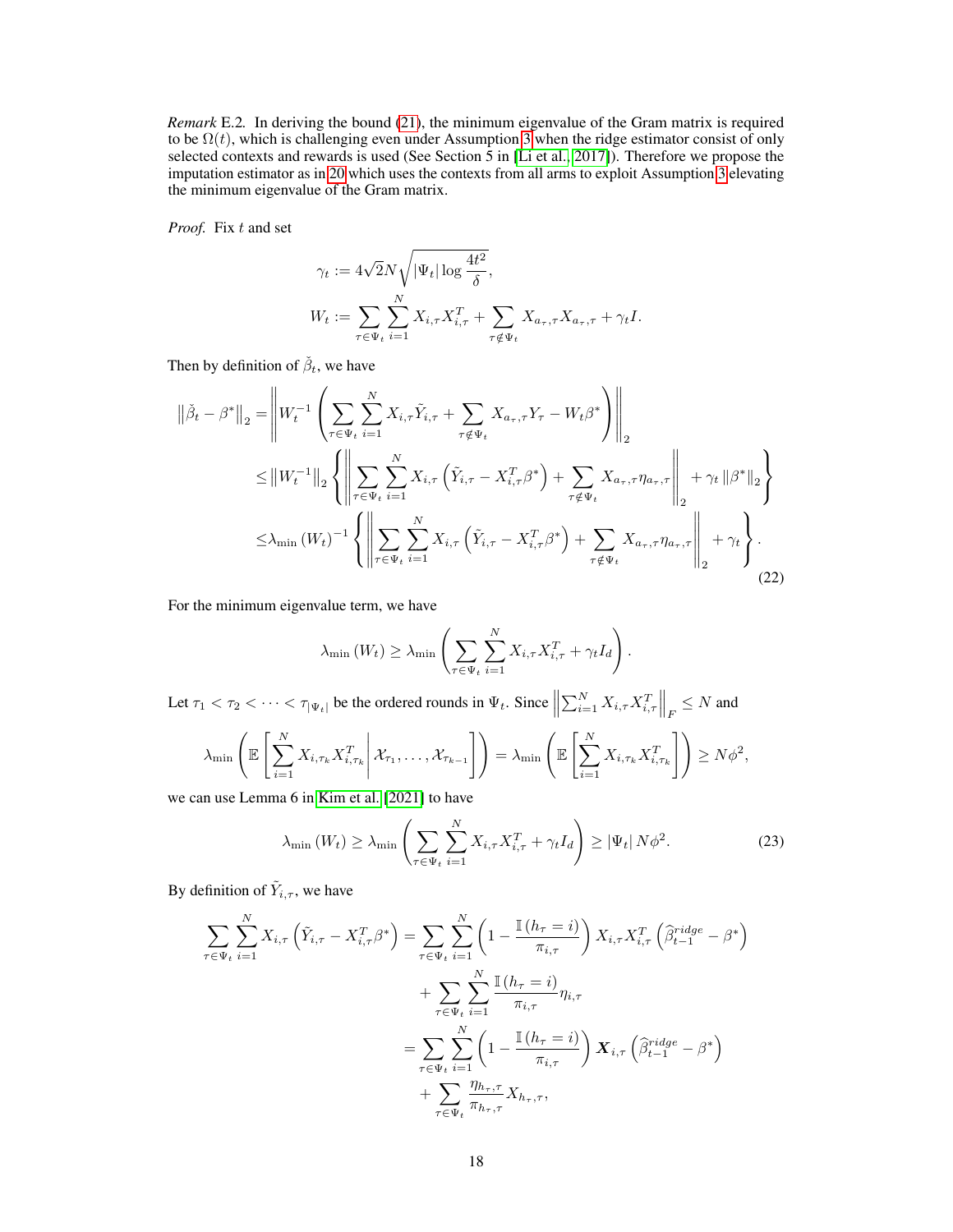where  $X_{i, \tau} = X_{i, \tau} X_{i, \tau}^T$ . Plugging this and [\(23\)](#page-17-0) in [\(22\)](#page-17-1) gives,

$$
\|\check{\beta}_t - \beta^*\|_2 \le \frac{1}{|\Psi_t| N \phi^2} \left\| \sum_{\tau \in \Psi_t} \sum_{i=1}^N \left( 1 - \frac{\mathbb{I}\left(h_\tau = i\right)}{\pi_{i,\tau}} \right) \boldsymbol{X}_{i,\tau} \left( \widehat{\beta}_{t-1}^{ridge} - \beta^* \right) \right\|_2
$$
  
+ 
$$
\frac{1}{|\Psi_t| N \phi^2} \left\| \sum_{\tau \in \Psi_t} \frac{\eta_{h_\tau,\tau}}{\pi_{h_\tau,\tau}} X_{h_\tau,\tau} + \sum_{\tau \notin \Psi_t} \eta_{a_\tau,\tau} X_{a_\tau,\tau} \right\|_2 + \frac{4\sqrt{2 \log \frac{4t^2}{\delta}}}{\phi^2 \sqrt{|\Psi_t|}}.
$$
(24)

For the first term,

<span id="page-18-0"></span>
$$
\left\| \sum_{\tau \in \Psi_t} \sum_{i=1}^N \left( 1 - \frac{\mathbb{I}(h_{\tau} = i)}{\pi_{i,\tau}} \right) \mathbf{X}_{i,\tau} \left( \hat{\beta}_{t-1}^{ridge} - \beta^* \right) \right\|_2
$$
  

$$
\leq \left\| \sum_{\tau \in \Psi_t} \sum_{i=1}^N \left( 1 - \frac{\mathbb{I}(h_{\tau} = i)}{\pi_{i,\tau}} \right) \mathbf{X}_{i,\tau} \right\|_2 \left\| \hat{\beta}_{t-1}^{ridge} - \beta^* \right\|_2
$$
  

$$
\leq 2 \left\| \sum_{\tau \in \Psi_t} \sum_{i=1}^N \left( 1 - \frac{\mathbb{I}(h_{\tau} = i)}{\pi_{i,\tau}} \right) \mathbf{X}_{i,\tau} \right\|_F
$$

Define the filtration as  $\mathcal{G}_0 = \Psi_t$  and  $\mathcal{G}_\tau = \mathcal{G}_{\tau-1} \cup \{\mathcal{X}_\tau, h_\tau, a_\tau\}$  for  $\tau \in [t]$ . This filtration refers to the case where the subset of rounds  $\Psi_t$  for using contexts from all arms is observed first and  $h_1, a_1, h_2, a_2 \ldots, h_t$  are observed later. In HyRan Bandit, the hybridization variables  $h_1, \ldots, h_t$ and actions  $a_1, \ldots, a_t$  are observed first to determine  $\Psi_t$ . But in theoretical analysis, we change the order of observation by defining a new filtration  $\mathcal{G}_0, \ldots, \mathcal{G}_t$  and obtain a suitable bound with the martingale method [\[Kontorovich and Ramanan, 2008\]](#page-10-12). Set

$$
M := \sum_{\tau \in \Psi_t} \sum_{i=1}^N \left(1 - \frac{\mathbb{I}(h_\tau = i)}{\pi_{i,\tau}}\right) \boldsymbol{X}_{i,\tau},
$$

and define  $M_{\tau} = \mathbb{E}[M|\mathcal{G}_{\tau}]$ . Then  $\{M_{\tau}\}_{\tau=0}^{t}$  is a  $\mathbb{R}^{d \times d}$ -valued martingale sequence since

$$
\mathbb{E}[M_{\tau} | \mathcal{G}_{\tau-1}] = \mathbb{E}[ \mathbb{E}[M | \mathcal{G}_{\tau}] | \mathcal{G}_{\tau-1}] = \mathbb{E}[M | \mathcal{G}_{\tau-1}] = M_{\tau-1}.
$$

By Lemma [A.1,](#page-11-3) we can find a  $\mathbb{R}^2$ -valued martingale sequence  $\{N_\tau\}_{\tau=0}^t$  such that  $N_0 = (0,0)^T$  and

$$
||M_{\tau}||_F = ||N_{\tau}||_2, \quad ||M_{\tau} - M_{\tau-1}||_F = ||N_{\tau} - N_{\tau-1}||_2,
$$

for all  $\tau \in [t]$ . Set  $N_{\tau} = (N_{\tau}^{(1)}, N_{\tau}^{(2)})^T$ . Then for each  $r = 1, 2$  and  $\tau \in [t]$ ,

$$
\begin{aligned}\n\left| N_{\tau}^{(r)} - N_{\tau-1}^{(r)} \right| &\leq \left\| N_{\tau} - N_{\tau-1} \right\|_{2} \\
&= \left\| M_{\tau} - M_{\tau-1} \right\|_{F} \\
&= \left\| \mathbb{E} \left[ M | \mathcal{G}_{\tau} \right] - \mathbb{E} \left[ M | \mathcal{G}_{\tau-1} \right] \right\|_{F} \\
&= \left\{ \left\| \sum_{i=1}^{N} \left( 1 - \frac{\mathbb{I}(h_{\tau}=i)}{\pi_{i,\tau}} \right) \mathbf{X}_{i,\tau} \right\|_{F} \quad \tau \in \Psi_{t} \\
&\leq \left\{ \left\| \sum_{i=1}^{N} \mathbf{X}_{i,\tau} \right\|_{F} + \left\| \frac{1}{\pi_{h_{\tau},\tau}} \mathbf{X}_{i,\tau} \right\|_{F} \quad \tau \in \Psi_{t} \\
&\leq \left\{ N \left( \frac{2-p}{1-p} \right) \quad \tau \in \Psi_{t} \right\} \\
&\leq \begin{cases}\n& \text{if } \mathbb{I}_{\tau} \text{ is a } \mathcal{F} \\
&\text{if } \mathbb{I}_{\tau} \text{ is a } \mathcal{F} \\
&\text{if } \mathbb{I}_{\tau} \text{ is a } \mathcal{F} \text{ is a } \mathcal{F} \text{ is a } \mathcal{F} \text{ is a } \mathcal{F} \text{ is a } \mathcal{F} \text{ is a } \mathcal{F} \text{ is a } \mathcal{F} \text{ is a } \mathcal{F} \text{ is a } \mathcal{F} \text{ is a } \mathcal{F} \text{ is a } \mathcal{F} \text{ is a } \mathcal{F} \text{ is a } \mathcal{F} \text{ is a } \mathcal{F} \text{ is a } \mathcal{F} \text{ is a } \mathcal{F} \text{ is a } \mathcal{F} \text{ is a } \mathcal{F} \text{ is a } \mathcal{F} \text{ is a } \mathcal{F} \text{ is a } \mathcal{F} \text{ is a } \mathcal{F} \text{ is a } \mathcal{F} \text{ is a } \mathcal{F} \text{ is a } \mathcal{F} \text{ is a } \mathcal{F} \text{ is a }
$$

holds almost surely. The third equality holds since for any  $\tau \in [t]$ ,

$$
\mathbb{E}\left[\sum_{i=1}^{N}\left(1-\frac{\mathbb{I}(h_{u}=i)}{\pi_{i,u}}\right)\middle|\mathcal{G}_{\tau}\right]=0, \forall u>\tau,
$$

$$
\mathbb{E}\left[M\middle|\mathcal{G}_{\tau}\right]=\sum_{u\in\Psi_{t}, u\leq\tau}\sum_{i=1}^{N}\left(1-\frac{\mathbb{I}(h_{\tau}=i)}{\pi_{i,\tau}}\right)\boldsymbol{X}_{i,\tau}.
$$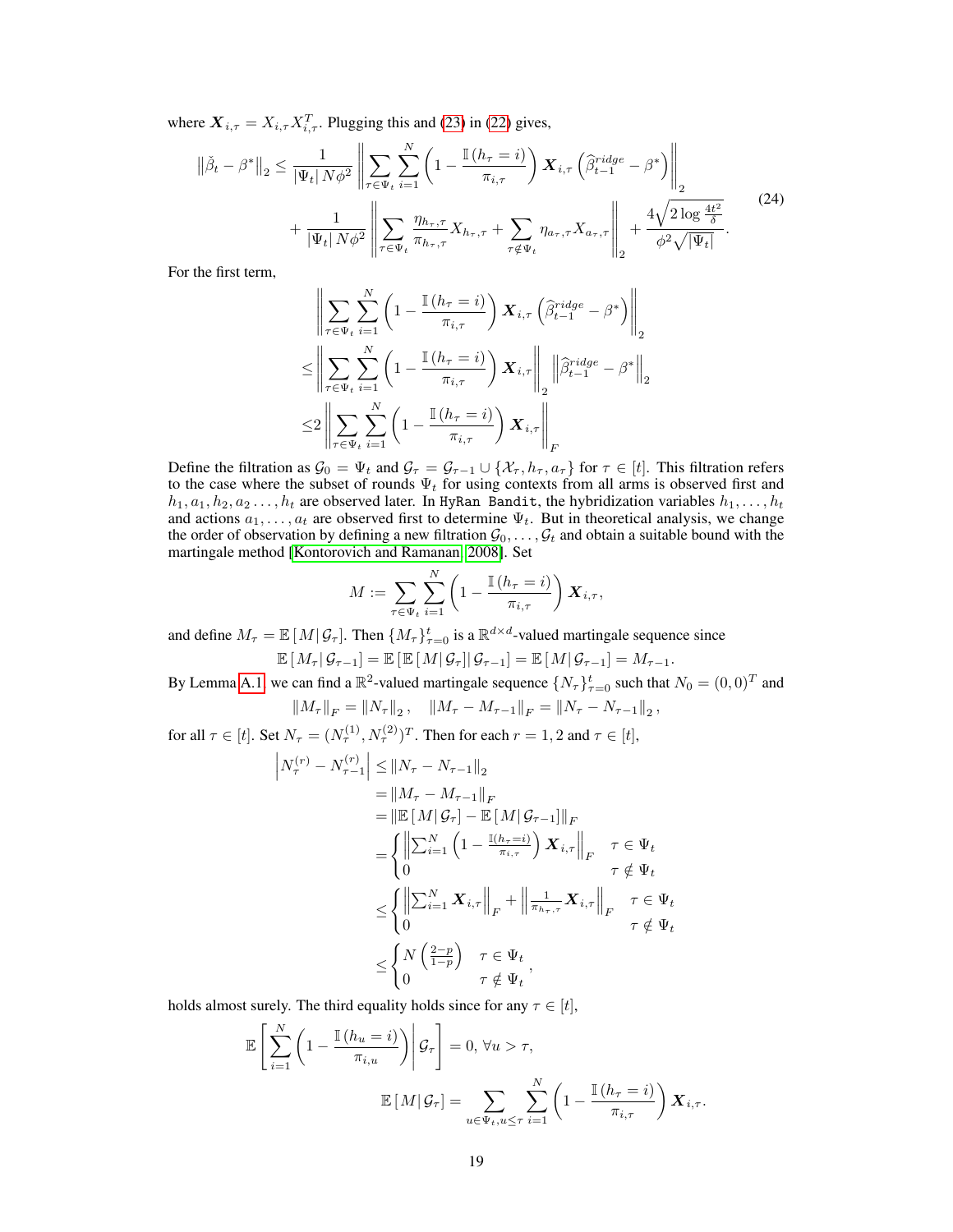Using Lemma [A.2,](#page-11-0) for  $x > 0$  and  $r = 1, 2$ ,

$$
\mathbb{P}\left(\left|N_{\tau}^{(r)}\right|>x\Big|\,\mathcal{G}_0\right)\leq 2\exp\left(-\frac{x^2}{2N^2\left|\Psi_t\right|\left(\frac{2-p}{1-p}\right)^2}\right),\,
$$

which implies that

$$
\mathbb{P}\left(\left|N_{\tau}^{(r)}\right|>N\left(\frac{2-p}{1-p}\right)\sqrt{2\left|\Psi_t\right|\log\frac{4t^2}{\delta}}\middle|\mathcal{G}_0\right)\leq\frac{\delta}{2t^2}.
$$

Since

$$
||M||_F = ||M_t||_F = ||N_t||_2 \le |N_t^{(1)}| + |N_t^{(2)}|,
$$

we have

$$
\mathbb{P}\left(\|M\|_F > 2N\left(\frac{2-p}{1-p}\right)\sqrt{2\left|\Psi_t\right|\log\frac{4t^2}{\delta}}\middle|\mathcal{G}_0\right) \le \frac{\delta}{t^2},\
$$

for any subset  $\Psi_t \subseteq [t]$ . Thus, we conclude that

$$
\mathbb{P}\left(\left\|\sum_{\tau\in\Psi_{t}}\sum_{i=1}^{N}\left(1-\frac{\mathbb{I}\left(h_{\tau}=i\right)}{\pi_{i,\tau}}\right)\boldsymbol{X}_{i,\tau}\left(\check{\beta}_{t-1}-\beta^{*}\right)\right\|_{2} > 4N\left(\frac{2-p}{1-p}\right)\sqrt{2\left|\Psi_{t}\right|\log\frac{4t^{2}}{\delta}}\right)
$$
\n
$$
\leq \mathbb{P}\left(2\left\|M\right\|_{F} > 4N\left(\frac{2-p}{1-p}\right)\sqrt{2\left|\Psi_{t}\right|\log\frac{4t^{2}}{\delta}}\right)
$$
\n
$$
\leq \mathbb{E}\mathbb{P}\left(2\left\|M\right\|_{F} > 4N\left(\frac{2-p}{1-p}\right)\sqrt{2\left|\Psi_{t}\right|\log\frac{4t^{2}}{\delta}}\right|\Psi_{t}\right)
$$
\n
$$
\leq \frac{\delta}{t^{2}}.
$$

Now for the second term in [\(24\)](#page-18-0), we have for any  $x > 0$ ,

$$
\mathbb{P}\left(\left\|\sum_{\tau\in\Psi_{t}}\frac{\eta_{h_{\tau},\tau}}{\pi_{h_{\tau},\tau}}X_{h_{\tau},\tau}+\sum_{\tau\notin\Psi_{t}}\eta_{a_{\tau},\tau}X_{a_{\tau},\tau}\right\|_{2}>x\right) \n\leq \mathbb{P}\left(\left\{\left\|\sum_{\tau\in\Psi_{t}}\frac{\eta_{h_{\tau},\tau}}{\pi_{h_{\tau},\tau}}X_{h_{\tau},\tau}+\sum_{\tau\notin\Psi_{t}}\eta_{a_{\tau},\tau}X_{a_{\tau},\tau}\right\|_{2}>x\right\}\bigcap\left\{\bigcap_{\tau\in\Psi_{t}}\left\{h_{\tau}=a_{\tau}\right\}\right\} \right) \n+ \mathbb{P}\left(\bigcup_{\tau\in\Psi_{t}}\left\{h_{\tau}\neq a_{\tau}\right\}\right) \n\leq \mathbb{P}\left(\left\|\sum_{\tau\in\Psi_{t}}\frac{\eta_{a_{\tau},\tau}}{\pi_{a_{\tau},\tau}}X_{a_{\tau},\tau}+\sum_{\tau\notin\Psi_{t}}\eta_{a_{\tau},\tau}X_{a_{\tau},\tau}\right\|_{2}>x\right).
$$

The last inequality holds since HyRan Bandit selects allocates the round  $\tau$  in  $\Psi_t$  only when  $h_{\tau} = a_{\tau}$ , almost surely. Since  $\pi_{a_{\tau},\tau} = p$ , we observe that  $\frac{\eta_{a_{\tau},\tau}}{\pi_{a_{\tau},\tau}}$  and  $\eta_{a_{\tau},\tau}$  are  $\frac{\sigma}{p}$ -sub-Gaussian. Using Lemma 4 in [Kim et al.](#page-9-9) [\[2021\]](#page-9-9) we have,

$$
\mathbb{P}\left(\left\|\sum_{\tau\in\Psi_t}\frac{\eta_{a_\tau,\tau}}{\pi_{a_\tau,\tau}}X_{a_\tau,\tau}+\sum_{\tau\notin\Psi_t}\eta_{a_\tau,\tau}X_{a_\tau,\tau}\right\|_2>\frac{C\sigma}{p}\sqrt{t}\sqrt{\log\frac{4t^2}{\delta}}\right)\leq\frac{\delta}{t^2},
$$

for some absolute constant  $C > 0$ . Now from [\(24\)](#page-18-0), with probability  $1 - \frac{3\delta}{t^2}$ , we have

$$
\left\|\check{\beta}_t - \beta^*\right\|_2 \leq \frac{1}{|\Psi_t|\, N\phi^2}\left\{4N\left(\frac{2-p}{1-p}\right)\sqrt{2\,|\Psi_t|\log\frac{4t^2}{\delta}} + \frac{C\sigma}{p}\sqrt{t}\sqrt{\log\frac{4t^2}{\delta}}\right\} + \frac{4\sqrt{2\log\frac{4t^2}{\delta}}}{\phi^2\sqrt{|\Psi_t|}}.
$$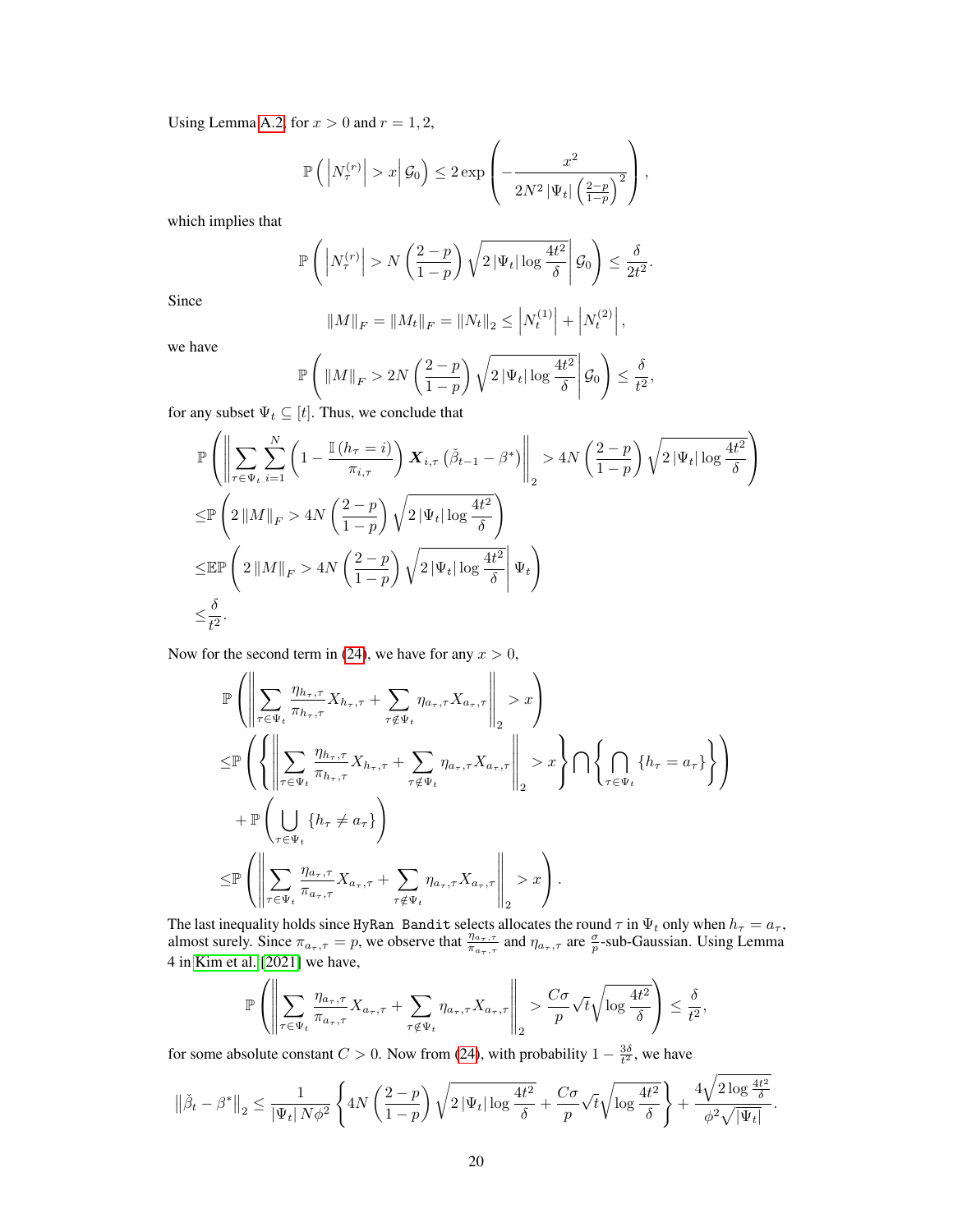By Lemma [5.5,](#page-7-6)  $|\Psi_t| \geq \frac{p}{2}t$  for all  $t \geq \frac{1}{p} \log \frac{T}{\delta}$ , with probability at least  $1 - \delta$ . Then we have

$$
\|\check{\beta}_t - \beta^*\|_2 \leq \frac{1}{\phi^2 \sqrt{t}} \left\{ \frac{8(2-p)}{(1-p)\sqrt{p}} + \frac{\sqrt{2}C\sigma}{p^2 N} + \frac{8}{\sqrt{p}} \right\} \sqrt{2 \log \frac{4t^2}{\delta}}
$$
  

$$
\leq \frac{2}{\phi^2 \sqrt{t}} \left\{ \frac{8(2-p)}{(1-p)\sqrt{p}} + \frac{\sqrt{2}C\sigma}{p^2} + \frac{8}{\sqrt{p}} \right\} \sqrt{\log \frac{2T}{\delta}}.
$$

<span id="page-20-0"></span>Set

$$
C_{p,\sigma} := \frac{8(2-p)}{(1-p)\sqrt{p}} + \frac{\sqrt{2}C\sigma}{p^2} + \frac{8}{\sqrt{p}}.
$$
 (25)

Then for all  $t \ge \max\left\{\frac{1}{p}\log \frac{T}{\delta}, C_{p,\sigma}N^2\phi^{-4}\log \frac{2T}{\delta}\right\}$ , we have  $\left\|\check{\beta}_t - \beta^*\right\|_2 \le \frac{1}{N}$ , with probability at least  $1 - 4\delta$ .

#### E.2 Proof of Theorem [5.4](#page-7-0)

Now we are ready to prove Theorem [5.4.](#page-7-0)

*Proof.* Proof. By the definition of  $\hat{\beta}_t$  in [6,](#page-4-2)

$$
\left\|\widehat{\beta}_t - \beta^*\right\|_{V_t} = \left\|V_t^{-1}\left(\sum_{\tau \in \Psi_t} \sum_{i=1}^N X_{i,\tau} \widetilde{Y}_{i,\tau} + \sum_{\tau \notin \Psi_t} X_{a_\tau,\tau} Y_{a_\tau} \tau V_t \beta^*\right)\right\|_{V_t}
$$
  
\n
$$
= \left\|\sum_{\tau \in \Psi_t} \sum_{i=1}^N X_{i,\tau} \widetilde{Y}_{i,\tau} + \sum_{\tau \notin \Psi_t} X_{a_\tau,\tau} Y_{a_\tau} \tau V_t \beta^*\right\|_{V_t^{-1}}
$$
  
\n
$$
= \left\|\sum_{\tau \in \Psi_t} \sum_{i=1}^N X_{i,\tau} \left(\widetilde{Y}_{i,\tau} - X_{i,\tau}^T \beta^*\right) + \sum_{\tau \notin \Psi_t} X_{a_\tau,\tau} \left(Y_{a_\tau} \tau - X_{a_\tau,\tau}^T \beta^*\right) - \lambda_t \beta^*\right\|_{V_t^{-1}}.
$$

Set  $\tilde{\eta}_{i,\tau} := \tilde{Y}_{i,\tau} - X_{i,\tau}^T \beta^*$ . Since  $Y_{a_{\tau}} \tau = X_{a_{\tau},\tau}^T \beta^* + \eta_{a_{\tau},\tau}$ , we have

<span id="page-20-1"></span>
$$
\left\| \hat{\beta}_t - \beta^* \right\|_{V_t} = \left\| \sum_{\tau \in \Psi_t} \sum_{i=1}^N \tilde{\eta}_{i,\tau} X_{i,\tau} + \sum_{\tau \notin \Psi_t} \eta_{a_{\tau},\tau} X_{a_{\tau},\tau} - \lambda_t \beta^* \right\|_{V_t^{-1}} \n\leq \left\| \sum_{\tau \in \Psi_t} \sum_{i=1}^N \tilde{\eta}_{i,\tau} X_{i,\tau} + \sum_{\tau \notin \Psi_t} \eta_{a_{\tau},\tau} X_{a_{\tau},\tau} \right\|_{V_t^{-1}} + \left\| \lambda_t \beta^* \right\|_{V_t^{-1}}.
$$
\n(26)

For the last term, we have

$$
\left\|\lambda_t\beta^*\right\|_{V_t^{-1}} \le \sqrt{\lambda_{\max}\left(V_t^{-1}\right)} \left\|\lambda_t\beta^*\right\|_2 \le \sqrt{\lambda_t} \left\|\beta^*\right\|_2 \le \sqrt{\lambda_t},\tag{27}
$$

where the last inequality holds due to Assumption 1. For the first term, we use the decomposition,

$$
\sum_{\tau \in \Psi_t} \sum_{i=1}^N \tilde{\eta}_{i,\tau} X_{i,\tau} = \sum_{\tau \in \Psi_t} \sum_{i=1}^N \left( 1 - \frac{\mathbb{I}(h_{\tau} = i)}{\pi_{i,\tau}} \right) X_{i,\tau} X_{i,\tau}^T (\check{\beta}_t - \beta^*) + \sum_{\tau \in \Psi_t} \sum_{i=1}^N \frac{\mathbb{I}(h_{\tau} = i)}{\pi_{i,\tau}} \eta_{i,\tau} X_{i,\tau},
$$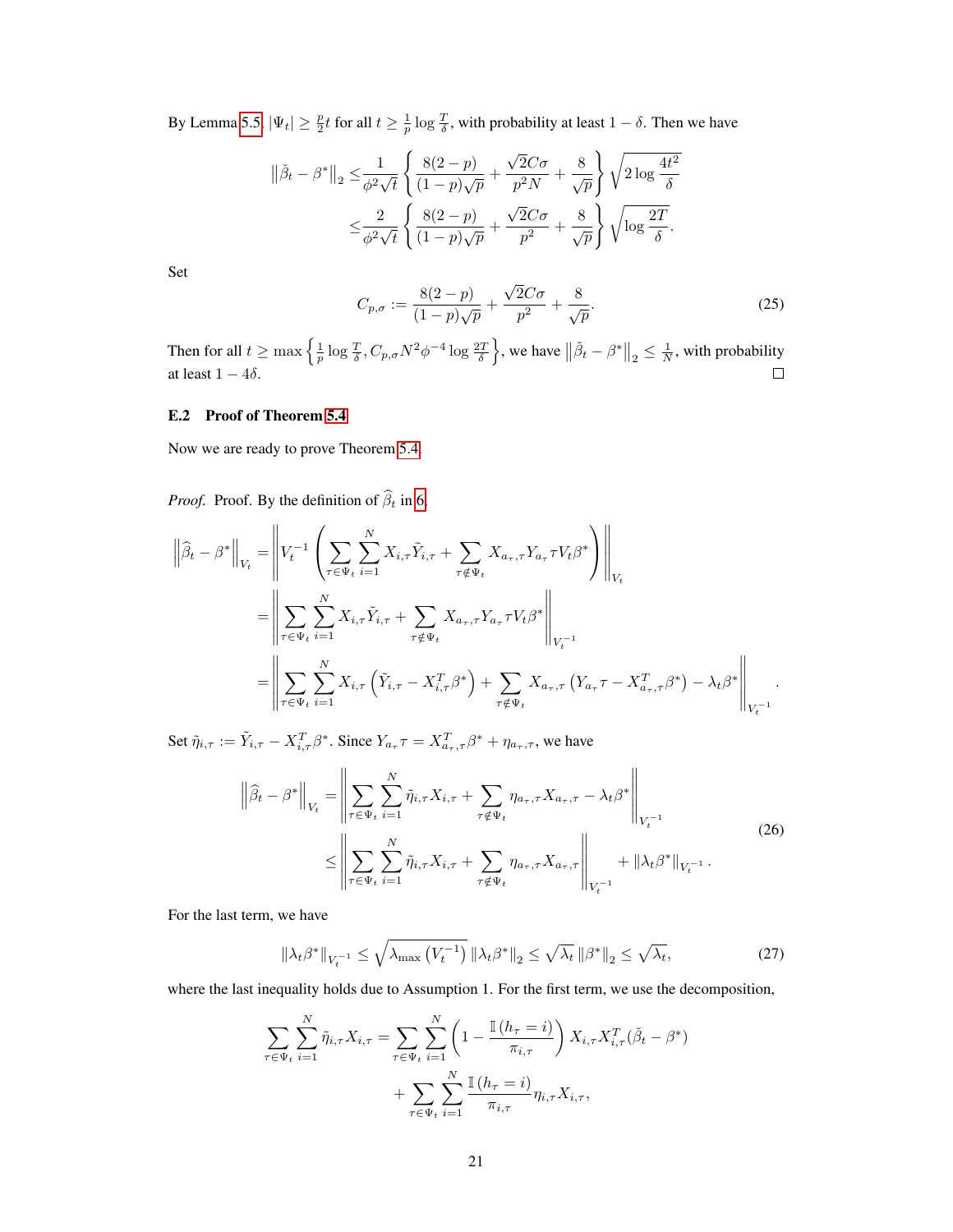<span id="page-21-0"></span>to have

$$
\left\| \sum_{\tau \in \Psi_t} \sum_{i=1}^N \tilde{\eta}_{i,\tau} X_{i,\tau} + \sum_{\tau \notin \Psi_t} \eta_{a_{\tau},\tau} X_{a_{\tau},\tau} \right\|_{V_t^{-1}} \n\leq \left\| \sum_{\tau \in \Psi_t} \sum_{i=1}^N \left( 1 - \frac{\mathbb{I}(h_{\tau} = i)}{\pi_{i,\tau}} \right) X_{i,\tau} X_{i,\tau}^T (\check{\beta}_t - \beta^*) \right\|_{V_t^{-1}} \n+ \left\| \sum_{\tau \in \Psi_t} \sum_{i=1}^N \frac{\mathbb{I}(h_{\tau} = i)}{\pi_{i,\tau}} \eta_{i,\tau} X_{i,\tau} + \sum_{\tau \notin \Psi_t} \eta_{a_{\tau},\tau} X_{a_{\tau},\tau} \right\|_{V_t^{-1}}.
$$
\n(28)

Let  $\boldsymbol{X}_{i,\tau} := X_{i,\tau}X_{i,\tau}^T.$  For the first term, we can use Lemma [E.1](#page-16-1) to have

$$
\left\| \sum_{\tau \in \Psi_t} \sum_{i=1}^N \left( 1 - \frac{\mathbb{I}(h_{\tau} = i)}{\pi_{i,\tau}} \right) \mathbf{X}_{i,\tau}(\check{\beta}_t - \beta^*) \right\|_{V_t^{-1}} \n= \left\| \sum_{\tau \in \Psi_t} \sum_{i=1}^N \left( 1 - \frac{\mathbb{I}(h_{\tau} = i)}{\pi_{i,\tau}} \right) V_t^{-\frac{1}{2}} \mathbf{X}_{i,\tau}(\check{\beta}_t - \beta^*) \right\|_2 \n\leq \left\| \sum_{\tau \in \Psi_t} \sum_{i=1}^N \left( 1 - \frac{\mathbb{I}(h_{\tau} = i)}{\pi_{i,\tau}} \right) V_t^{-\frac{1}{2}} \mathbf{X}_{i,\tau} \right\|_2 \|\check{\beta}_t - \beta^*\|_2 \n\leq \frac{1}{N} \left\| \sum_{\tau \in \Psi_t} \sum_{i=1}^N \left( 1 - \frac{\mathbb{I}(h_{\tau} = i)}{\pi_{i,\tau}} \right) V_t^{-\frac{1}{2}} \mathbf{X}_{i,\tau} \right\|_F.
$$

With similar technique in the proof of Lemma [E.1,](#page-16-1) define the filtration as  $\mathcal{G}_0 = \Psi_t \cup \{X_1, \ldots, X_t\}$ and  $\mathcal{G}_{\tau} = \mathcal{G}_{\tau-1} \cup \{h_{\tau}, a_{\tau}\}\text{ for }\tau\in[t].$  Set

$$
M := \sum_{\tau \in \Psi_t} \sum_{i=1}^N \left( 1 - \frac{\mathbb{I}(h_{\tau} = i)}{\pi_{i,\tau}} \right) V_t^{-\frac{1}{2}} X_{i,\tau},
$$

and define  $M_{\tau} = \mathbb{E}[M|\mathcal{G}_{\tau}]$ . Then  $\{M_{\tau}\}_{\tau=0}^{t}$  is a  $\mathbb{R}^{d \times d}$ -valued martingale sequence. Since for any  $\tau \in [t]$ , the contexts  $\mathcal{X}_{\tau+1}, \ldots, \mathcal{X}_t$  are independent of  $h_{\tau}$  and

$$
\mathbb{E}\left[\sum_{i=1}^N\left(1-\frac{\mathbb{I}(h_u=i)}{\pi_{i,u}}\right)V_t^{-\frac{1}{2}}\mathbf{X}_{i,u}\middle|\mathcal{G}_\tau\right]=V_t^{-\frac{1}{2}}\sum_{i=1}^N\mathbb{E}\left[1-\frac{\mathbb{I}(h_u=i)}{\pi_{i,u}}\middle|\mathcal{G}_\tau\right]\mathbf{X}_{i,u}=0,
$$

for all  $u > \tau$ . This leads to

$$
\mathbb{E}[M|\mathcal{G}_{\tau}] = \sum_{u \in \Psi_t, u \leq \tau} \sum_{i=1}^N \left(1 - \frac{\mathbb{I}(h_{\tau} = i)}{\pi_{i,\tau}}\right) V_t^{-\frac{1}{2}} \mathbf{X}_{i,\tau}.
$$

By Lemma [A.1,](#page-11-3) we can find a  $\mathbb{R}^2$ -valued martingale sequence  $\{N_\tau\}_{\tau=0}^t$  such that  $N_0 = (0,0)^T$  and

$$
||M_{\tau}||_F = ||N_{\tau}||_2, \quad ||M_{\tau} - M_{\tau-1}||_F = ||N_{\tau} - N_{\tau-1}||_2,
$$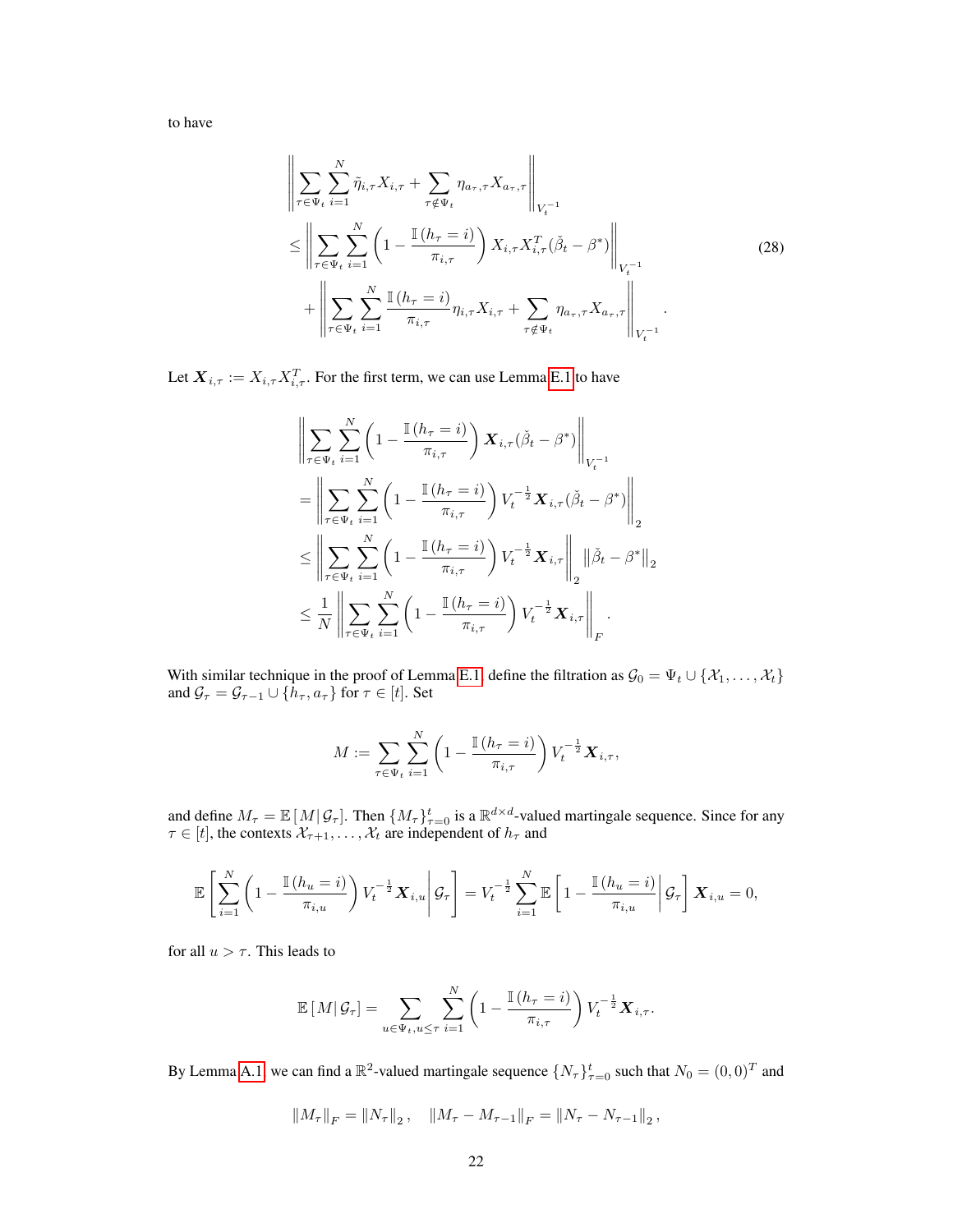for all  $\tau \in [t]$ . Set  $N_{\tau} = (N_{\tau}^{(1)}, N_{\tau}^{(2)})^T$ . Then for each  $r = 1, 2$  and  $\tau \in [t]$ ,

$$
\begin{split} \left| N_{\tau}^{(r)} - N_{\tau-1}^{(r)} \right| &\leq \| N_{\tau} - N_{\tau-1} \|_{2} \\ & = \| M_{\tau} - M_{\tau-1} \|_{F} \\ & = \left\| \mathbb{E} \left[ M | \mathcal{G}_{\tau} \right] - \mathbb{E} \left[ M | \mathcal{G}_{\tau-1} \right] \|_{F} \\ & = \left\{ \left\| \sum_{i=1}^{N} \left( 1 - \frac{\mathbb{I}(h_{\tau}=i)}{\pi_{i,\tau}} \right) V_{t}^{-\frac{1}{2}} \mathbf{X}_{i,\tau} \right\|_{F} \quad \tau \in \Psi_{t} \\ & \leq \left\{ \sqrt{\sum_{i=1}^{N} \left( 1 - \frac{\mathbb{I}(h_{\tau}=i)}{\pi_{i,\tau}} \right)^{2}} \sqrt{\sum_{i=1}^{N} \left\| V_{t}^{-\frac{1}{2}} \mathbf{X}_{i,\tau} \right\|_{F}^{2}} \quad \tau \in \Psi_{t} \\ & \leq \left\{ 2 \frac{N}{1-p} \sqrt{\sum_{i=1}^{N} \| X_{i,\tau} \|_{V_{t}^{-1}}^{2}} \quad \tau \in \Psi_{t} \\ 0 \quad \tau \notin \Psi_{t} \right\} \end{split}
$$

holds almost surely. The last inequality holds due to

$$
\left\|V_t^{-1/2} \mathbf{X}_{i,\tau}\right\|_F^2 = \text{Tr}\left(\mathbf{X}_{i,\tau}^T V_t^{-1} \mathbf{X}_{i,\tau}\right)
$$
  
\n
$$
= X_{i,\tau}^T V_t^{-1} X_{i,\tau} \text{Tr}\left(X_{i,\tau} X_{i,\tau}^T\right)
$$
  
\n
$$
= \|X_{i,\tau}\|_{V_t^{-1}}^2 \|X_{i,\tau}\|_2
$$
  
\n
$$
\leq \|X_{i,\tau}\|_{V_t^{-1}}^2.
$$

Using Lemma [A.2,](#page-11-0) for  $x > 0$  and  $r = 1, 2$ ,

$$
\mathbb{P}\left(\left|N_{\tau}^{(r)}\right|>x\middle|\mathcal{G}_0\right)\leq 2\exp\left\{-\frac{x^2}{2\left(\frac{2N}{1-p}\right)^2\sum_{\tau\in\Psi_t}\sum_{i=1}^N\left\|X_{i,\tau}\right\|_{V_t^{-1}}^2}\right\},\right\}
$$

which implies that

$$
\mathbb{P}\left(\left|N_{\tau}^{(r)}\right|>\frac{2N}{1-p}\sqrt{2\left(\sum_{\tau\in\Psi_t}\sum_{i=1}^N\|X_{i,\tau}\|_{V_t^{-1}}^2\right)\log\frac{4t^2}{\delta}}\right|\mathcal{G}_0\right)\leq\frac{\delta}{2t^2}.
$$

Since

$$
||M||_F = ||M_t||_F = ||N_t||_2 \le |N_t^{(1)}| + |N_t^{(2)}|,
$$

we have

$$
\mathbb{P}\left(\|M\|_F > \frac{4N}{1-p}\sqrt{2\left(\sum_{\tau \in \Psi_t}\sum_{i=1}^N \|X_{i,\tau}\|_{V_t^{-1}}^2\right)\log \frac{4t^2}{\delta}}\right|\Psi_t\right) \leq \frac{\delta}{t^2},
$$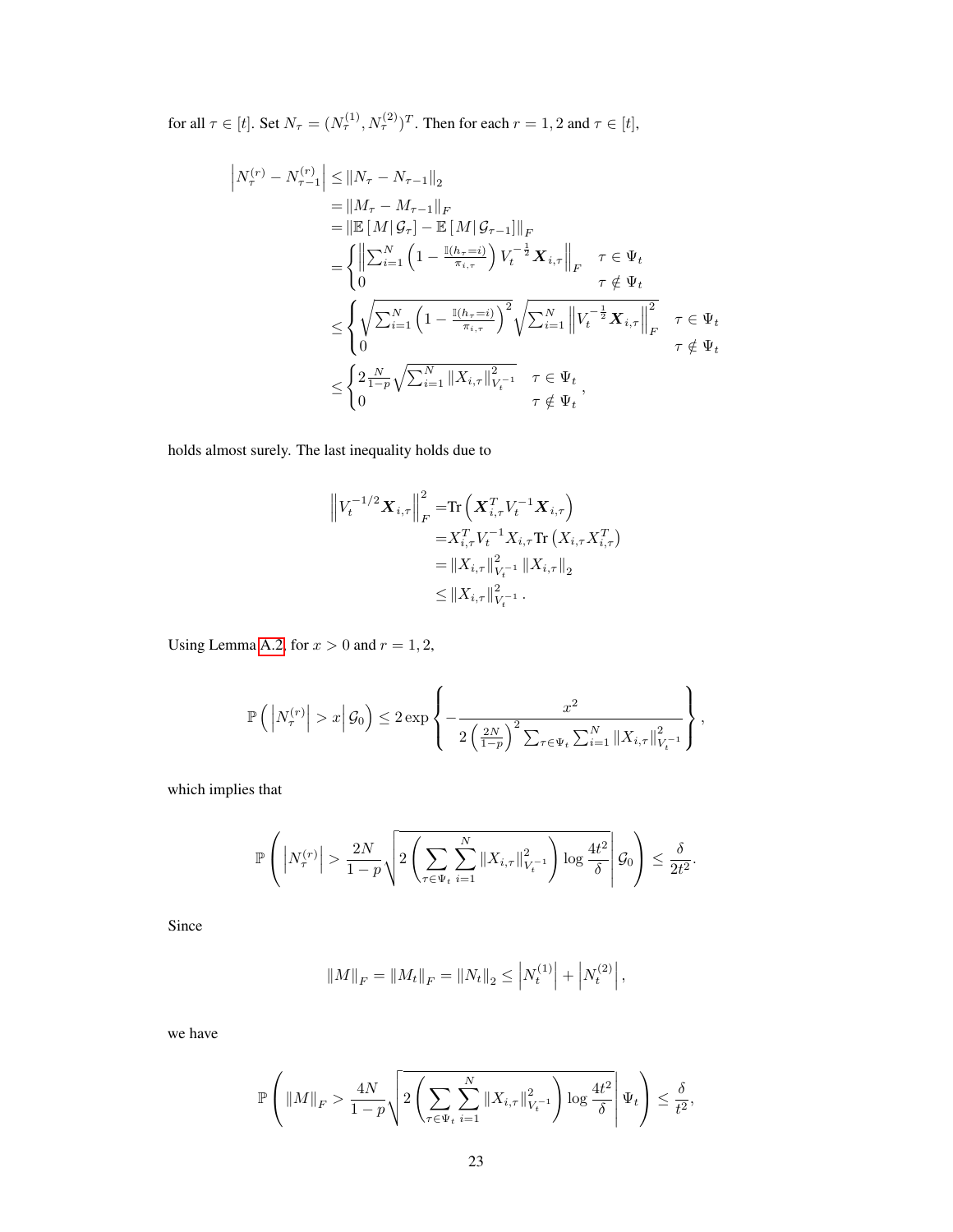for any subset  $\Psi_t \subseteq [t]$ . Let  $U_t := \sum_{\tau \in \Psi_t} \sum_{i=1}^N X_{i,\tau} X_{i,\tau}^T + \lambda_t I$ . Since  $V_t \succeq U_t$ , we have  $||X_{i,\tau^{(u)}}||$ 2  $\frac{1}{V_t^{-1}} \leq \|X_{i,\tau^{(u)}}\|$ 2  $\bigcup_{U_t^{-1}}$ . By the definition of the Frobenous norm and  $X_{i,\tau}$ , we have

$$
\sum_{\tau \in \Psi_t} \sum_{i=1}^N ||X_{i,\tau^{(u)}}||_{U_t^{-1}}^2 = \sum_{\tau \in \Psi_t} \sum_{i=1}^N X_{i,\tau}^T U_t^{-1} X_{i,\tau} \n= \sum_{\tau \in \Psi_t} \sum_{i=1}^N \text{Tr} (X_{i,\tau}^T U_t^{-1} X_{i,\tau}) \n= \sum_{\tau \in \Psi_t} \sum_{i=1}^N \text{Tr} (X_{i,\tau} X_{i,\tau}^T U_t^{-1}) \n= \text{Tr} \left( \left( \sum_{\tau \in \Psi_t} \sum_{i=1}^N X_{i,\tau} X_{i,\tau}^T \right) U_t^{-1} \right) \n\leq \text{Tr} \left( \left( \sum_{\tau \in \Psi_t} \sum_{i=1}^N X_{i,\tau} X_{i,\tau}^T + \lambda_t I \right) U_t^{-1} \right) \n= \text{Tr} (I_d) = d.
$$

Thus, we have

$$
\mathbb{P}\left(\left\|M\right\|_F > \frac{4N}{1-p}\sqrt{2d\log\frac{4t^2}{\delta}}\right|\Psi_t\right) \leq \frac{\delta}{t^2},
$$

and

$$
\mathbb{P}\left(\left\|\sum_{\tau\in\Psi_{t}}\sum_{i=1}^{N}\left(1-\frac{\mathbb{I}\left(h_{\tau}=i\right)}{\pi_{i,\tau}}\right)V_{t}^{-\frac{1}{2}}\boldsymbol{X}_{i,\tau}\left(\tilde{\beta}_{t}-\beta^{*}\right)\right\|_{2} > \frac{4}{1-p}\sqrt{2d\log\frac{4t^{2}}{\delta}}
$$
\n
$$
\leq \mathbb{P}\left(\frac{1}{N}\left\|M\right\|_{F} > \frac{4}{1-p}\sqrt{2d\log\frac{4t^{2}}{\delta}}\right)
$$
\n
$$
\leq \mathbb{E}\mathbb{P}\left(\left\|M\right\|_{F} > \frac{4N}{1-p}\sqrt{2d\log\frac{4t^{2}}{\delta}}\right|\Psi_{t}\right)
$$
\n
$$
\leq \frac{\delta}{t^{2}}.
$$
\n(29)

Now for the second term in [28,](#page-21-0) we have for any  $x > 0$ ,

$$
\mathbb{P}\left(\left\|\sum_{\tau\in\Psi_t}\frac{\eta_{h_{\tau},\tau}}{\pi_{h_{\tau},\tau}}X_{h_{\tau},\tau}+\sum_{\tau\notin\Psi_t}\eta_{a_{\tau},\tau}X_{a_{\tau},\tau}\right\|_{V_t^{-1}}>x\right) \n\leq \mathbb{P}\left(\left\{\left\|\sum_{\tau\in\Psi_t}\frac{\eta_{h_{\tau},\tau}}{\pi_{h_{\tau},\tau}}X_{h_{\tau},\tau}+\sum_{\tau\notin\Psi_t}\eta_{a_{\tau},\tau}X_{a_{\tau},\tau}\right\|_{V_t^{-1}}>x\right\}\bigcap\left\{\bigcap_{\tau\in\Psi_t}\left\{h_{\tau}=a_{\tau}\right\}\right\} \n+ \mathbb{P}\left(\bigcup_{\tau\in\Psi_t}\left\{h_{\tau}\neq a_{\tau}\right\}\right) \n\leq \mathbb{P}\left(\left\|\sum_{\tau\in\Psi_t}\frac{\eta_{a_{\tau},\tau}}{\pi_{a_{\tau},\tau}}X_{a_{\tau},\tau}+\sum_{\tau\notin\Psi_t}\eta_{a_{\tau},\tau}X_{a_{\tau},\tau}\right\|_{V_t^{-1}}>x\right).
$$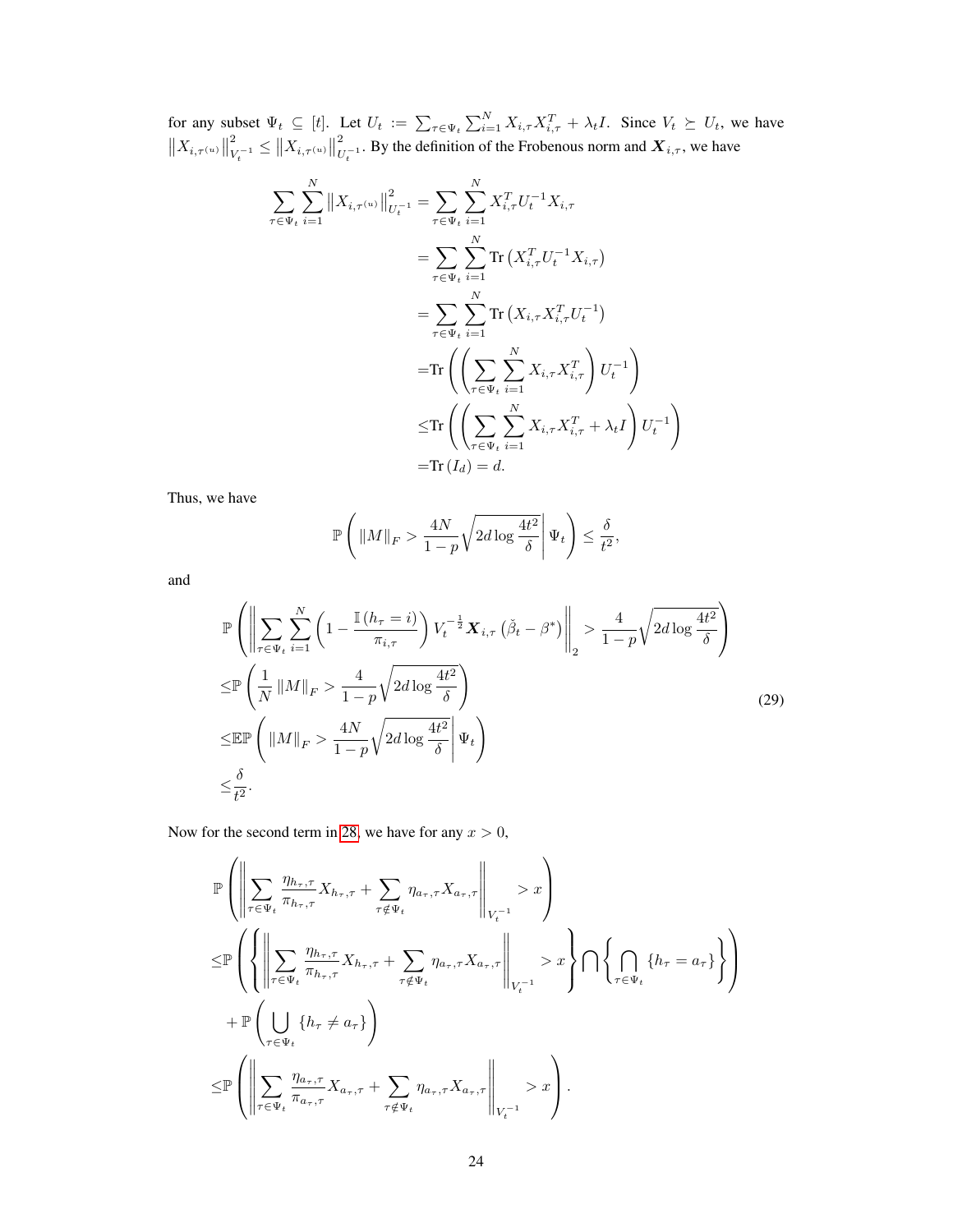Since  $\pi_{a_{\tau},\tau} = p$ , we observe that  $\frac{\eta_{a_{\tau},\tau}}{\pi_{a_{\tau},\tau}}$  and  $\eta_{a_{\tau},\tau}$  are  $\frac{\sigma}{p} - sub - Gaussian$ . Define  $W_t :=$  $\sum_{\tau=1}^t X_{a_\tau, \tau} X_{a_\tau, \tau}^T + \lambda_t I$ . Since  $V_t \succeq W_t$ , we have

$$
\left\|\sum_{\tau\in\Psi_t}\frac{\eta_{a_\tau,\tau}}{\pi_{a_\tau,\tau}}X_{a_\tau,\tau}+\sum_{\tau\notin\Psi_t}\eta_{a_\tau,\tau}X_{a_\tau,\tau}\right\|_{V_t^{-1}}\leq \left\|\sum_{\tau\in\Psi_t}\frac{\eta_{a_\tau,\tau}}{\pi_{a_\tau,\tau}}X_{a_\tau,\tau}+\sum_{\tau\notin\Psi_t}\eta_{a_\tau,\tau}X_{a_\tau,\tau}\right\|_{W_t^{-1}}.
$$

By assumption 2,  $\eta_{a_{\tau},\tau}$  is a  $\sigma$ -sub-Gaussian random variable given  $\mathcal{H}_{\tau}$ , and  $\mathcal{H}_{\tau+1}$ -measurable. Since  $X_{a_{\tau},\tau}$  is  $\mathcal{H}_{\tau}$ -measurable, we can use Lemma 9 in [Abbasi-Yadkori et al.](#page-9-3) [\[2011\]](#page-9-3) to have

$$
\left\| \sum_{\tau \in \Psi_t} \frac{\eta_{a_{\tau}, \tau}}{p} X_{a_t, \tau} + \sum_{\tau \notin \Psi_t} \eta_{a_{\tau}, \tau} X_{a_{\tau}, \tau} \right\|_{W_t^{-1}}^2 \le \frac{\sigma^2}{p^2} d \log \left( \frac{t}{\delta} \right), \tag{30}
$$

<span id="page-24-0"></span> $\Box$ 

for all  $t \ge 0$  with probability at least  $1 - \delta$ . Now with [\(26\)](#page-20-1)-[\(30\)](#page-24-0), we can conclude that

$$
\left\|\widehat{\beta}_t - \beta^*\right\|_{V_t} \le \frac{4}{1-p} \sqrt{2d \log \frac{4t^2}{\delta}} + \frac{\sigma}{p} \sqrt{d \log \left(\frac{t}{\delta}\right)} + \sqrt{\lambda_t}
$$

$$
\le \left(\frac{4\sqrt{2}}{1-p} + \frac{\sigma}{p}\right) \sqrt{d \log \frac{4t^2}{\delta}} + \sqrt{\lambda_t},
$$

with probability at least  $1 - 6\delta$ .

# F Proof of Lemma [5.5](#page-7-6)

*Proof.* The proof follows from Chernoff's lower bound. In Algorithm [1,](#page-4-1)  $\Psi_t$  is constructed as  $\Psi_t = {\tau \in [t] : h_{\tau} = a_{\tau}}$ . Thus we have

$$
|\Psi_t| = \sum_{\tau=1}^t \mathbb{I} \left( h_\tau = a_\tau \right).
$$

Then for any  $\epsilon \in (0,1)$  and  $s < 0$ ,

$$
\mathbb{P}(|\Psi_t| \le \epsilon pt) = \mathbb{P}\left(s\sum_{\tau=1}^t \mathbb{I}(h_{\tau} = a_{\tau}) \ge s\epsilon pt\right) \le \exp\left(-s\epsilon pt\right) \mathbb{E}\left[\exp\left(s\sum_{\tau=1}^t \mathbb{I}(h_{\tau} = a_{\tau})\right)\right].
$$
  
Let  $\mathcal{G}_{\tau} = \mathcal{F}_{\tau} \cup \{h_1, \dots, h_{\tau-1}\}$ . Then  $\mathbb{E}[\mathbb{I}(h_{\tau} = a_{\tau}) | \mathcal{G}_{\tau}] = p$ , for all  $\tau \in [t]$  and  

$$
\mathbb{E}\left[\exp\left(s\sum_{\tau=1}^t \mathbb{I}(h_{\tau} = a_{\tau})\right)\right] = \mathbb{E}\mathbb{E}\left[\exp\left(s\sum_{\tau=1}^t \mathbb{I}(h_{\tau} = a_{\tau})\right) | \mathcal{G}_t\right]
$$

$$
= \mathbb{E}\left[\exp\left(s\sum_{\tau=1}^{t-1} \mathbb{I}(h_{\tau} = a_{\tau})\right) \mathbb{E}\left[\exp\left\{s\mathbb{I}(h_t = a_t)\right\} | \mathcal{G}_t\right]\right]
$$

$$
= \{ (1-p) + pe^s \} \mathbb{E}\left[\exp\left(s\sum_{\tau=1}^{t-1} \mathbb{I}(h_{\tau} = a_{\tau})\right)\right]
$$

$$
= \vdots
$$

$$
= \{ (1-p) + pe^s \}^t
$$

$$
\le \{\exp\left(-p + pe^s\}\}^t.
$$

The last inequality holds due to  $1 + x \le e^x$  for all  $x \in \mathbb{R}$ . Thus, we have

$$
\mathbb{P}(|\Psi_t| \le \epsilon pt) \le \exp\left\{ (e^s - s\epsilon - 1) \, pt \right\}.
$$

The right hand side is minimized when  $s = \log \epsilon$ . Setting  $s = \log \epsilon$  gives

$$
\mathbb{P}\left(|\Psi_t| \le \epsilon pt\right) \le \exp\left\{ \left(\epsilon - \epsilon \log \epsilon - 1\right)pt\right\} \le \exp\left\{-2\left(1 - \epsilon\right)pt\right\},\
$$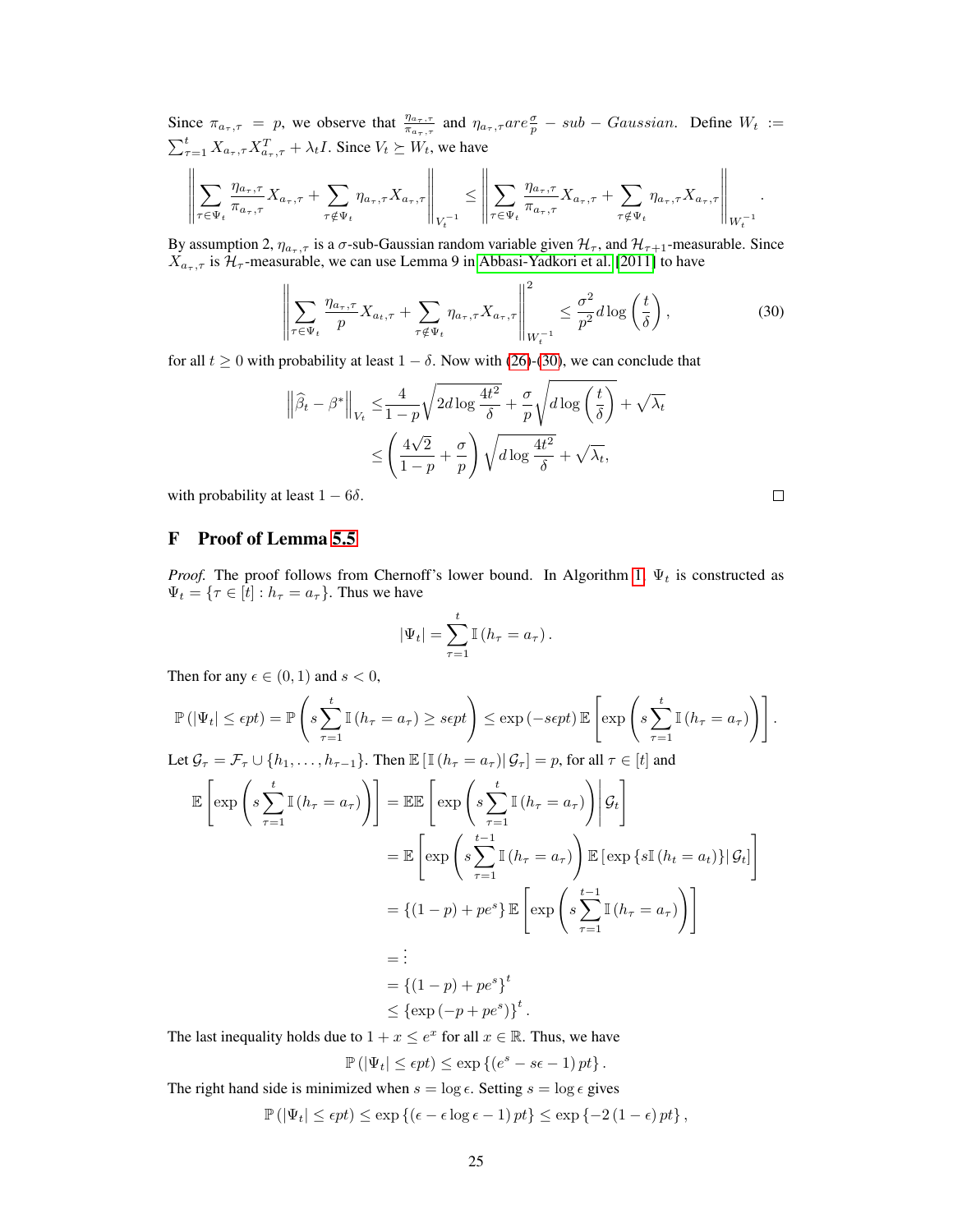where the last inequality holds due to  $\log x \ge 1 - x^{-1}$  for all  $x > 0$ . Setting the right hand side smaller than  $\delta/T$  gives

<span id="page-25-0"></span>
$$
t \ge \frac{1}{2p\left(1 - \epsilon\right)} \log \frac{T}{\delta}.\tag{31}
$$

For t that satisfies [\(31\)](#page-25-0),  $\mathbb{P}(|\Psi_t| \leq \epsilon pt) \leq \frac{T}{\delta}$  holds.

# G Proof of Theorem [5.6](#page-7-1)

*Proof.* The proof is inspired by that of Theorem 5.1 in [Auer et al.](#page-9-14) [\[2002b\]](#page-9-14), and that of Theorem 24.2 in [Lattimore and Szepesvári](#page-10-9) [\[2020\]](#page-10-9). Define the context distribution  $\mathcal{P}_X$  sampled from

$$
\left(\begin{bmatrix}1\\0\\ \vdots\\0\\0\\ \vdots\\0\end{bmatrix},\ldots,\begin{bmatrix}0\\0\\ \vdots\\0\\0\\ \vdots\\0\end{bmatrix},\begin{bmatrix}0\\0\\ \vdots\\0\\0\\ \vdots\\0\end{bmatrix}\right)\in\left(\mathbb{R}^d\right)^N.
$$

Here, the covariance matrix  $\mathbb{E}\left[N^{-1}\sum_{i=1}^{N}X_{i,t}X_{i,t}\right]$  is positive definite. Let  $\eta_{i,t}$  be a random variable sampled from the normal distribution  $\mathcal{N}(0, 1^2)$ , independently. Then the reward distribution is Gaussian with mean  $X_{i,t}^T \beta$ , and variance  $1^2$ . For each  $i \in [d]$  let  $\beta_i = (0, \dots 0, \Delta, 0 \dots, 0)$  where  $\Delta > 0$  is in i-th component only. Then we have

<span id="page-25-1"></span>
$$
\mathbb{E}_{\beta_i} \left[ \sum_{t=1}^T X_{a_t^*,t}^T \beta \right] = \Delta T. \tag{32}
$$

For each  $i \in [d]$ , we have

 $\Box$ 

$$
\mathbb{E}_{\beta_i} \left[ \sum_{t=1}^T X_{a_t, t}^T \beta_i \right] = \Delta \mathbb{E}_{\beta_i} \left[ \sum_{t=1}^T \mathbb{I} \left( a_t = i \right) \right].
$$

Now set  $\beta_0 = 0$ . Let  $\mathbb{P}_{\beta_i}$  and  $\mathbb{P}_{\beta_0}$  be the laws of  $\sum_{t=1}^T \mathbb{I}(a_t = i)$  with respect to the bandit/learner interaction measure induced by  $\beta_i$  and  $\beta_0$  respectively. Then by the result in Exercise 14.4 in [Lattimore and Szepesvári](#page-10-9) [\[2020\]](#page-10-9),

$$
\mathbb{E}_{\beta_i} \left[ \sum_{t=1}^T \mathbb{I} \left( a_t = i \right) \right] \leq \mathbb{E}_{\beta_0} \left[ \sum_{t=1}^T \mathbb{I} \left( a_t = i \right) \right] + T \sqrt{\frac{1}{2} D \left( \mathbb{P}_{\beta_0}, \mathbb{P}_{\beta_i} \right)},
$$

where  $D(\cdot, \cdot)$  is the relative entropy between two probability measures. Set  $\mathcal{X}_t := (X_{1,t}, \dots, X_{N,t}).$ By the chain rule for the relative entropy,

$$
D(\mathbb{P}_{\beta_{0}}, \mathbb{P}_{\beta_{i}})
$$
\n
$$
= \sum_{t=1}^{T} D(\mathbb{P}_{\beta_{0}} (Y_{a_{t}} | Y_{a_{1}}, \ldots, Y_{a_{t-1}}, \mathcal{X}_{1}, \ldots, \mathcal{X}_{t}), \mathbb{P}_{\beta_{i}} (Y_{a_{t}} | Y_{a_{1}}, \ldots, Y_{a_{t-1}}, \mathcal{X}_{1}, \ldots, \mathcal{X}_{t}))
$$
\n
$$
+ \sum_{t=1}^{T} D(\mathbb{P}_{\beta_{0}} (\mathcal{X}_{t} | Y_{a_{1}}, \ldots, Y_{a_{t-1}}, \mathcal{X}_{1}, \ldots, \mathcal{X}_{t-1}), \mathbb{P}_{\beta_{i}} (\mathcal{X}_{t} | Y_{a_{1}}, \ldots, Y_{a_{t-1}}, \mathcal{X}_{1}, \ldots, \mathcal{X}_{t-1}))
$$
\n
$$
= \sum_{t=1}^{T} \mathbb{E}_{\beta_{0}} \frac{\left\{ X_{a_{t}, t}^{T} (\beta_{i} - \beta_{0}) \right\}^{2}}{2}
$$
\n
$$
= \frac{\Delta^{2}}{2} \mathbb{E}_{\beta_{0}} \left[ \sum_{t=1}^{T} \mathbb{I} (a_{t} = i) \right],
$$

```
\Box
```